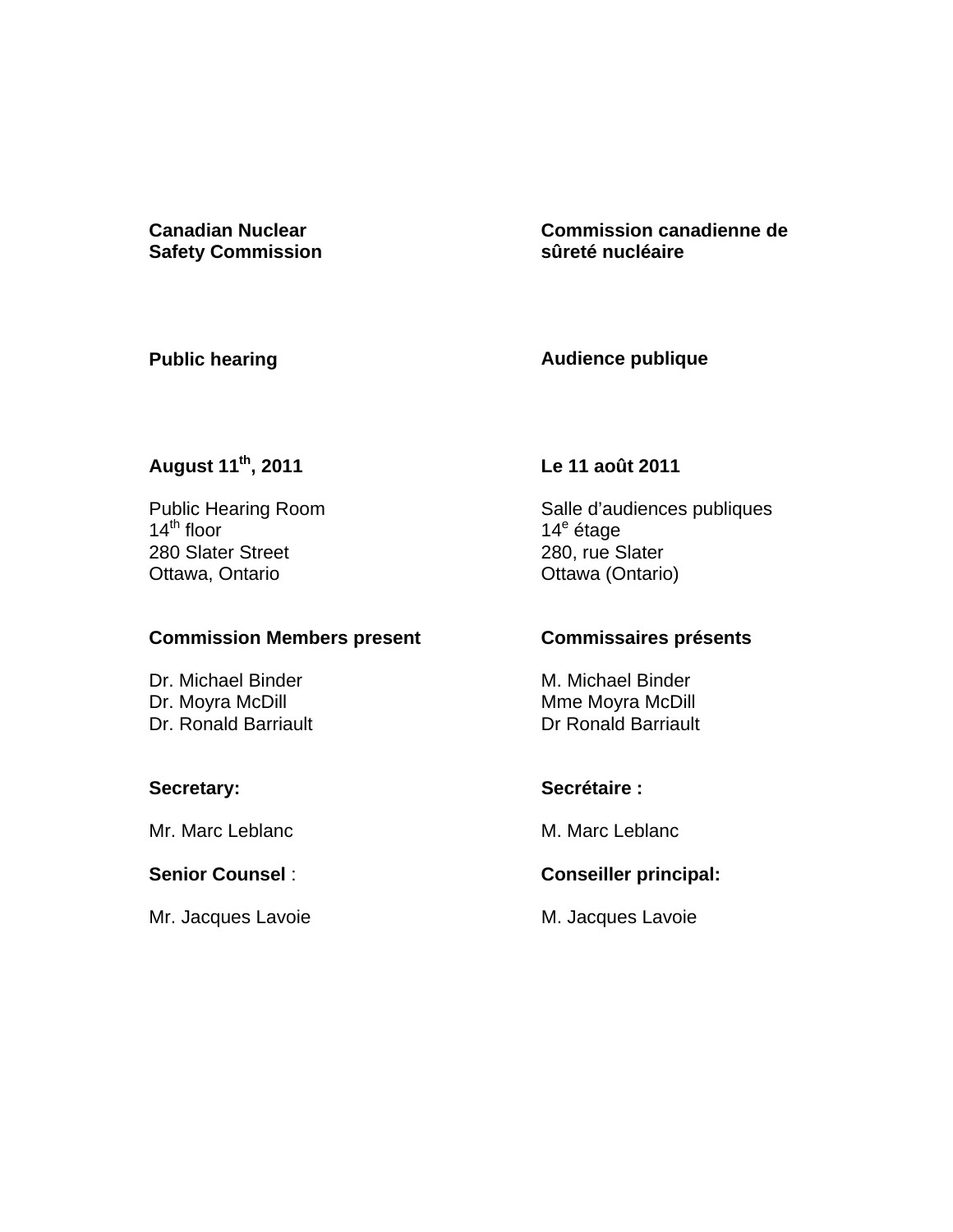#### (ii) **TABLE OF CONTENTS**

| Opening remarks                                                                                                                |    |
|--------------------------------------------------------------------------------------------------------------------------------|----|
| $11-H8 / 11-H8.A$<br>Adoption of the Agenda                                                                                    | 3  |
| Viterra Inc.:<br>Application from Viterra Inc. for a<br>redetermination of the Commission<br>Order issued on November 27, 2009 |    |
| $11-H6.1 / 11-H6.1A$<br>Oral presentation by<br>Viterra Inc.                                                                   | 4  |
| $11-H6$<br>Oral presentation by<br>CNSC staff                                                                                  | 16 |

#### **PAGE**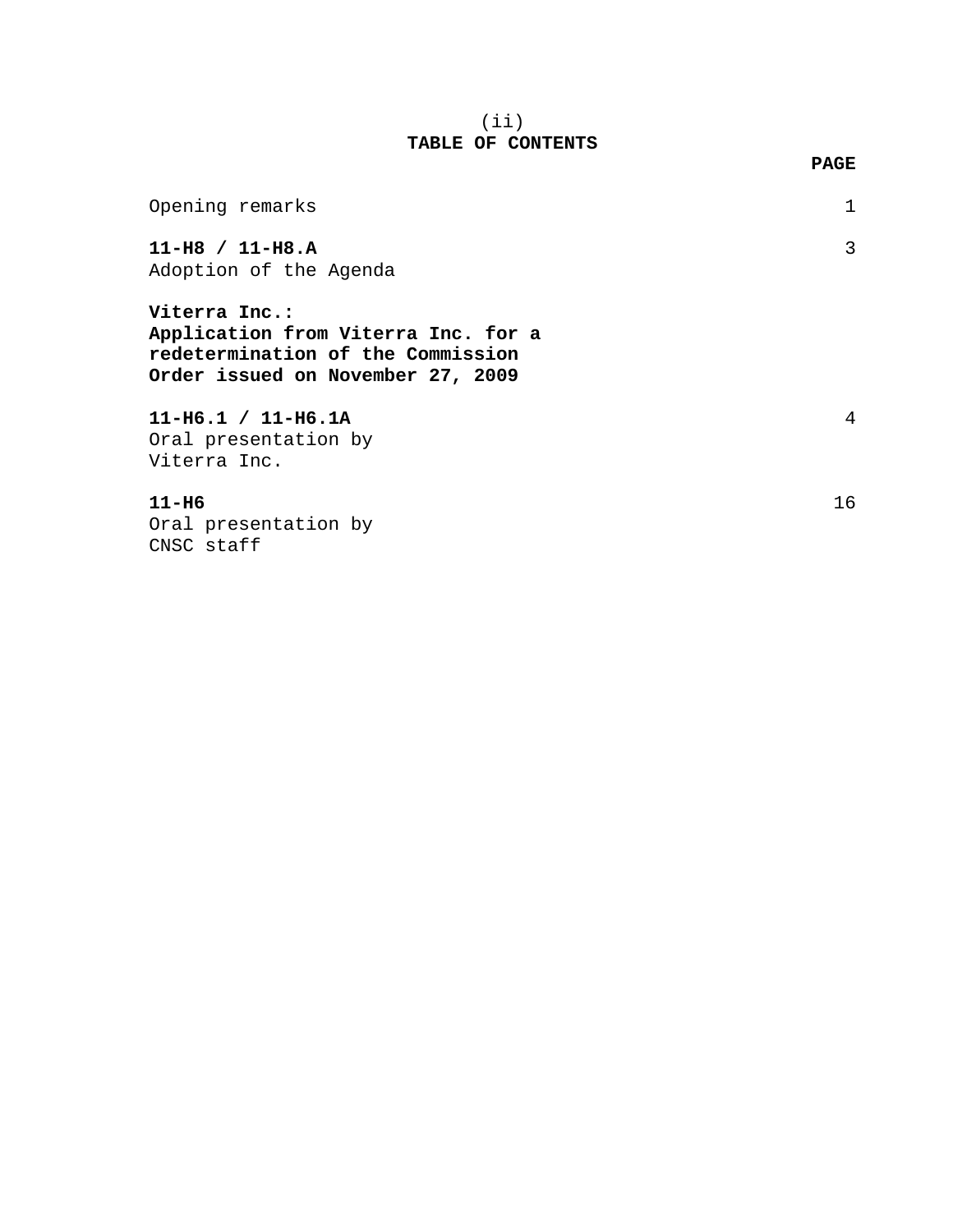1 2 3 4 5 6 7 8 9 10 11 12 13 14 15 16 17 18 19 20 21 22 23 24 25 Ottawa, Ontario --- Upon commencing on Thursday, August 11, 2011 at 1:37 p.m. **Opening Remarks MR. LEBLANC:** Good afternoon. Bonjour, mesdames et messieurs. Bienvenue à cette audience publique de la Commission canadienne de sûreté nucléaire. Mon nom est Marc Leblanc, and I will talk about a few things pertaining to this hearing. The Canadian Nuclear Safety Commission is about to start one public hearing on the application from Viterra Inc. for a redetermination of the Commission Order issued on November 27<sup>th</sup>, 2009. During today's business we have simultaneous translation. Des appareils de traduction sont disponibles à la réception. La version française est au poste 2 and the English version is on Channel 1. I would ask you to please keep the pace of speech relatively slow so that the translators can keep up. L'audience est enregistrée et transcrite textuellement. So transcripts will be made in the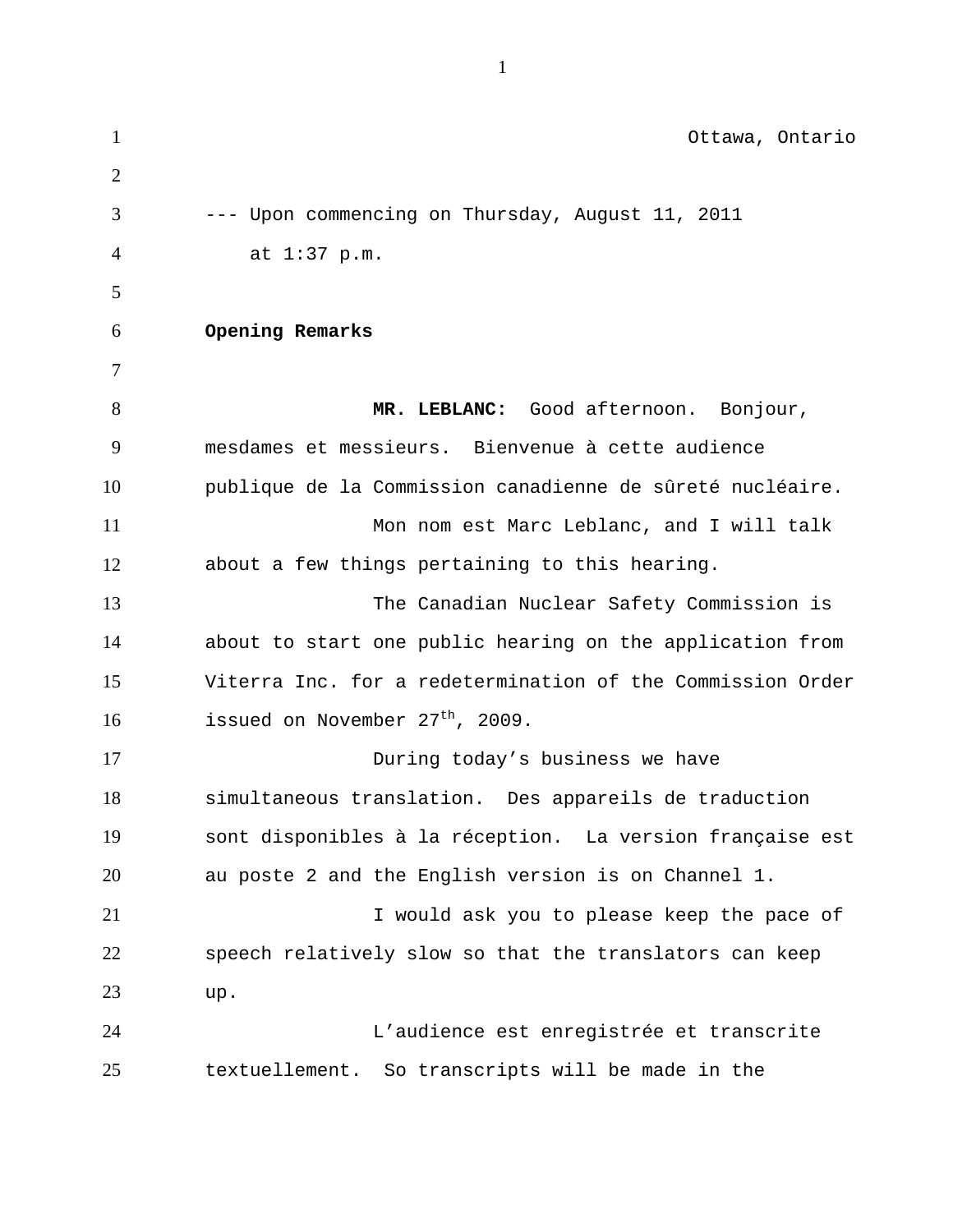1 2 3 4 5 6 7 8 9 10 11 12 13 14 15 16 17 18 19 20 21 22 23 24 25 official language that is used during the hearing. The transcripts will be available on our website next week. I would also like to note that this proceeding is video webcasted live and that the proceeding is also archived on our website for a three-month period, so you can go and see your performance soon after the hearing. To make the transcripts as meaningful as possible, we would ask everyone to identify themselves before speaking. And as a courtesy to others in the room, please silence your cell phones and other electronic devices. Monsieur Binder, président et premier dirigeant de la CCSN, va présider l'audience publique d'aujourd'hui. Mr. President. **THE CHAIRMAN:** Merci, Marc. Good afternoon and welcome to the public hearing of the Canadian Nuclear Safety Commission. Mon nom est Michael Binder. Je suis le président de la Commission canadienne de sûreté nucléaire. Je souhaite la bienvenue aux gens ici présents et à ceux qui se joignent à nous par web diffusion. I would like to begin by introducing the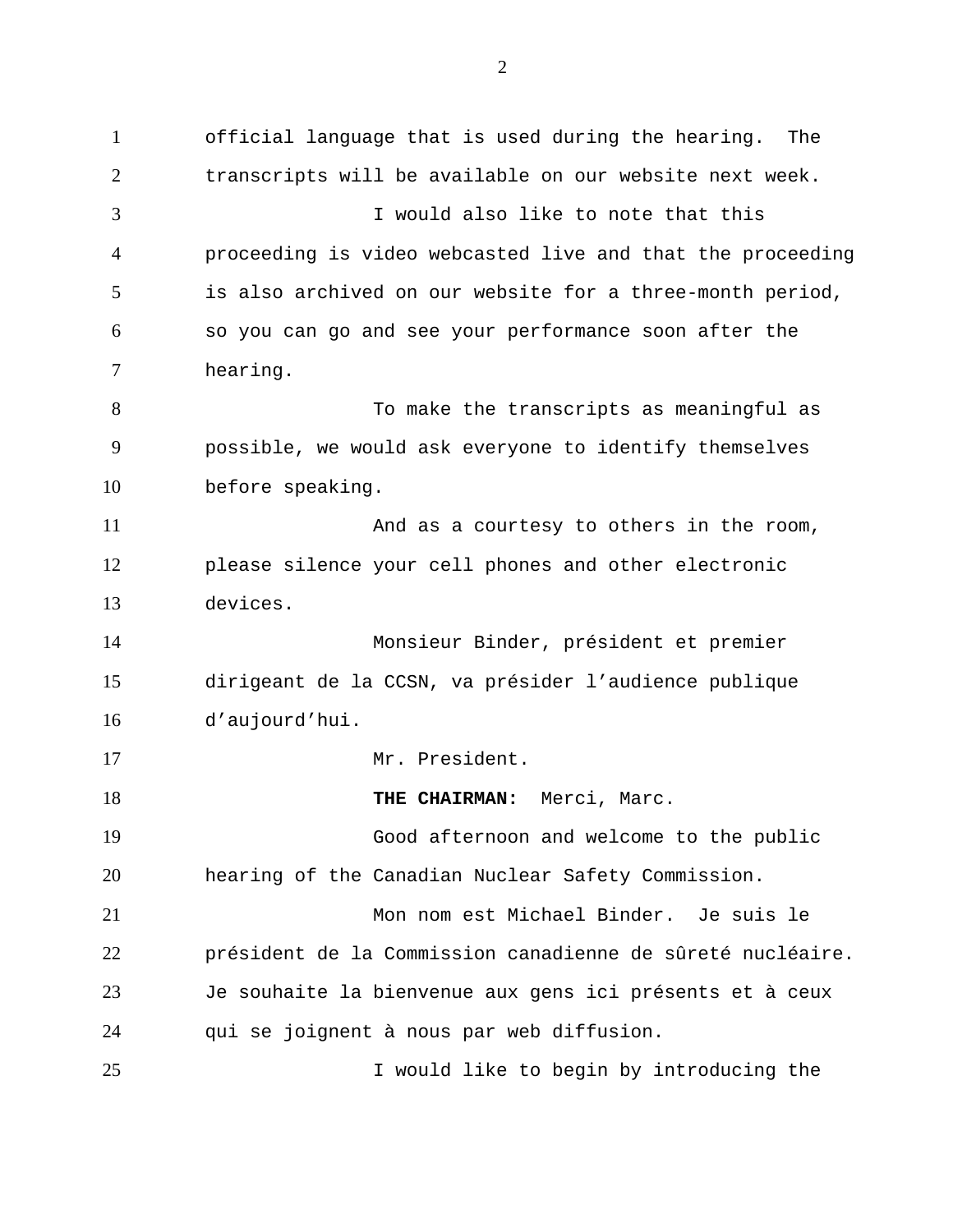1 2 3 4 5 6 7 8 9 10 11 12 13 14 15 16 17 18 19 20 21 22 23 24 25 Members of the Commission. On my right is Dr. Moyra McDill. To my left is Dr. Ronald Barriault. You just heard from Marc Leblanc, the Secretary of the Commission, and we also have, Mr. Jacques Lavoie, Senior General Counsel of the Commission with us here today. Before adopting the agenda, please note that one supplementary Commission Member Document was added to the agenda after the publication on July the  $5<sup>th</sup>$ , and with this information, I would like to call for the adoption of the agenda by the Commission Members as outlined in CMD 11-H8.A. **11-H8 / 11-H8.A Adoption of Agenda THE CHAIRMAN:** Do I have concurrence? For the record, the agenda is adopted. So after disposing with these administrative issues, let's proceed with the Viterra application. Before hearing a presentation from Viterra, Marc, I guess you've got to say some things here. **MR. LEBLANC:** Okay. So as people know in this room, this is a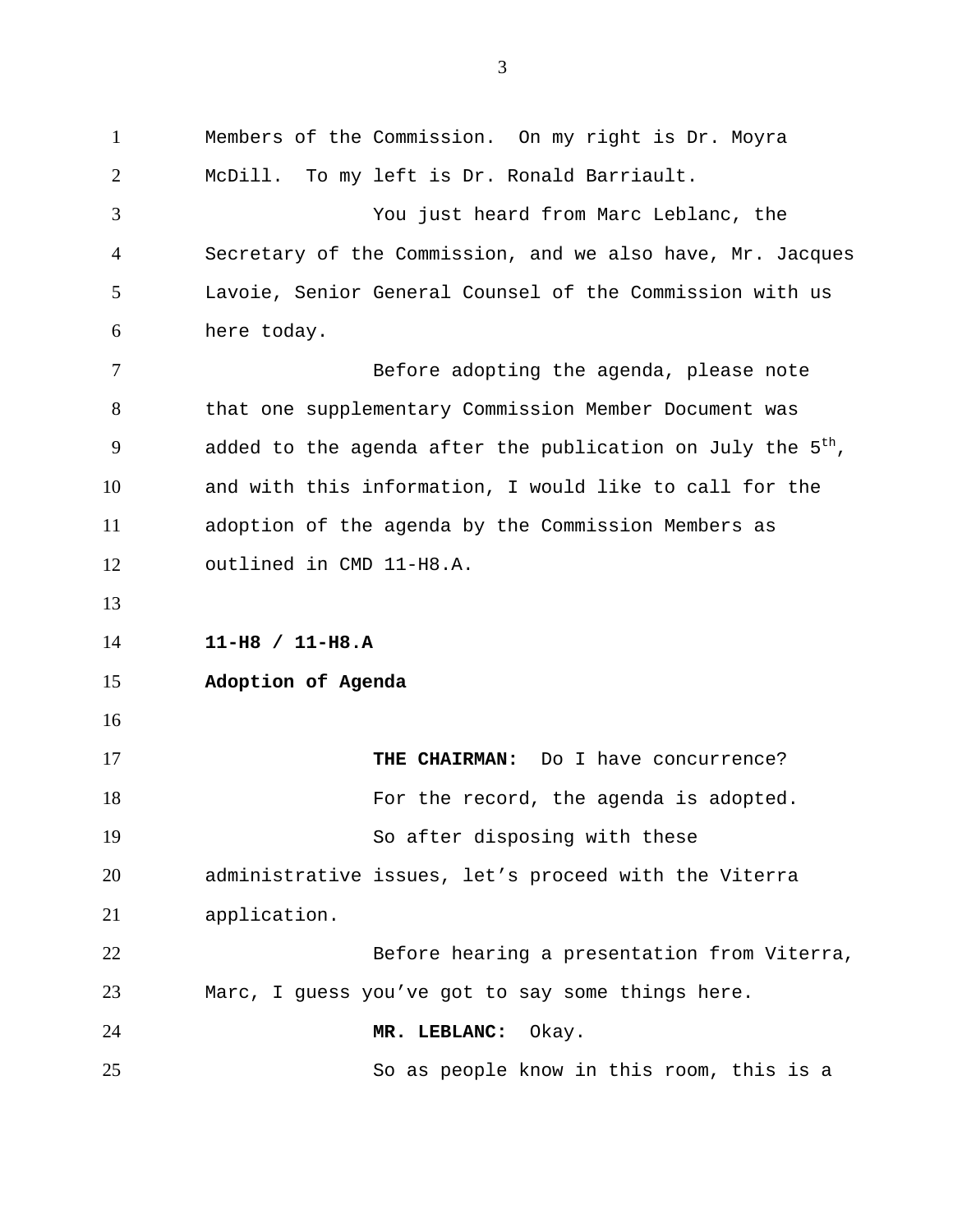1 2 3 4 5 6 7 8 9 10 11 12 13 14 15 16 17 18 19 20 21 22 23 24 25 one-day public hearing. The Notice was published on June 27, 2011. We have received submissions from Viterra and CNSC staff and these were due on July 4, 2011. And August  $3<sup>rd</sup>$  was the deadline for filing of supplementary information. I note that Viterra and CNSC Staff did file additional information. Monsieur le président.  **THE CHAIRMAN:** So let's start the hearing by calling on the presentation from Viterra as outlined by Commission Member Document H6.1, H6.1A, and I understand that Mr. Michael Edmonds will make the presentation. Mr. Edmonds, the floor is yours. **Viterra Inc.: Application from Viterra Inc. for a redetermination of the Commission Order issued on November 27, 2009 11-H6.1 / 11-H6.1A Oral presentation by Viterra Inc. MR. EDMONDS:** Michael Edmonds, for the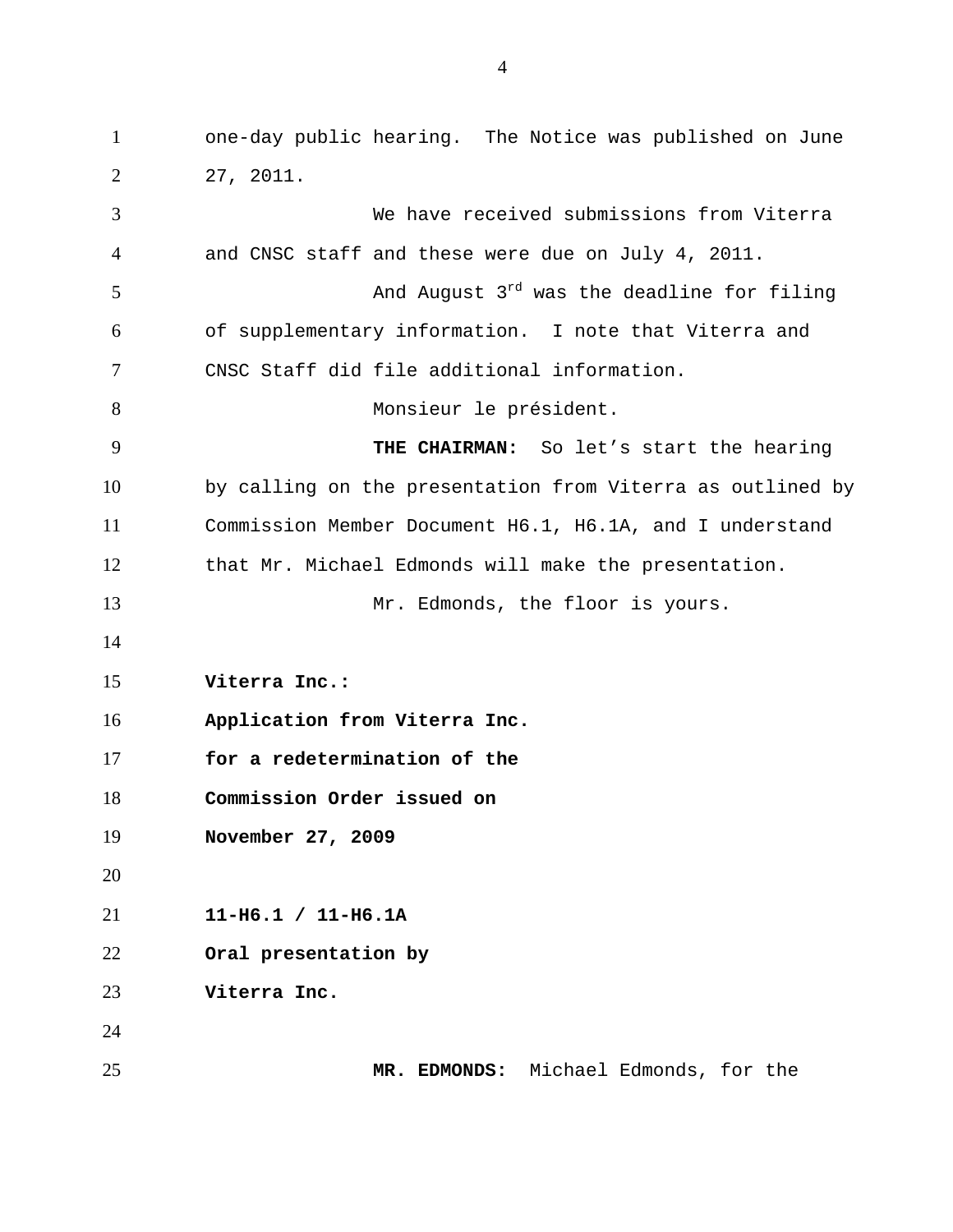1 record.

2 3 4 5 6 7 8 9 10 11 12 13 14 15 16 17 18 19 20 21 22 23 24 25 To start with the presentation, we start with the history of the facility. Viterra had leased 12 acres of property to ESI to extract the uranium from the phosphoric acid. A designated order was issued to ESI in 2006 upon Viterra's taking legal possession of the property. That order was issued to Viterra, or WESTCO then, in 2008, and we had a redetermination of the order in 2009 which extended the deadline for compliance date to December 1st, 2011. As required under the 2008 order, we were required to submit a remediation plan by July of 2008. We did comply with that requirement, and during the review process of the CNSC, we took the opportunity of that timeframe to remove some of the health and safety hazards that were associated with the property. Now, these materials weren't a component of the order, but they were an issue related to occupational health and safety. In the end, from 230,000 kilograms of debris and general waste was removed, and that allowed access of our workers onto the site. Additionally, during that same timeframe, we completed a DSS, a designated substance survey, of the interior of the building. The conclusions were, and based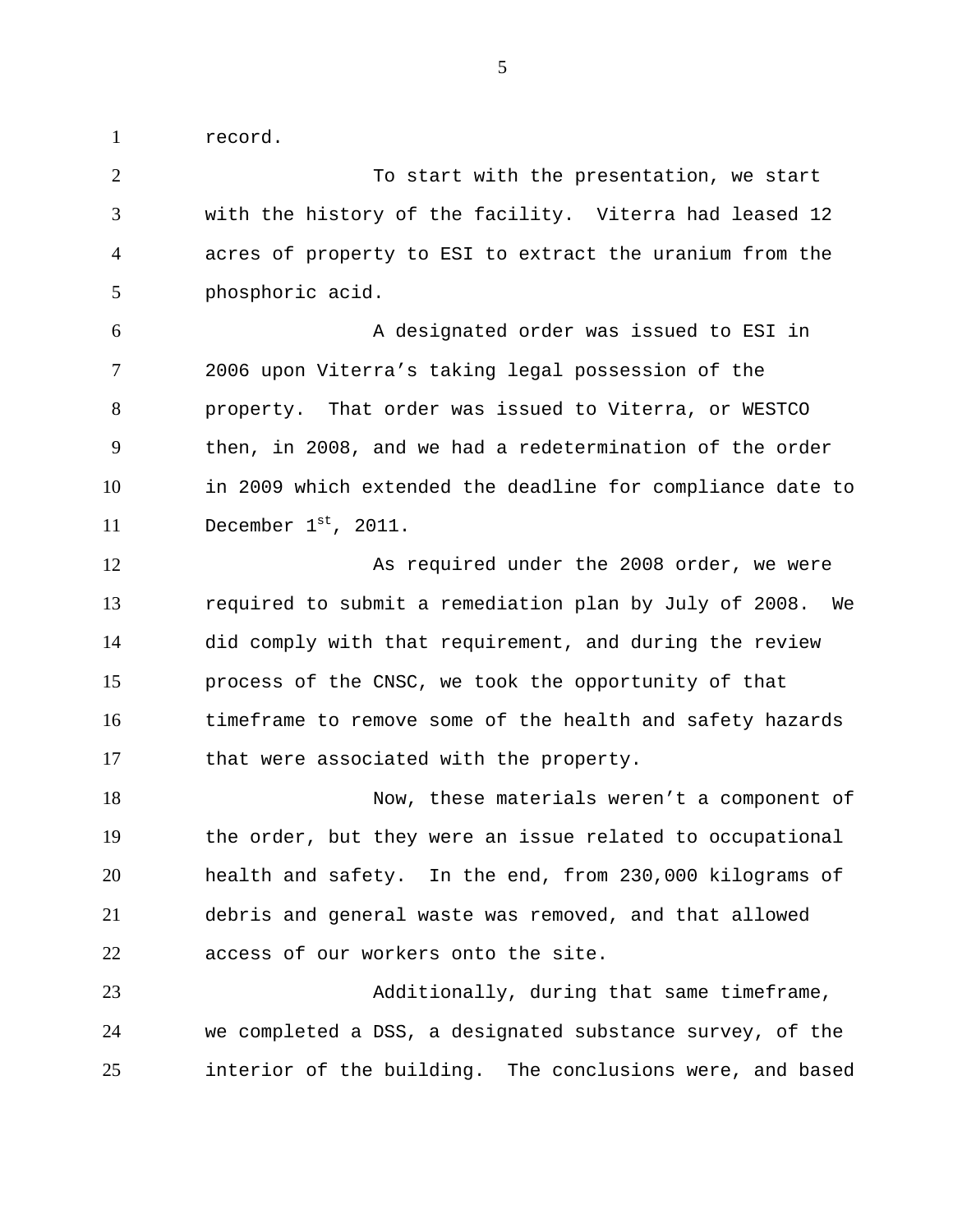1 2 3 4 5 on those conclusions, 8,600 kilograms of asbestos and other hazardous materials were removed, and that then allowed us to then initiate the remediation programs that we had submitted and that were authorized to proceed in July of 2009.

6 7 8 9 10 Following that authorization and later in 2009, we proceeded to decontaminate, remediate the process equipment of the uranium dryer room. That was completed during the end of 2009. The report for closure of that program was submitted in 2010.

11 12 13 While these operations were ongoing, we had also developed the demolition plan for the uranium dryer room, and that was accepted in, I believe, March of 2010.

14 15 16 17 18 19 Prior to completing or initiating the demolition work, we had a structural inspection completed for the building. That concluded that we were unable to demolish the uranium dryer room separately from the remaining portion of the building due to poor structural integrity.

20 21 22 As a result, we then had to remove some one million litres of fats, oils and greases that were stored in tanks located within the building.

23 24 25 Again, this wasn't a requirement under the order, but clearly it was a requirement so that we could satisfy the requirements of the order. This was a three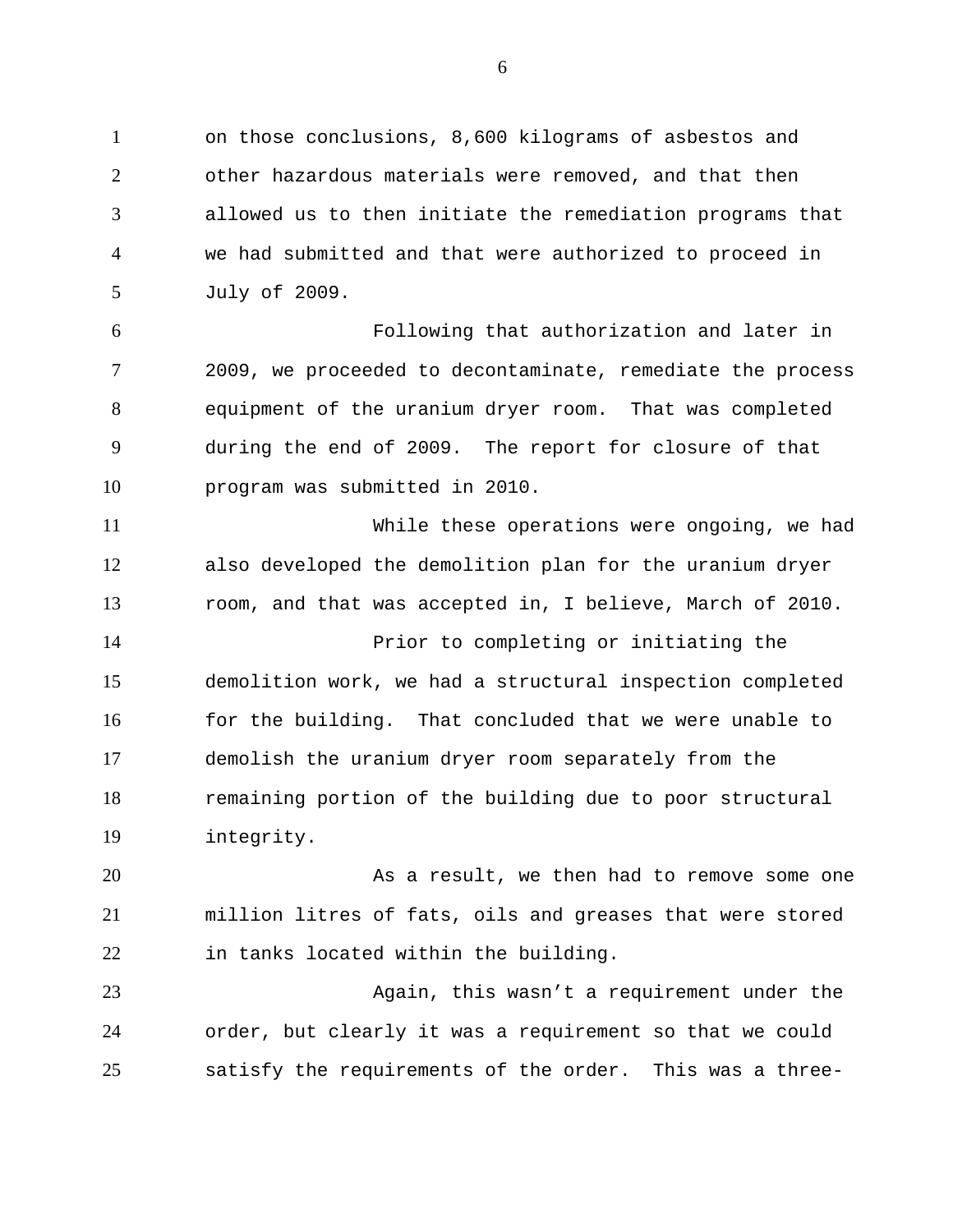1 2 3 4 5 month process alone. The materials had solidified in the tanks. We did have to steam them to make it liquid. Clearly, we had to find a disposal location that would take it, and then arrange the health and safety programs around that operation.

6 7 8 9 10 11 Finally, on completion of that, we did start to demolish the building. We did that in a fashion where the uranium dryer room was left until last. That allowed us to ensure that the radioactive impacted materials were maintained separate from the other construction debris.

12 13 14 15 16 I might add here that there was another 60,000 odd litres of waste oil stored in totes scattered around the property. It was clear to us that there was an environmental issue with that and we had that disposed of during the same time.

17 18 19 While this was occurring, we proceeded to prepare the remediation plans for the evaporation ponds. That was submitted in December of 2010.

20 21 22 23 24 25 Sorry, I will just go back just a little bit through the remediation of the CALCINER room. Actually, once we had pulled down the building, the weather held up for us. We had sufficient time to complete that requirement of the order in total. So we had pulled up the concrete slab of the CALCINER room,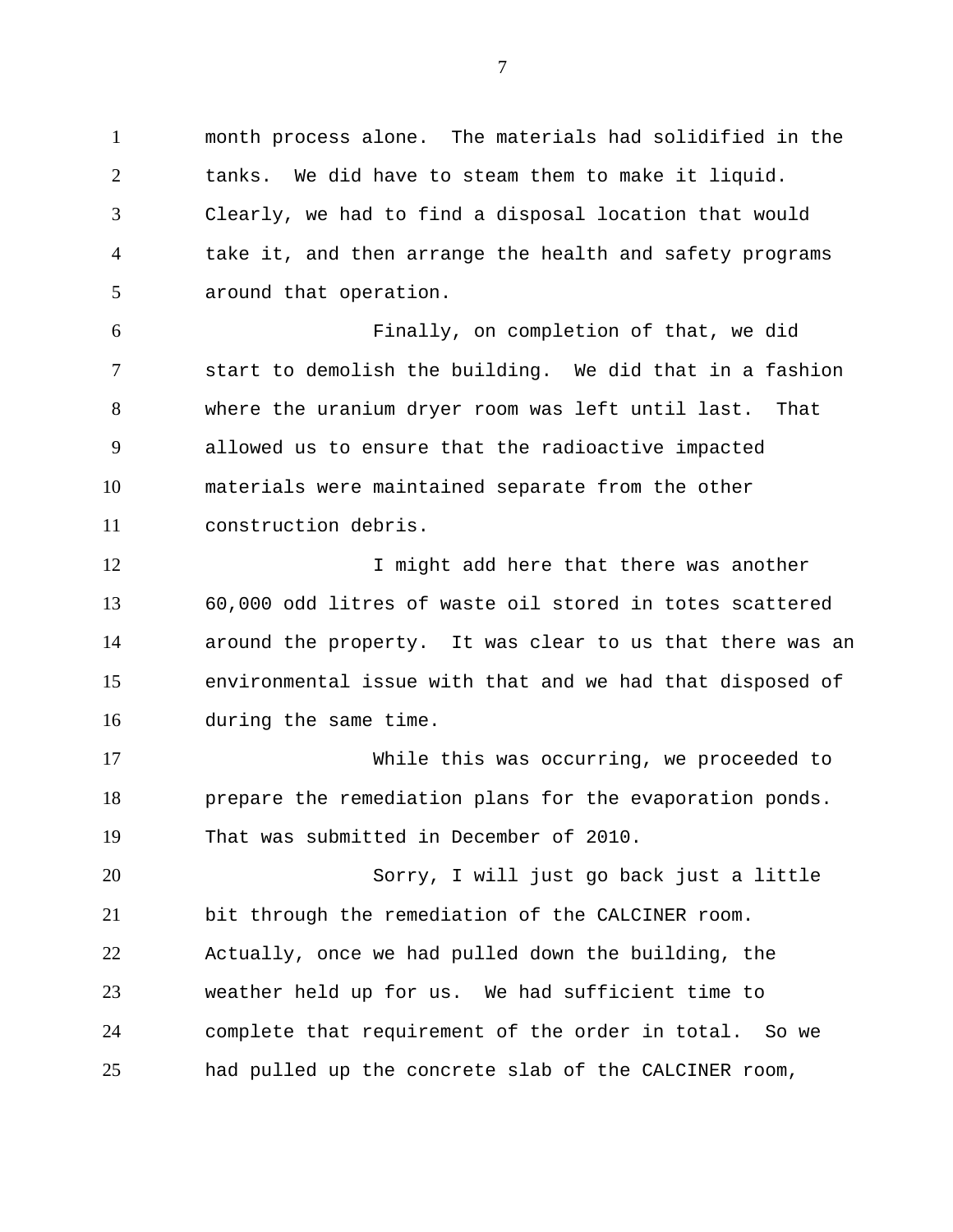1 2 3 4 excavated the radiological material and subsoils, collected confirmatory samples from the walls and base, and we are now under the UCL limits for the remaining soils.

5 6 7 8 That final closure report for the uranium dryer room was submitted in March. So now we're left with the evaporation ponds and certain links on radiological materials that were out of the calciner room.

9 10 11 12 13 As I stated, the remediation plan was submitted in December of 2010. Through communication supplemental information has been submitted to the CNSC staff. We updated the remediation plan in May of 2011 and incorporated a public dose evaluation assessment.

14 15 16 17 18 19 20 Our evaluation of the methodologies that we're using through that process we realized that there were some benefits completing the work in the winter months. We certainly had expected to do that in March of 2011 but there are reduced exposure risks to workers and the environment; hence why we have applied for redetermination.

21 22 23 24 25 This is our schedule. Should we be granted the extension, we feel that it's achievable to start the evaporation pond remediation in late February once freezeup is complete. It's a 30-day process and we expect to have final submissions by late June.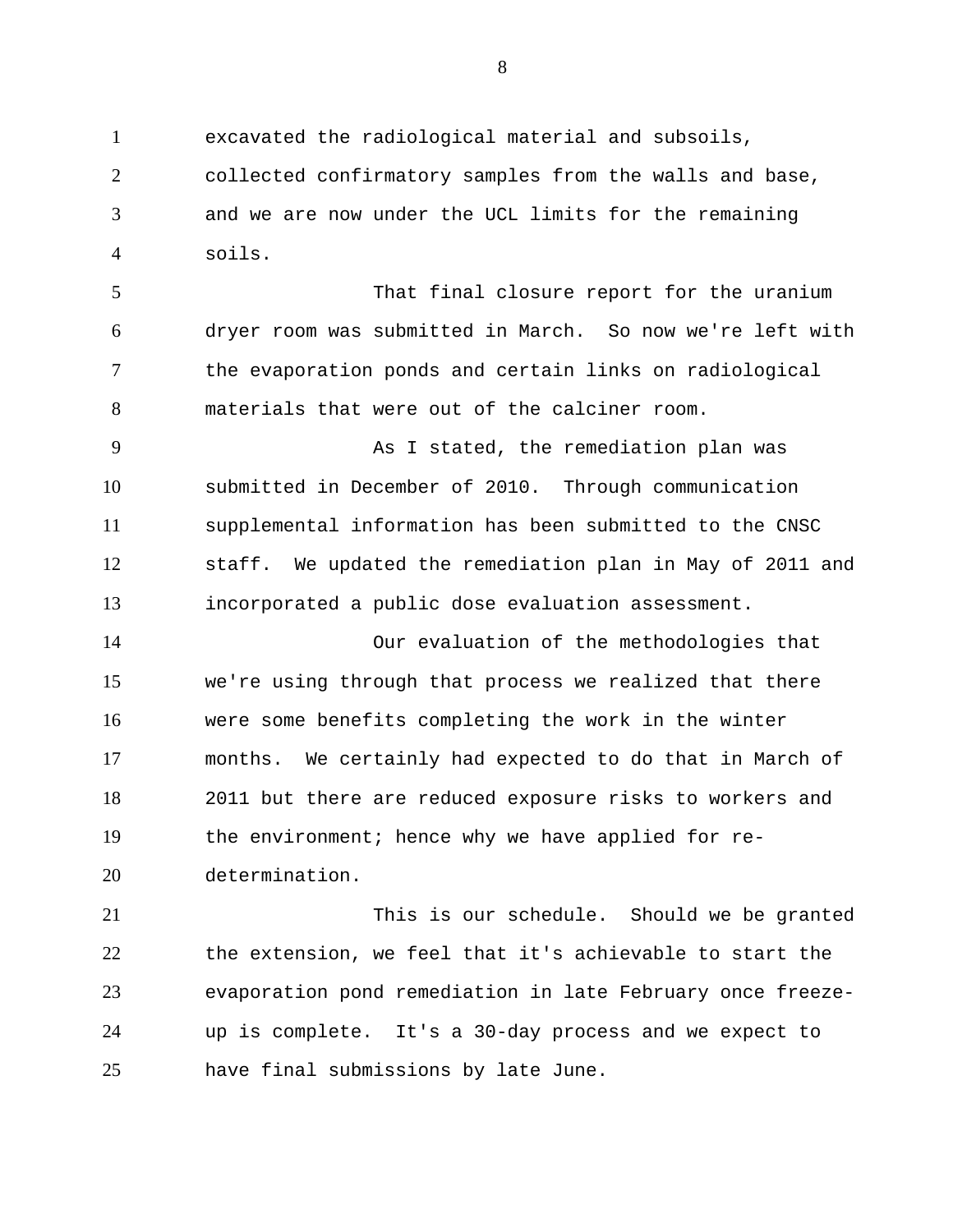1 2 3 4 5 6 7 8 9 10 11 12 13 14 I do want to confirm with you that the project management structure here -- certainly Viterra takes ownership of the program. We have retained the services of specialists in the management of radiation, monitoring, health and safety. Certainly NormCan is represented here today by Mr. Cody Cuthill, General Manger of NormCan. Hazco has been retained and is under contract to complete the work. Golder is represented by Dr. Ernest Becker and he will provide technical assistance in the development of the health and safety plans, also the development of the reports and other literature that is supplied to the CNSC staff. And WorleyParsons is our environmental

15 16 17 18 consultant who have been retained under contract and have provided a letter of evaluation of the risks during the period of 2011 and 2013 should we be granted that extension.

19 20 21 22 23 24 25 The next three slides here are put together to indicate the safety -- the health and safety aspects of the program and that was leading to the -- our risk projections. I wanted to show you that these will be utilized whether in our winter or spring program and they do not affect our projections. These aren't the affecting factors.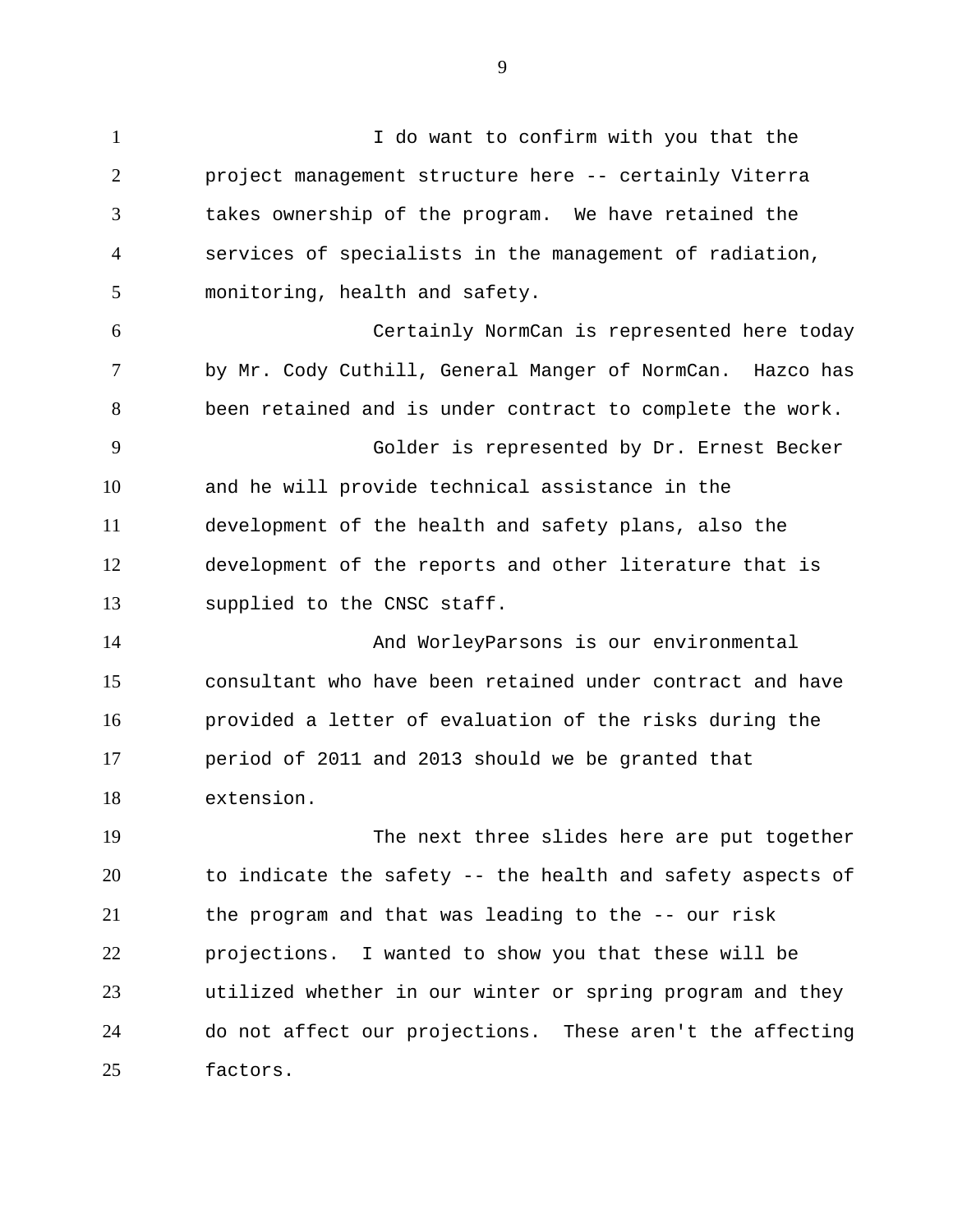1 2 3 4 5 6 7 8 9 10 11 12 13 14 15 16 17 18 19 20 21 22 23 24 25 However, respiratory protection - certainly we have respiratory cartridges on representatives workers that enter the controlled areas. We have log-in/log-outs. We have testing. Air sampling units will be established on the boundaries of the facility to ensure air quality. Contamination control or thirdly, set up control station, clean clothing area, dirty clothing area, PPE area, wash down and testing areas. The ecological exposure, it's really pertaining to the process following the remediation of the evaporation ponds and certainly it will be initiated as we stop pulling back the materials above the liners and the gamma radiation surveys will be used as a guide to give us an indication on the extent of that excavation, whether we need to go deeper. Clearly that would be backed up with confirmatory samples and laboratory analysis. What we have planned is for the vehicles, the transportation of the material. Certainly the vehicles will be swipe tested prior to leaving the facility. Wash stations will be on hand in the event that that is required and the materials itself will be placed in trucks that are lined with polyethylene liners that are watertight product. And so it will limit any residual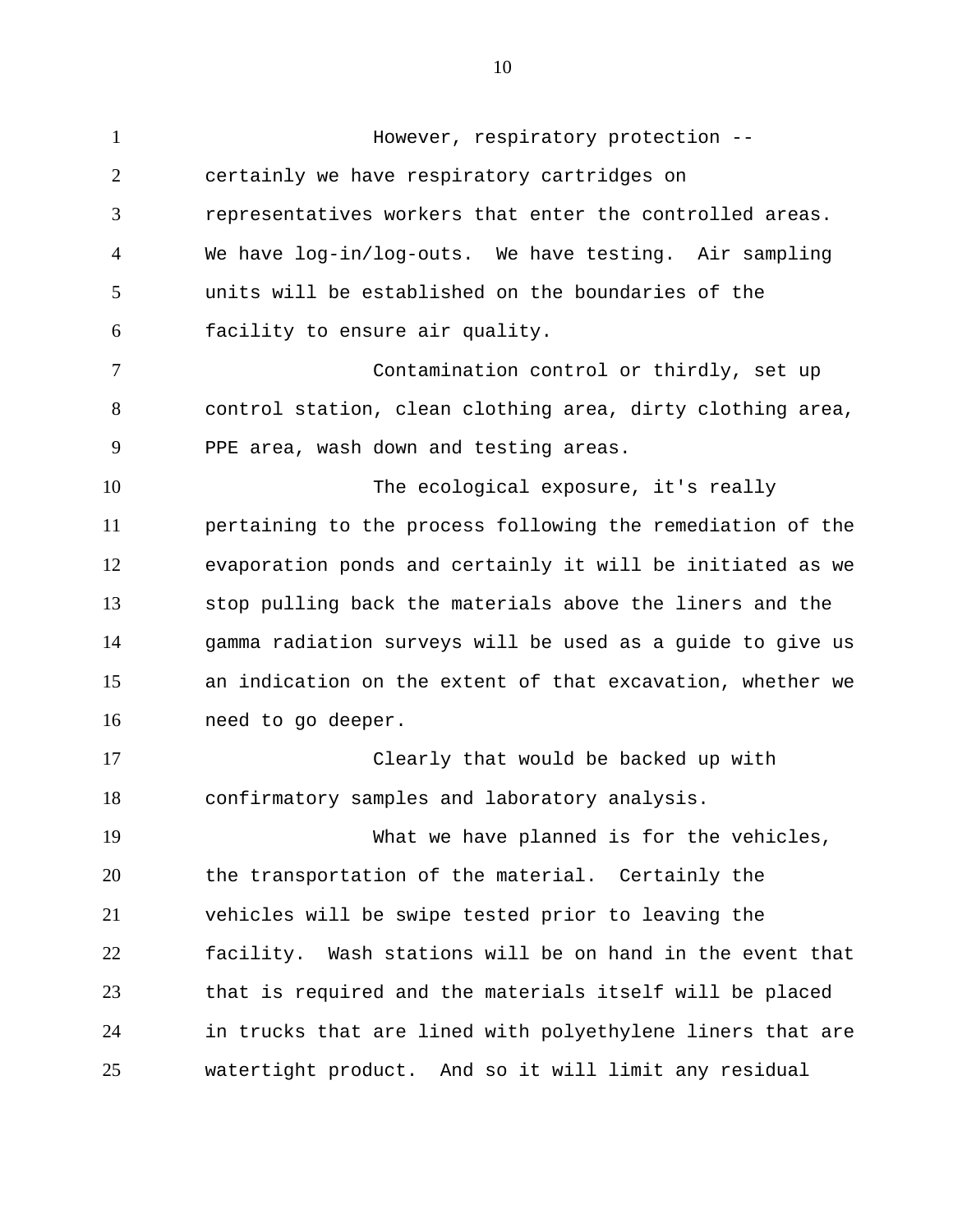spills.

1

2 3 4 5 6 7 8 9 10 11 12 13 14 15 16 17 18 19 20 21 22 23 24 25 So having said that, what we have here is the -- our projection from the gamma radiations. There are two projections between a winter program which we intend to initiate as opposed to a spring or summer or really any other time of the year. Ten (10) microsieverts for the winter for workers, 112 for the other portions of the year and that's really a reflection of the process itself and the workers' contact with the materials. In winter, we'll be using excavators. There will be limited direct exposure. During the spring and summer, that material would have to be converted to a slurry so we'll be using water jets and hydrovacs which would create airborne particulates. The workers would be in direct contact with the material daily. For truck operators, a similar situation; 6 microsieverts in winter, 29 at the other times of the year; again, a reflection of the schedule of the program. We expect the winter program to take 30 days. Spring and summer, because of that slurrying program, we expect that would take up to 120 days. With regard to ecological exposure, the risks really pertain to the excavation or the removal of the sediments. Certainly as the materials are frozen,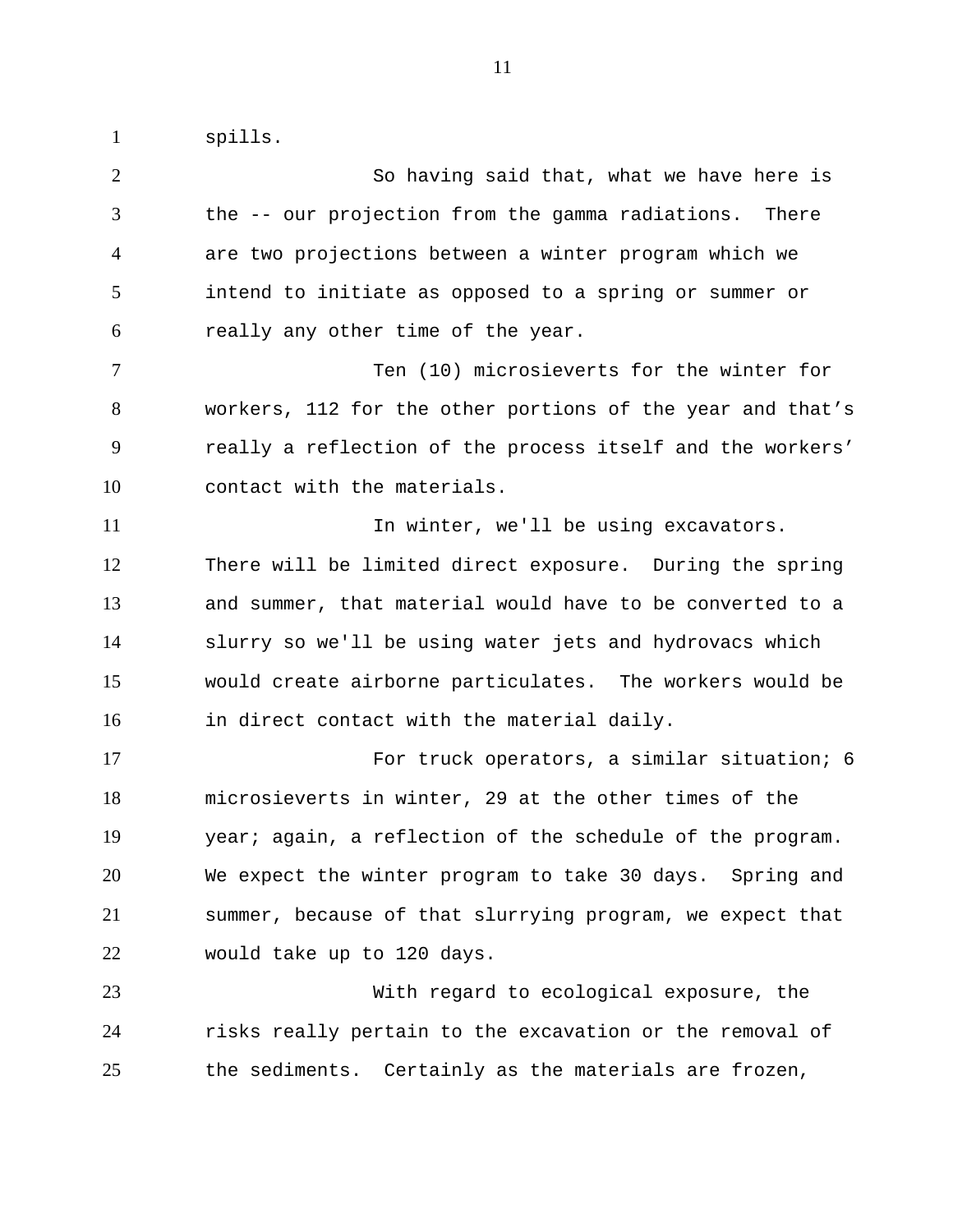1 2 3 4 5 6 7 8 9 10 11 12 13 14 15 16 17 18 19 20 21 22 23 24 25 there is a limited likelihood that the material will migrate should the liner be damaged. However, during other times of the year where there's a high water content, should that liner become damaged, then a high potential for that to escape into the surrounding environment. I might add that there is a -- both soils there have a high water table. So it could be an immediate effect if that was to be damaged. So of course in developing the redetermination application, we wanted to evaluate what the risks were. We want to ensure that if a re-determination was granted that the risks would not increase because they were there. The factors that we looked at were water quality, air quality and worker, public and ecological exposures. And certainly with the management plans that we have and that we have committed to maintaining, we continue to water sample monitoring wells that surround the pond enclosure. We do that annually. We monitor the accumulated water within the ponds and we monitor the water that is in the drainage systems that surround the property. Certainly over the last few years, those concentrations have remained static and below the UCL.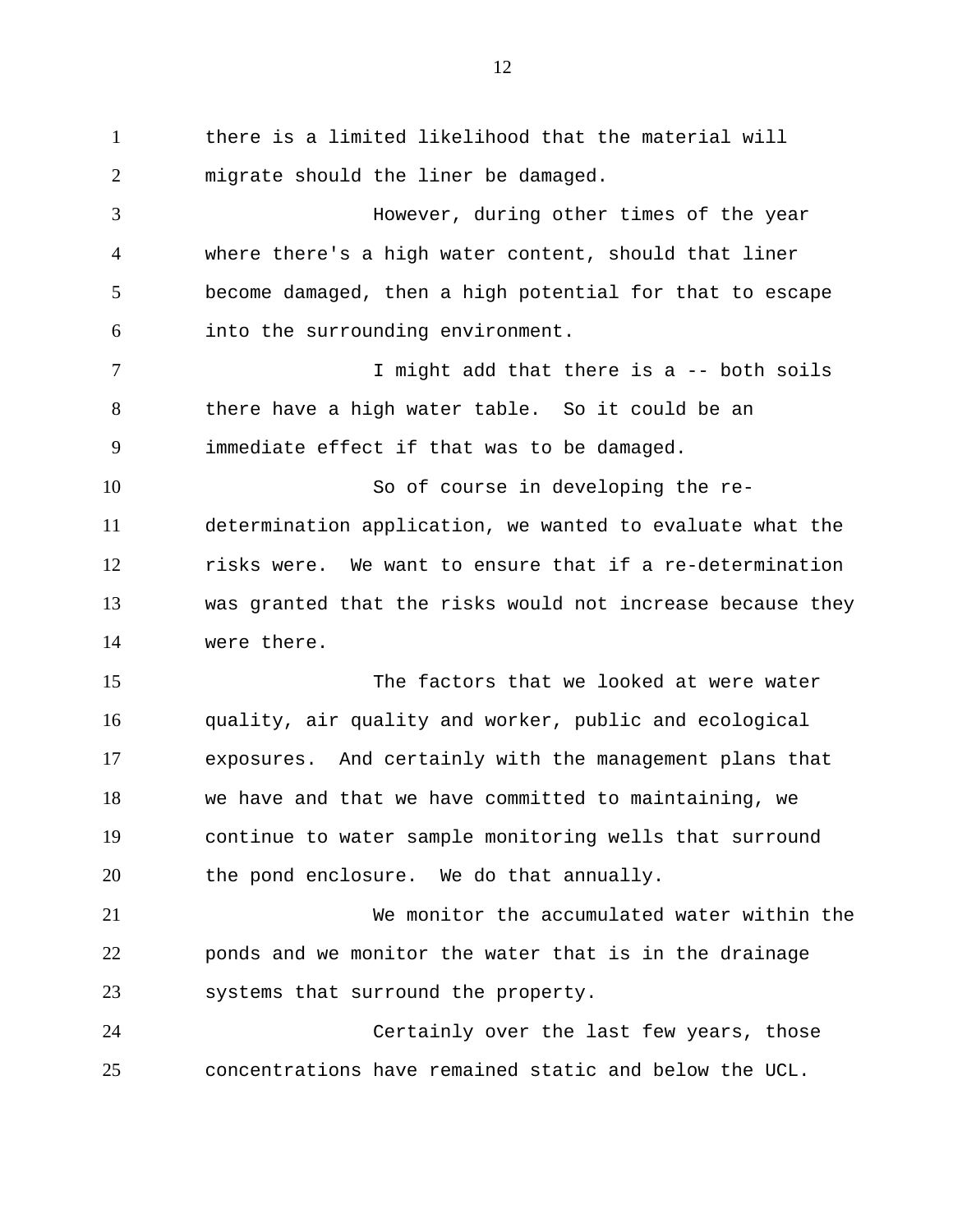1 2 3 4 5 6 7 8 9 10 11 12 13 14 15 16 17 18 19 20 21 22 23 24 25 With regard to air dispersment and air quality, through winter there is a snow or ice cover preventing air dispersment and through the remaining portions of the year, we manage that issue by adding water and maintaining a water cover. We don't expect that that would change through the maintaining of that program. And with regard to worker and public safety and ecological exposure, we have security processes in place. We have PPE programs in place and we have training programs in place. Each of those will be maintained. So clearly the rationale for our two-year extension -- I've told you that we can do it in five months. There are factors that are outside of our control. These are real, real issues; certainly climatic conditions. In a perfect world, it will be frozen for the full winter and that work can be done. However, if we have a warmer or a wetter season, then that prevents us from maintaining the schedule. That impacts the time that we're able to get out there and work. In that event, we would like to move in the unfinished work into 2013, the winter. If that scenario occurred again, clearly we would implement the methodologies that were provided in the remediation plan for the spring and summer. We would complete that work on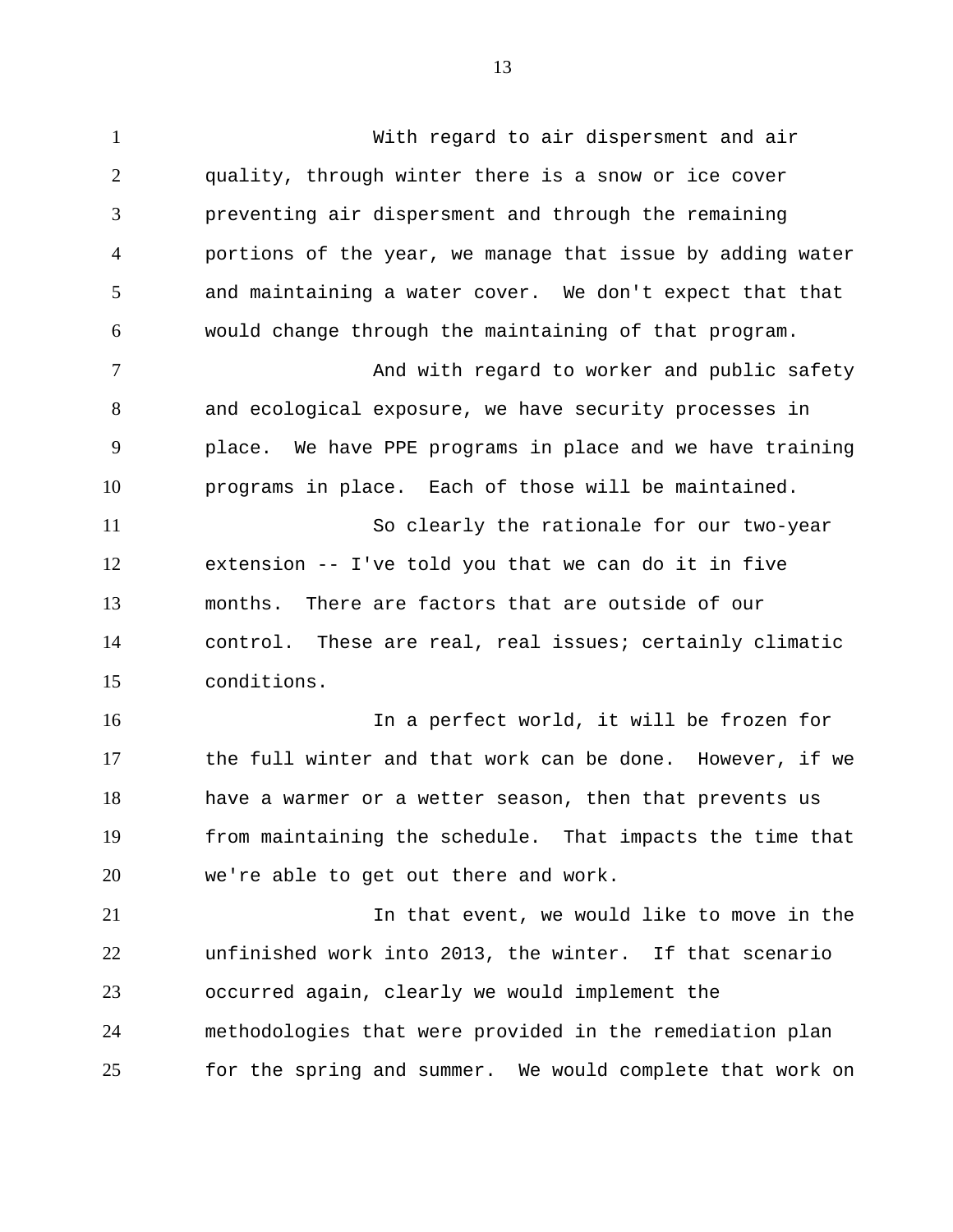time.

1

| $\overline{2}$ | And certainly financial implications, and                  |
|----------------|------------------------------------------------------------|
| 3              | that's where it comes to the soil impacts. We don't know   |
| $\overline{4}$ | the extent, if any, of soil impacts below the liner. It's  |
| 5              | not something that we can offer at this time. And that     |
| 6              | won't be known until we start to remove those materials.   |
| $\tau$         | We are committed to completing it, no                      |
| 8              | doubt, but if those impacts go severely deep, I might add  |
| 9              | that, the cost is significant for every metre that we look |
| 10             | at.                                                        |
| 11             | Then we would like to defer the other pond                 |
| 12             | to the following year just for that financial reason, but  |
| 13             | we wouldn't leave anything in place. The one full pond     |
| 14             | would be completed.                                        |
| 15             | First to a summary of site work; this is                   |
|                |                                                            |
| 16             | work that is still required, it's outside of the CNSC      |
| 17             | control, but there is ecological hazards, there are health |
| 18             | hazards here, and Viterra is committed to completing this  |
| 19             | work this year. We've retained the contractors to do the   |
| 20             | work. This will proceed in the next three weeks. And we    |
| 21             | have the budgets for it.                                   |
| 22             | So the remaining 700,000 litres of fat, oil                |
| 23             | and grease will be removed. All above ground               |
| 24             | infrastructure will be removed. The foundation for the     |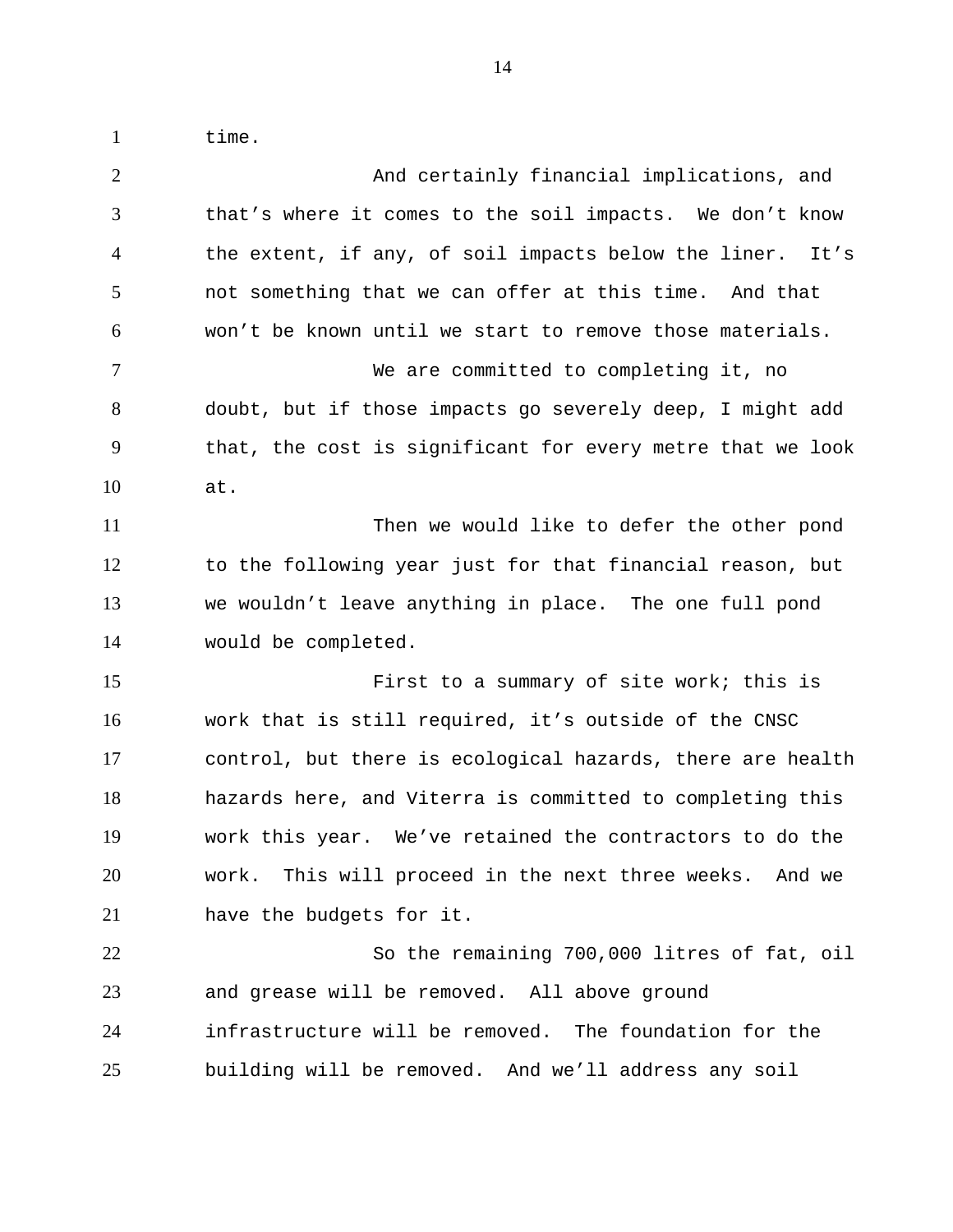issues.

1

2 3 4 My last slide here is just a summary. I know you asked me to speak slowly -- sorry -- and English likely.

5 6 7 8 9 10 11 But we have made substantial and significant progress. Certainly much of the work that we've completed has been indirectly related to the order. It's work that hasn't -- wasn't outlined as required, but certainly it was a step-by-step process where -- to implement or to complete -- the requirements of the order had to be completed.

12 13 14 15 16 17 So to that end nearly a quarter of a million kilograms of debris, a million litres of liquids. We've demolished the building. We've excavated and remediated the soil beneath that building, calciner room. And we've submitted the reports inclusive of the remediation plan for the evaporation ponds.

18 19 20 21 22 23 24 Given the benefits -- that is the lower risk to worker and environmental exposure -- we feel that the redetermination is warranted. We feel that the support of our evaluations of those risks of the materials remaining in place show that there are limited risks, and certainly would not increase the poor quality, if you will, of the groundwater and air.

25 That's it. Thank you very much.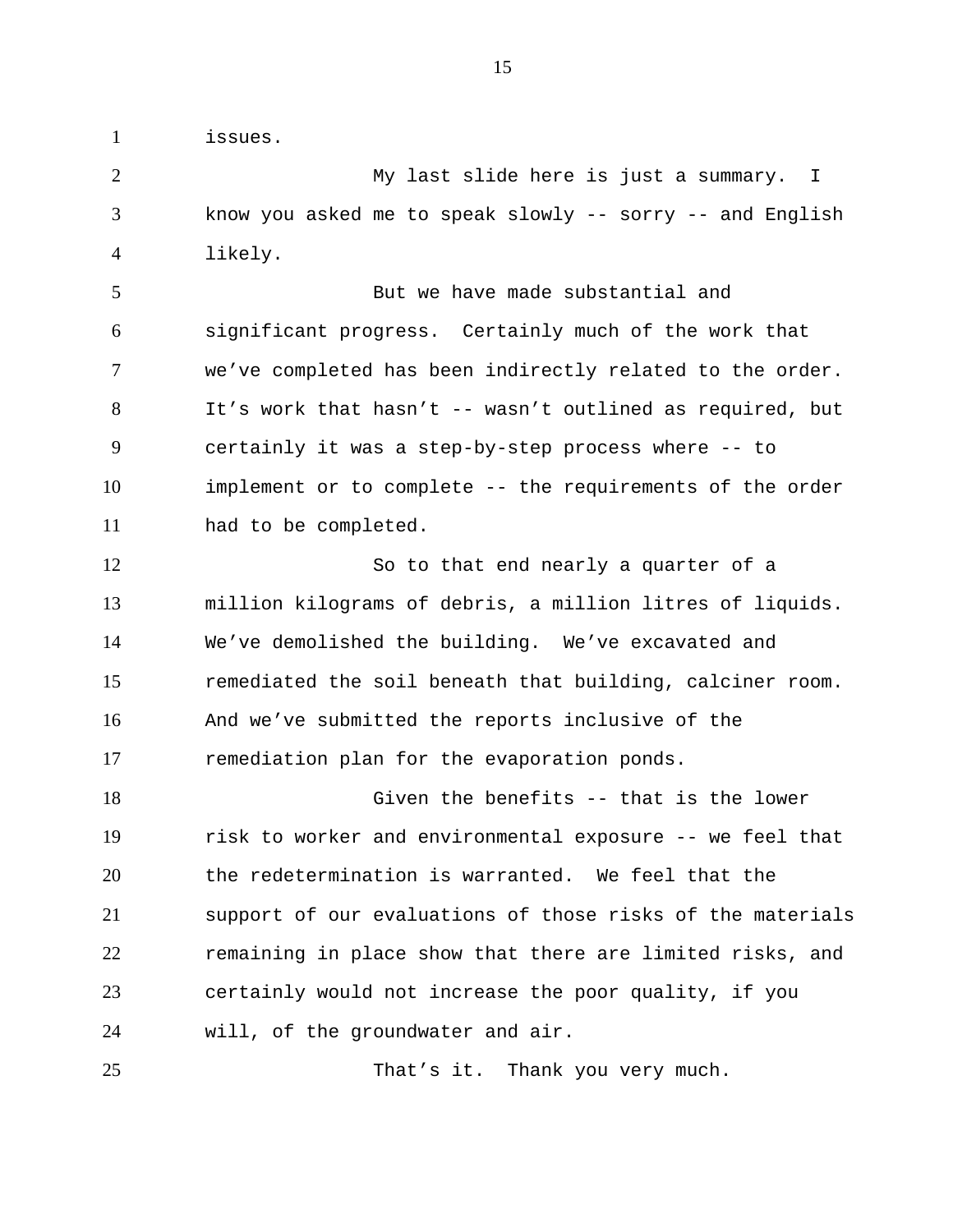1 2 3 4 5 6 7 8 9 10 11 12 13 14 15 16 17 18 19 20 21 22 23 24 25 **THE CHAIRMAN:** Thank you. Thank you very much. I'd like to move now to a presentation by CNSC. I understand that Mr. Elder or Mr. Ravishankar is going to make the presentation. It says here -- I don't know who is saying it. **MR. ELDER:** It will be a -- well, it will be a team effort.  **THE CHAIRMAN:** Okay, go ahead. **11-H6 Oral presentation by CNSC staff MR. ELDER:** Good afternoon, Mr. President and Members of the Commission. My name is Peter Elder, Director General, Directorate of Nuclear Cycle and Facilities Regulation. With me at the front table today is Mr. B. R. Ravishankar, Director of the Processing and Research Facilities Division, and Mr. John Thelen, who is the Project Officer for this file but is also an Environmental Remediation Specialist as well. And we also have other members of our compliance team.

As you stated, we are here to present our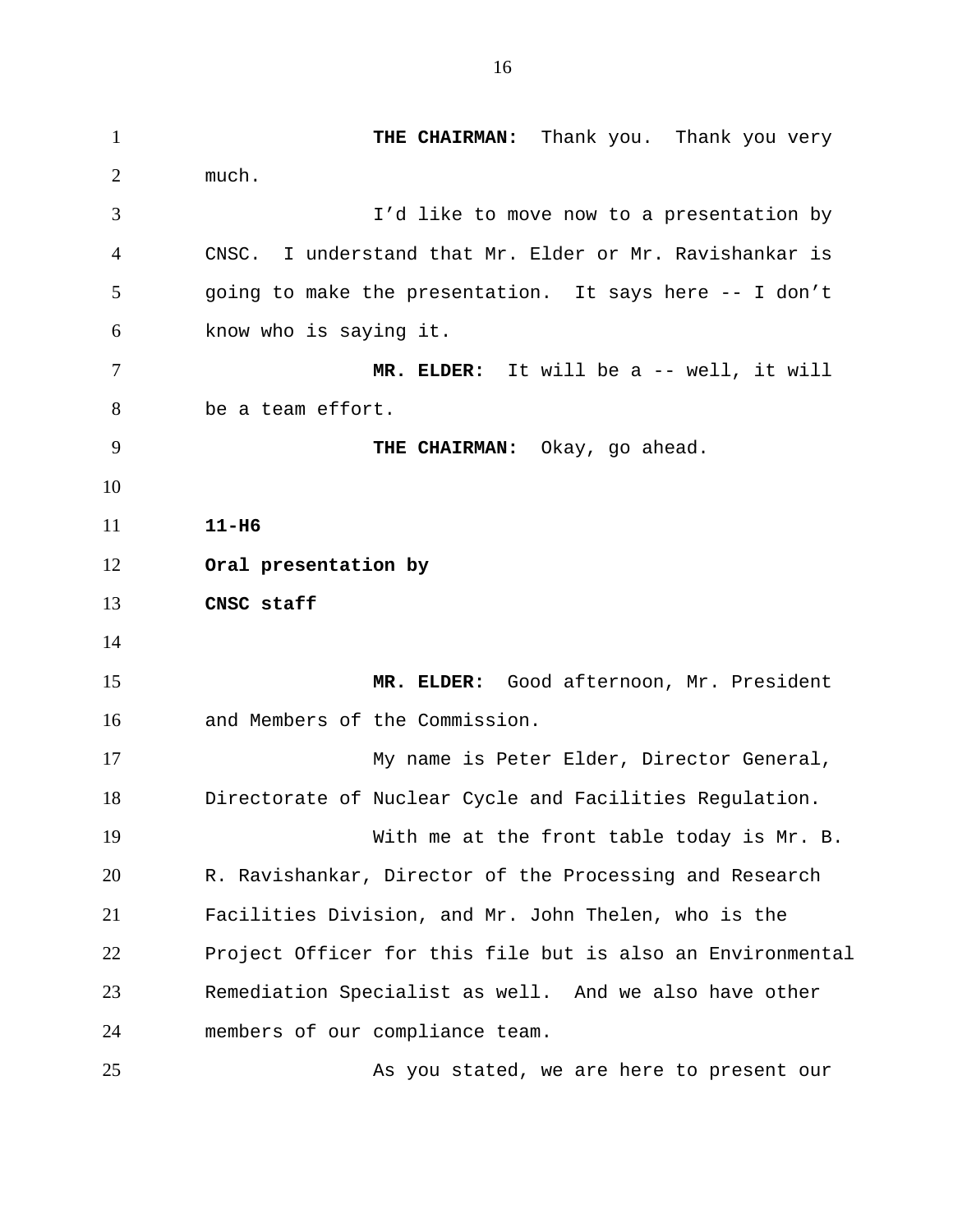1 2 3 4 5 6 7 8 9 10 11 12 13 14 15 16 17 18 19 20 21 22 23 24 25 CMD 11-H6, which is a redetermination of an order issued by the Commission in November of 2009 to Viterra, and the redetermination again is related to the extension of the date for the clean-up by two years. So during the presentation we will provide the Commission with some background information on the site and the history and scope of the CNSC order. So the following slides will also be explained, the CNSC compliance verification activities that have gone on to ensure Viterra has complied with the order. In this regard, we will include a discussion of Viterra's clean-up plan, the clean-up work already completed, the staff's assessment of Viterra's extension request and the proposed schedule for clean-up, as well as our recommendations to the Commission. I will now turn the presentation to Mr. Ravishankar for the next part. **MR. RAVISHANKAR:** Thank you. Good afternoon, Mr. President and Members of the Commission. The following slides explain CNSC staff's efforts to ensure Viterra has complied with the November 2009 CNSC order. This CNSC order requires the site, which is located in Calgary, Alberta, to be cleaned up by December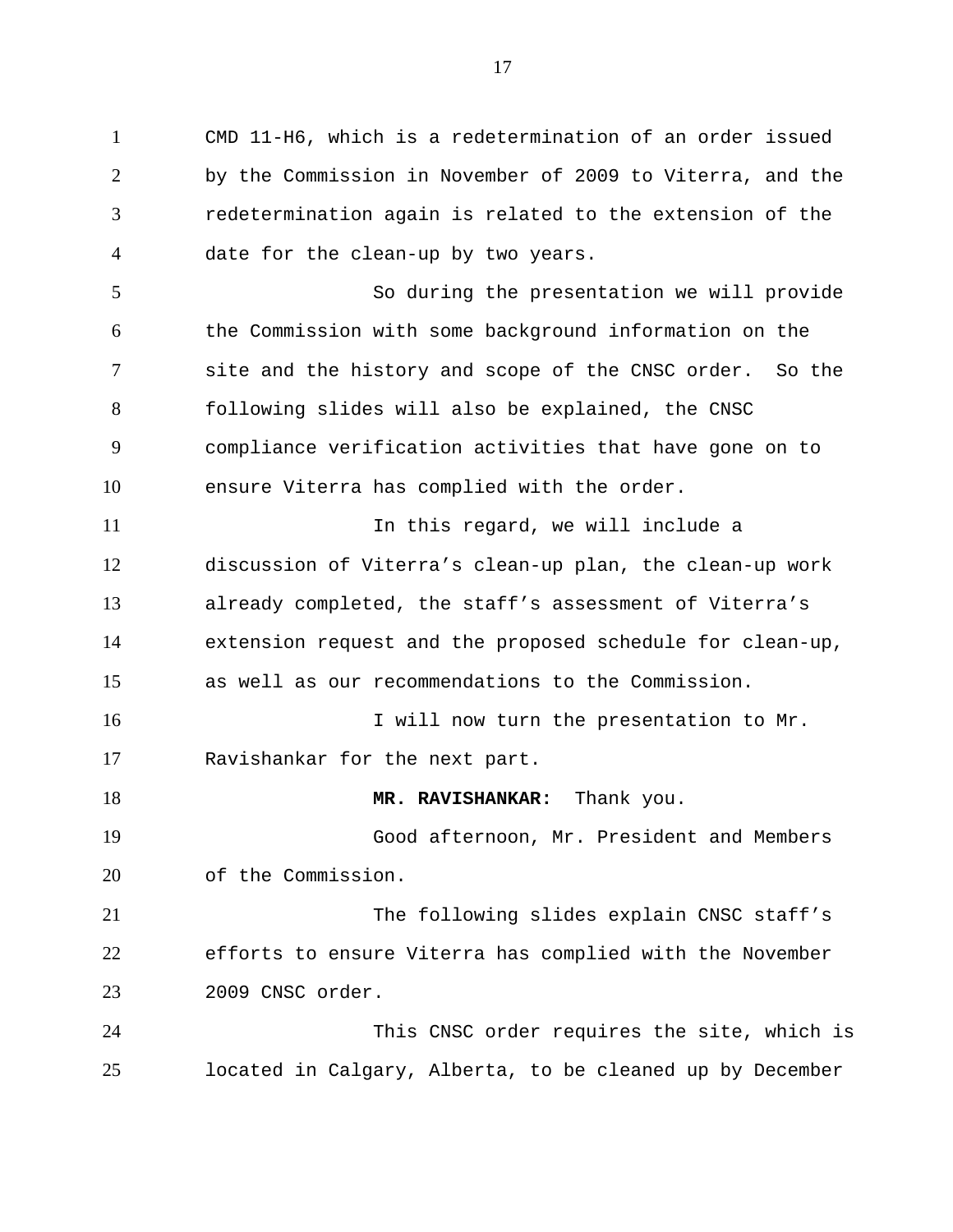1 2 3 4 5 6 7 8 9 10 11 12 13 14 15 16 17 18 19 20 21 22 23 24 25 1, 2011. The site contains nuclear materials that exceed the unconditional clearance levels specified by the Nuclear Substances and Radiation Devices Regulations. Unconditional clearance levels are intended to be generic criteria that when exceeded indicate whether nuclear substances warrant regulatory control. These nuclear substances are associated with prior activities conducted at this site under CNSC licence. Viterra has requested for the redetermination of the CNSC order to extend the site clean-up deadline to December 1, 2013 in order to complete remedial activities during the winter. CNSC staff concur that Viterra's proposed clean-up plan is the best option in terms of worker safety and protection of the environment. CNSC staff recommends to the Commission that they accept Viterra's request to extend the clean-up deadline by two years to December 1, 2013. Viterra Incorporated is a global company that operates in four distinct businesses in Canada, grain handling and marketing, processing oats and canola, processing animal feed and agri products. On November 3, 2008 Western Corporative Fertilizers Limited, also referred to as Westco, was amalgamated by Viterra's agri products segment. Westco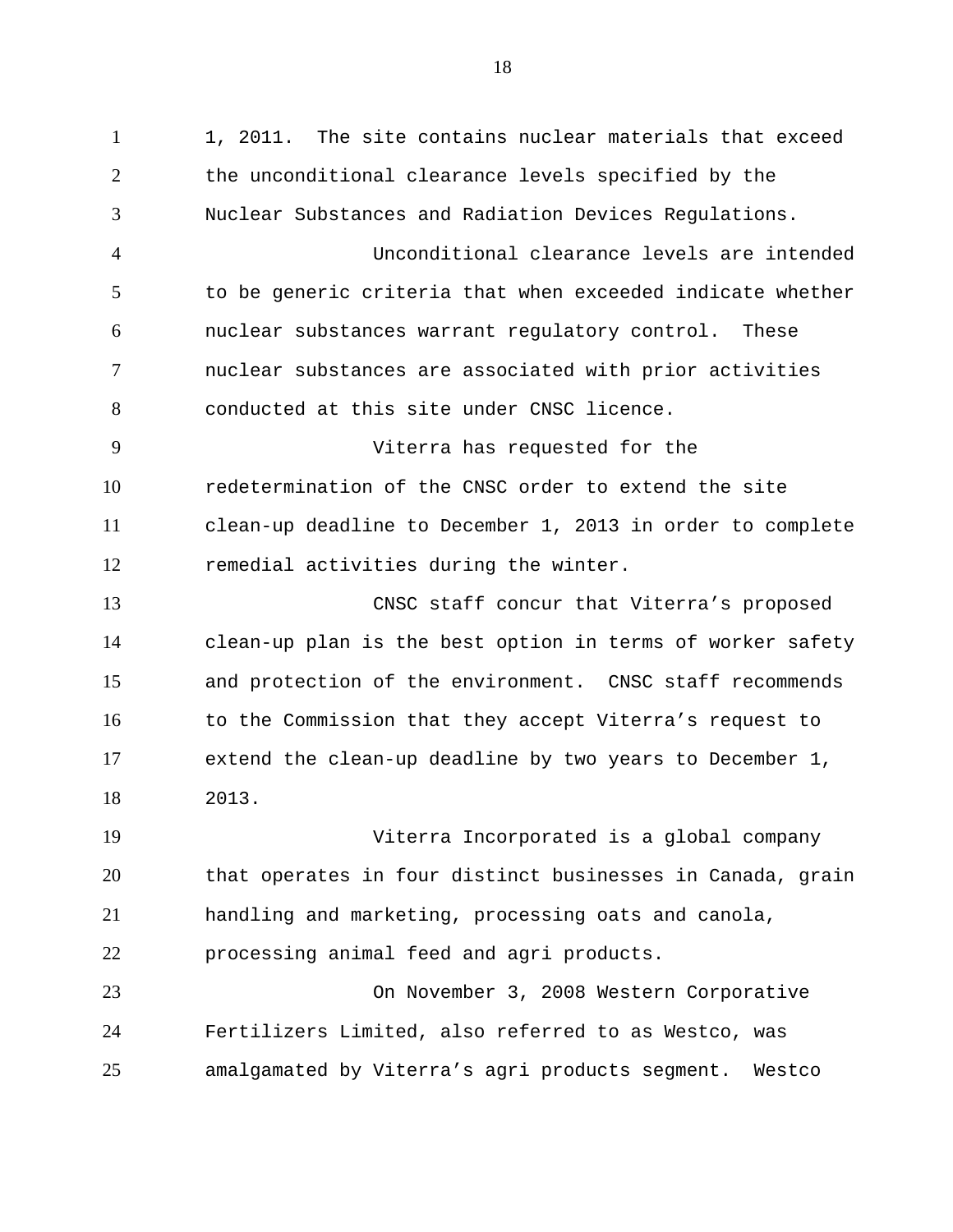1 2 3 4 utilizes the majority of the site as a fertilizer production facility to purify fertilizer grade phosphoric acid. However, Westco leaves a portion of the property to Earth Science Inc., ESI Resources Limited.

5 6 7 8 9 10 11 12 13 The former ESI site incorporates approximately five hectares of land within the City of Calgary. The former ESI site's plant produced uranium oxide from phosphoric acid feed stock provided by the adjacent Westco fertilizer production facility. The phosphoric acid contained uranium which was concentrated and precipitated at this facility producing a uranium oxide precipitate. By-products of this activity were piped back to the adjacent Westco facility.

14 15 16 17 18 As shown in this aerial photo or the drawing the former ESI site is only a portion of a larger property owned by Viterra. This property is also adjacent to and surrounded by other properties owned by Viterra in the City of Calgary.

19 20 21 22 23 24 25 This slide provides a timeline for the former ESI site for activities between 1980 and 2006. The plant started uranium recovery activities in 1980. In 1987 the plant was shut down and did not resume operations for 10 years. In 1997 the plant operated again for phosphoric acid purification. This activity did not involve nuclear substances. This activity continued until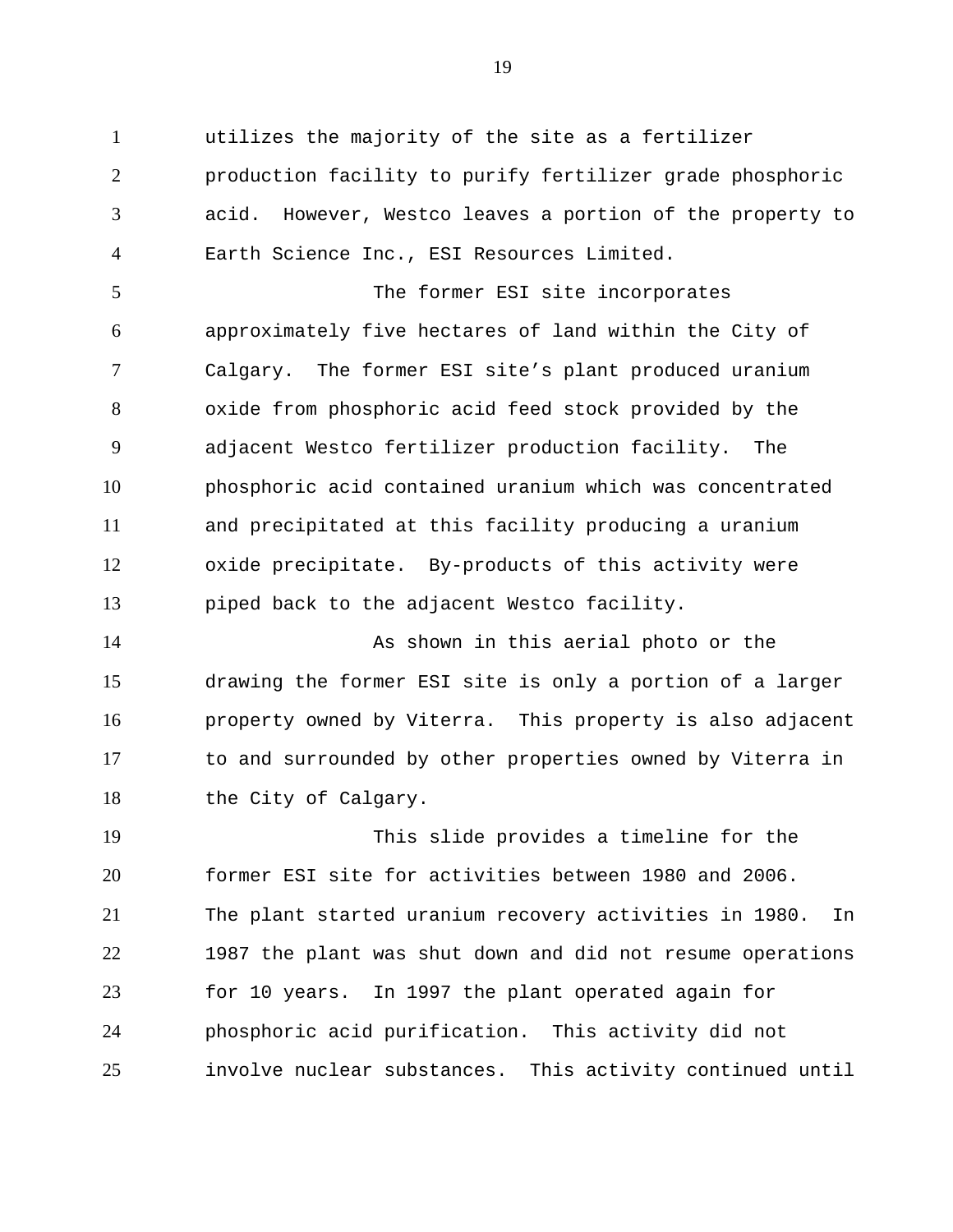1 2 2001, at which point the facility remained in a shutdown state.

3 4 5 6 7 8 9 In October 2005 CNSC staff conducted an inspection of the site which confirmed that the facility remained in a shutdown state, and in November of the same year the Commission issued a nuclear fuel facility operating licence to ESI Resource Limited for the purpose of maintaining the uranium recovery facility in a secure shutdown state.

10 11 12 13 In June of 2006 CNSC staff conducted an inspection at the former ESI site and took samples which reveal contamination containing nuclear substances in the dryer room and evaporation pond.

14 15 16 17 18 ESI Resource Limited licence for this site expired on August 1, 2006. On August  $30<sup>th</sup>$  of 2006 the CNSC issued an order to ESI Resources Limited. This order required ESI Resources Limited to decontaminate and dispose of nuclear substances from the former ESI site.

19 20 21 22 On September 9<sup>th</sup>, 2007, approximately one year later, Westco took possession of the former ESI site. At that time no clean-up of nuclear substances had been completed.

23 24 25 On November 19<sup>th</sup>, 2007 Westco, now in possession of the former ESI site, was issued a designated officer order to take specific actions and measures to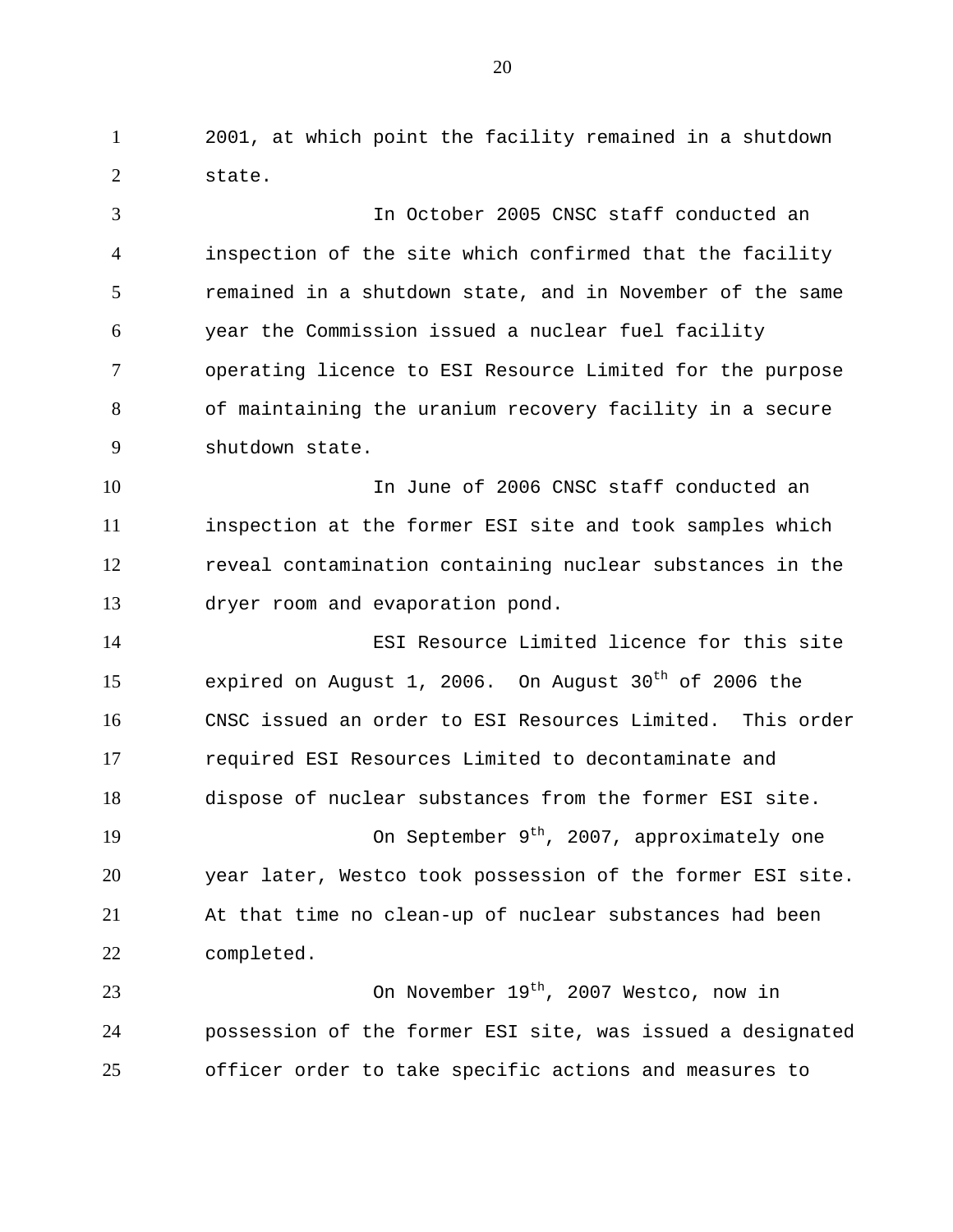1 2 3 4 5 6 protect the environment and health and safety of persons. The designated officer referred the order to the Commission for review and the Commission issued a CNSC order to Westco on April 21, 2008. The 2008 CNSC order included requirements to clean up the former ESI site by December 1 of 2009.

7 8 9 10 On November 27, 2009, after a public hearing, the Commission issued a CNSC order extending the date to complete the clean-up by two years to December 1, 2011.

11 12 13 On June 1 of 2011, Viterra applied for a redetermination of the 2009 CNSC order pursuant to Section 43 of the *Nuclear Safety and Control Act*.

14 15 16 Viterra is presently requesting an extension of the deadline for the site cleanup from December 1, 2011 to December 1, 2013.

17 18 19 20 21 22 23 24 25 The CNSC order specifies that specific actions and measures are required by Viterra; this includes the submission of monthly update reports regarding any compliance related activities under the CNSC order, maintaining site security and develop and implement a plan for the clean-up of the former ESI site, including clean-up of nuclear substances in the dryer room, equipment inside the dryer room and in the evaporation pond.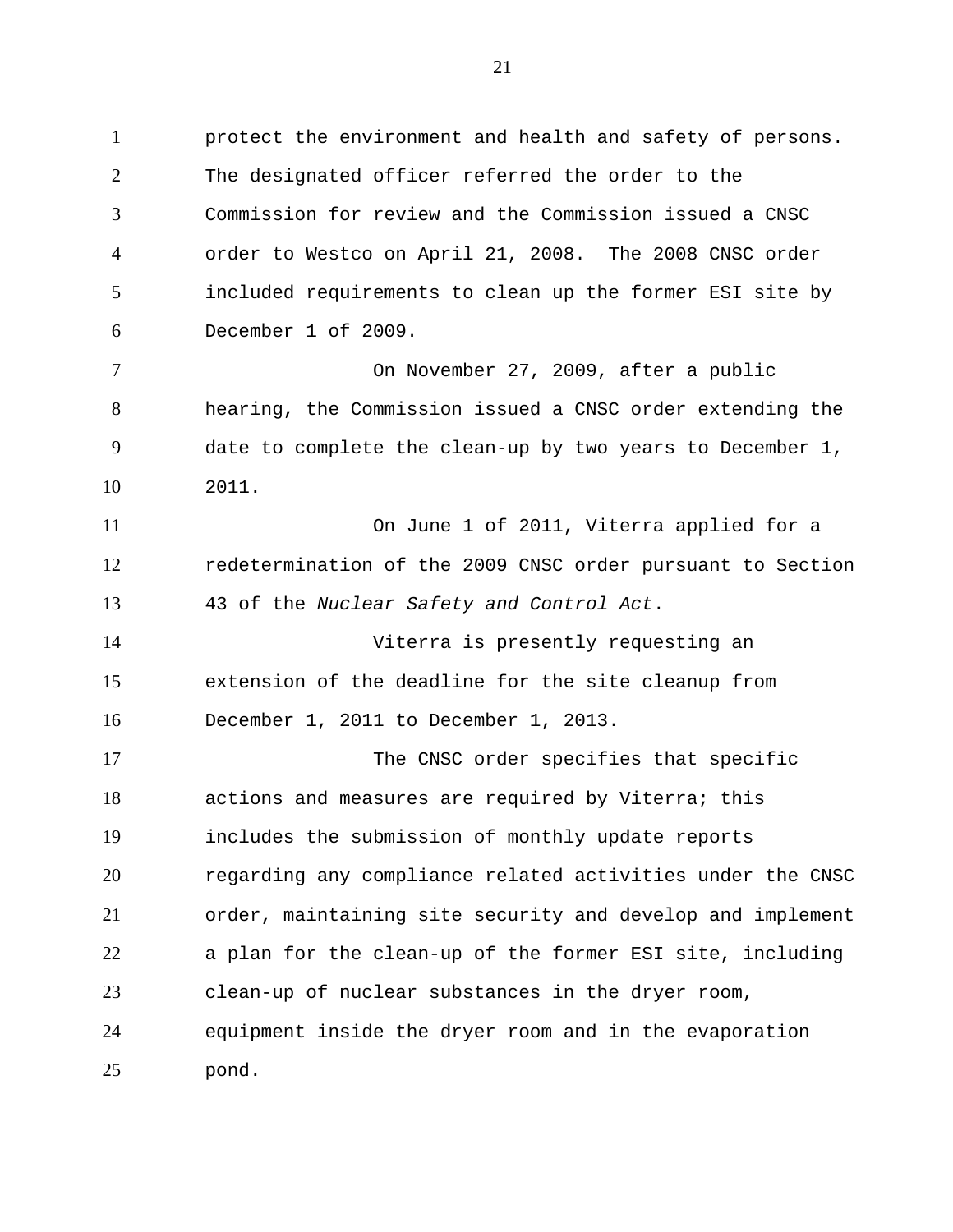1 2 3 4 5 6 7 8 9 10 11 12 13 14 15 16 17 18 19 20 21 22 23 24 25 As per the CNSC order, Viterra will perform the clean-up and disposal of nuclear substances in accordance with a plan that is accepted by the CNSC's Director General of the Directorate of Nuclear Cycle and Facility Regulation. The CNSC order specifically addresses nuclear substances associated with prior activities at this site. This is limited to uranium recovery activities between 1980 and 2007. The CNSC order does not address other onsite contaminants associated with other historic activities at this site. However, CNSC staff have been in contact with Alberta Environment and confirmed that Viterra has been addressing all of their investigation and remediation needs for Viterra property via interaction with Alberta Environment. Going forward, Mr. John Thelen will continue with the presentation. **MR. THELEN:** Thank you and good afternoon Mr. President and Members of the Commission. This slide provides an aerial view of the former ESI site. The two areas at the former ESI site addressed in the CNSC order include the dryer room within the main process building and the evaporation pond. The main process building is visible in the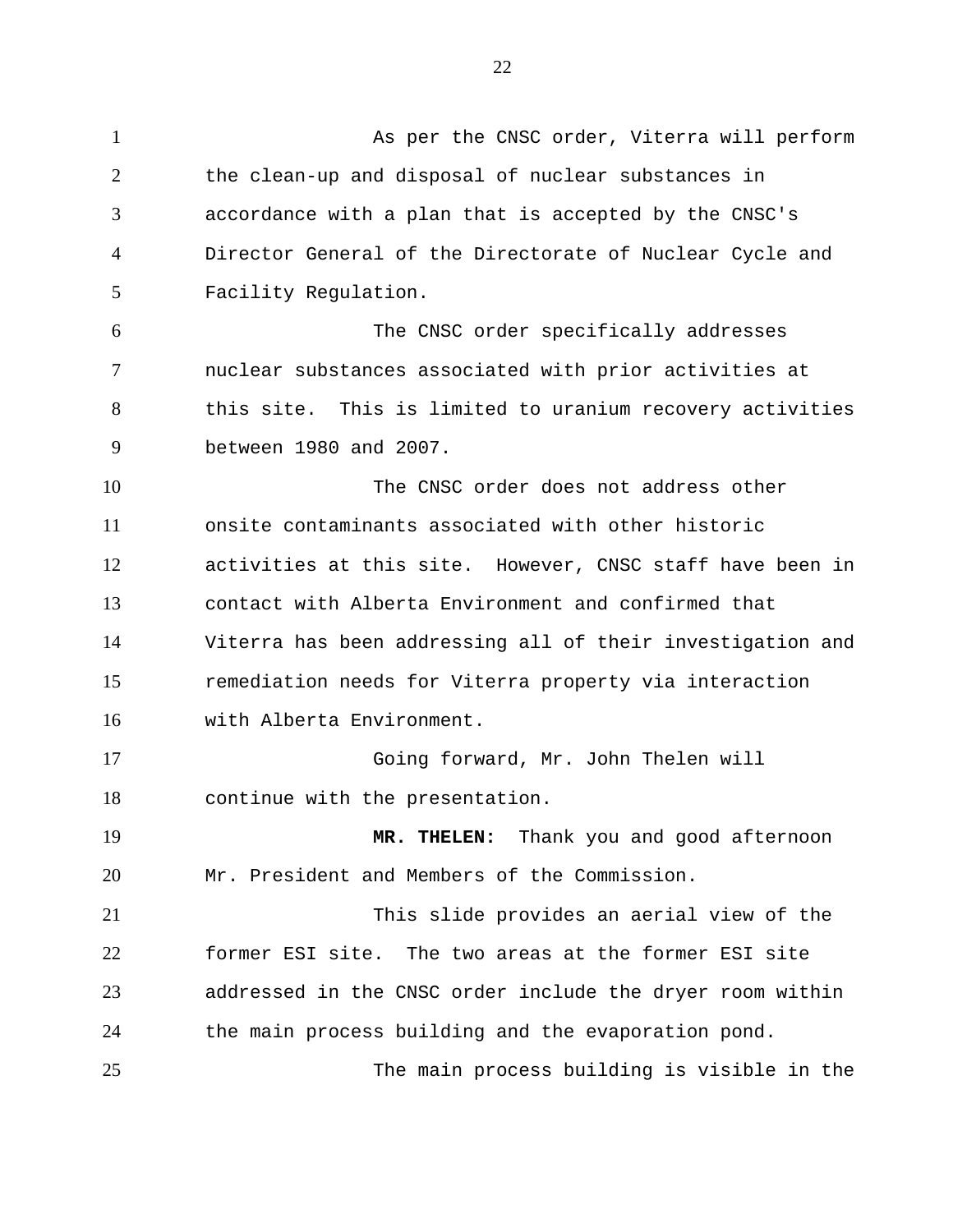1 2 3 4 5 6 7 8 9 10 11 12 13 14 15 16 17 18 19 20 21 22 23 24 25 right portion of this photograph. The dryer room is located within this building. It consists of a single room approximately 13 meters by six meters and it has not been used for uranium recovery since 1987. Please note that this main process building no longer exists as Viterra has since decontaminated the dryer room and demolished this building which housed the dryer room. Prior to its decontamination and demolition, it housed items associated with uranium oxide production including waste drums, tanks, pumps, piping, bag house filter assembly and a calciner unit. The evaporation pond is visible on the left portion of this photograph. It is a 100-meter by 90-meter two-compartment structure formerly utilized for the retention of site surface water runoff and the operations' waste stream. The perimeter of the evaporation pond is fenced and locked as was observed by CNSC staff as recently as August  $4<sup>th</sup>$ , 2011. Viterra has proposed remedial objectives for areas at the former ESI site addressed in the CNSC order. Regarding the dryer room, a dryer room remediation plan and demolition plan were both submitted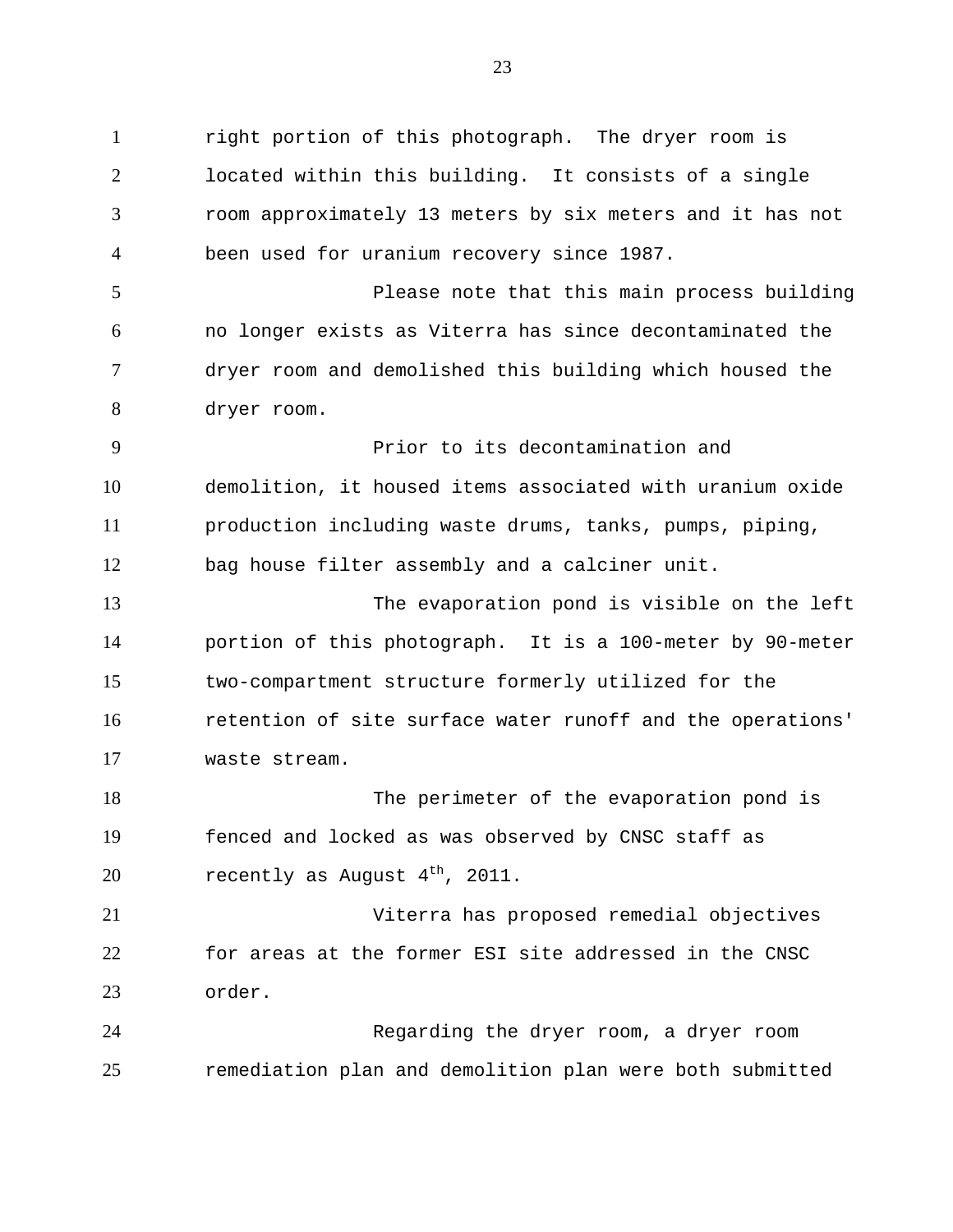1 by Viterra in 2009 and 2010.

2 3 4 5 6 7 8 9 10 11 12 13 14 15 16 17 18 19 20 21 22 23 24 25 These plans call for clean-up of all nuclear substances in the dryer room and confirmation that no contamination migrated below the dryer room. The selected clean-up criteria for uranium surface contamination set for the dryer room was 10 becquerels per square centimetre averaged over a one square metre area. The selected clean-up criteria for uranium contaminated building materials and underlying soils was the CNSC unconditional clearance level of one becquerel per gram of uranium 238. An evaporation pond remediation plan was also submitted by Viterra to address both pond excavation activities and the disposal of onsite waste containing nuclear substances. This plan was originally submitted in December 2010 and later updated on July 26<sup>th</sup>, 2011. With an estimated 4,000 cubic metres of sediment, the evaporation pond accounts for the largest amount of waste containing nuclear substances at the site. This plan calls for clean-up of all pond sediments, pond liners and an assessment of any underlying contamination in soil or ground water. The selected criteria for uranium and pond

sediments in underlying soils is CNSC's unconditional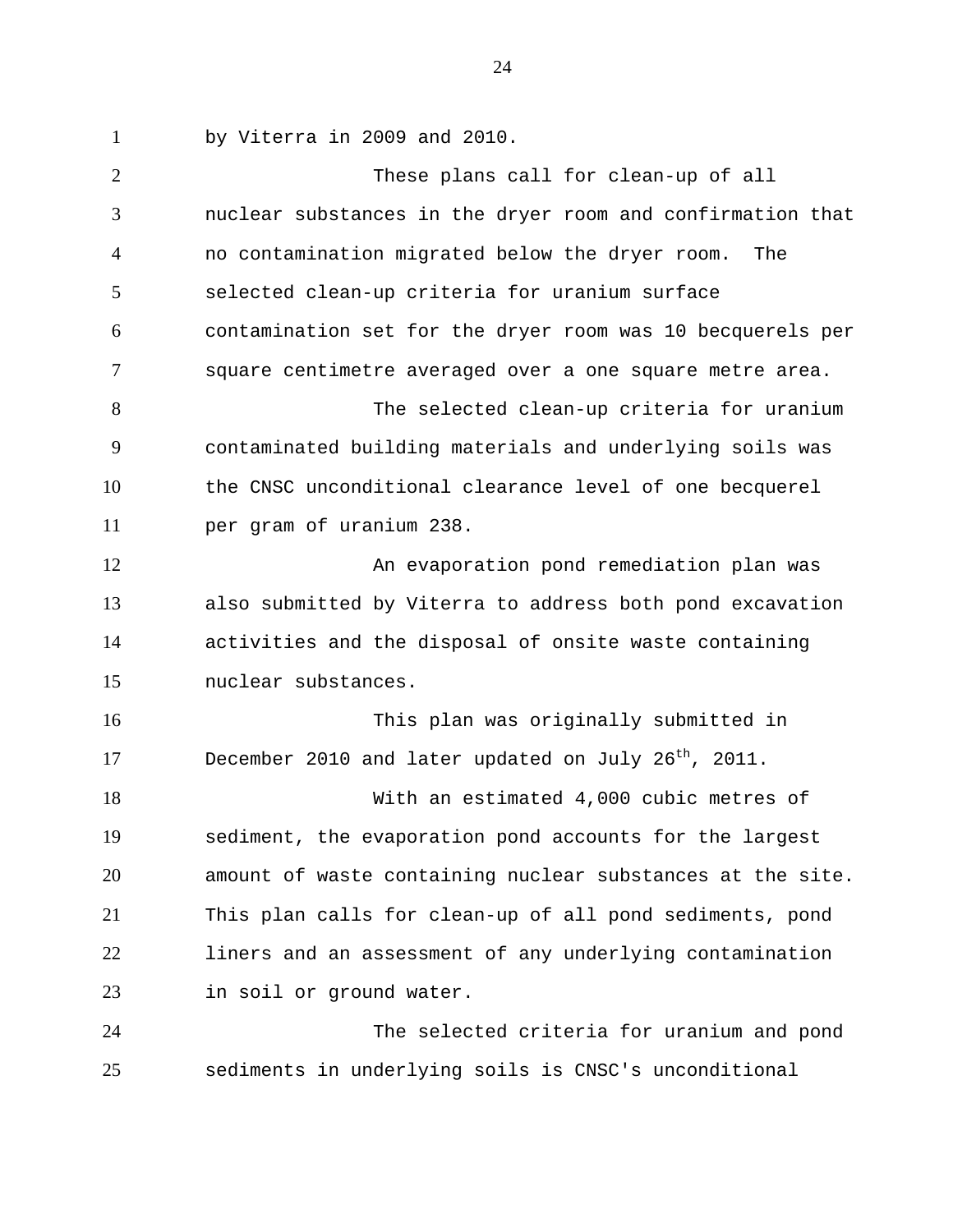1 2 3 4 5 6 7 8 9 10 11 12 13 14 15 16 17 18 19 20 21 22 23 24 clearance level of one becquerel per gram of uranium 238. Currently uranium in the pond ranges in concentrations from below this unconditional clearance level of one becquerel per gram upwards to 25 becquerels per gram of uranium 238 and will be cleaned up as part of the proposed plan. By setting CNSC unconditional clearance levels as the remedial objectives for this clean-up, this allows for the removal of nuclear substances from regulatory control. Staff have reviewed and are in agreement with Viterra's proposed remedial objectives for these two areas. Since the November 2009 hearing, Viterra has conducted several activities to address the requirements of the CNSC order. They include decontamination of the dryer room; submittal of a report confirming that decontamination of the dryer room and its associated equipment and contents; demolition of the building that included the dryer room; survey of the land under and surrounding the demolished building and submittal of a report confirming the demolition of the dryer room. These submittals also included the results

25 of field radiological surveys and laboratory sample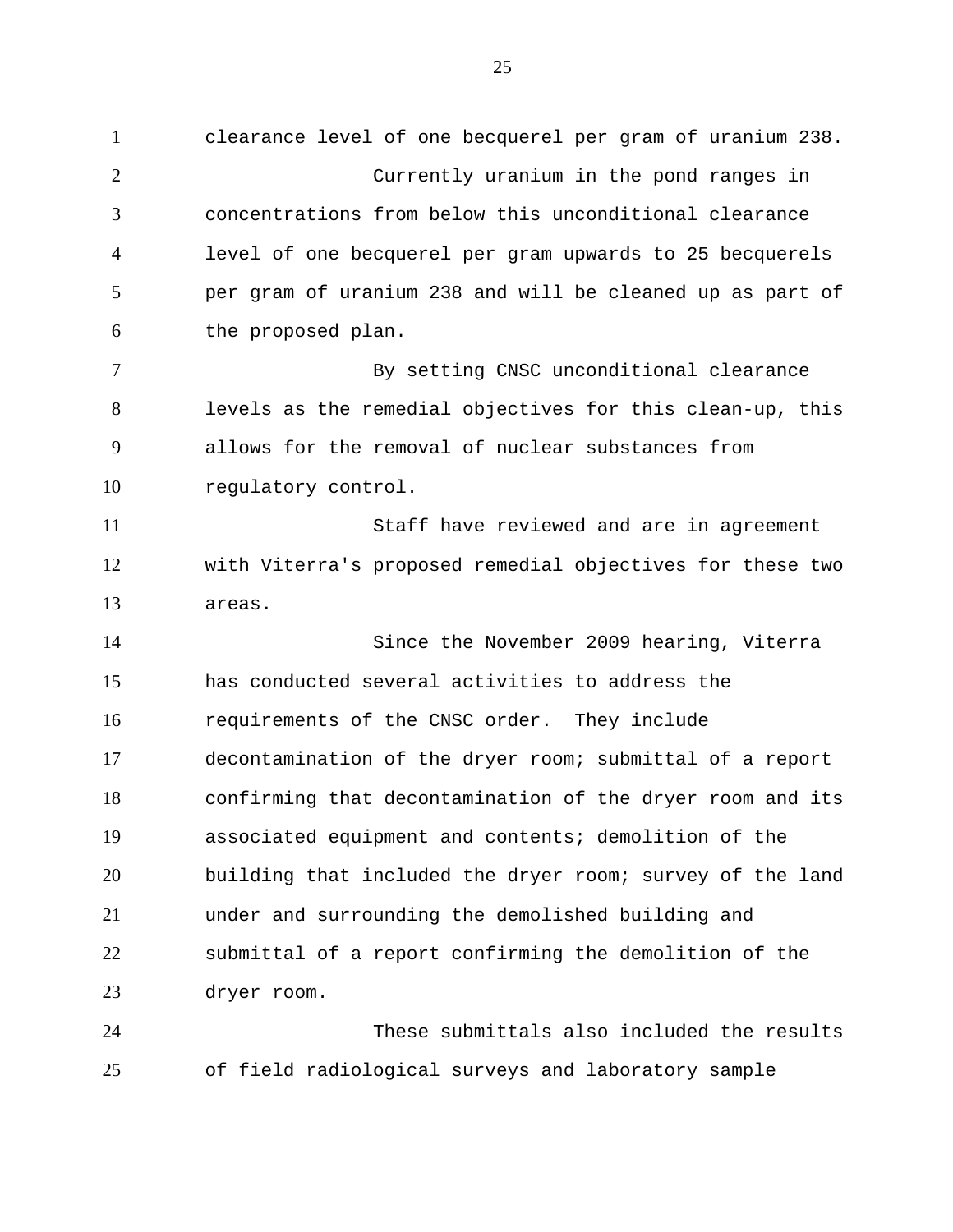1 2 3 4 analyses to verify that remedial objectives have been met. Based on these actions, CNSC staff consider that Viterra has adequately addressed the clean-up of the dryer room.

5 6 7 8 9 10 11 12 Viterra's evaporation pond remediation plan was submitted in December 2010 and as mentioned earlier, later updated on July  $26<sup>th</sup>$ , 2011. The proposed plan contains details of the excavation, handling and transport of excavated materials. The proposed plan also addresses environmental monitoring and reporting to the CNSC including field radiological surveys and laboratory sample analyses to verify that remedial objectives will be met.

13 14 15 CNSC staff consider that Viterra's current plans when carried out will adequately address the cleanup of the evaporation pond.

16 17 18 This slide discusses waste containing nuclear substances associated with the CNSC order and Viterra's proposed plans to dispose of these wastes.

19 20 21 22 23 Dryer room waste requiring disposal were relocated to the fenced enclosure of the evaporation pond. These wastes consist of contaminated dryer room materials stored in sealed bins and drums and currently housed in two locked containers.

24 25 Approximately 80 cubic metres of contaminated soil from below the dryer room, this soil was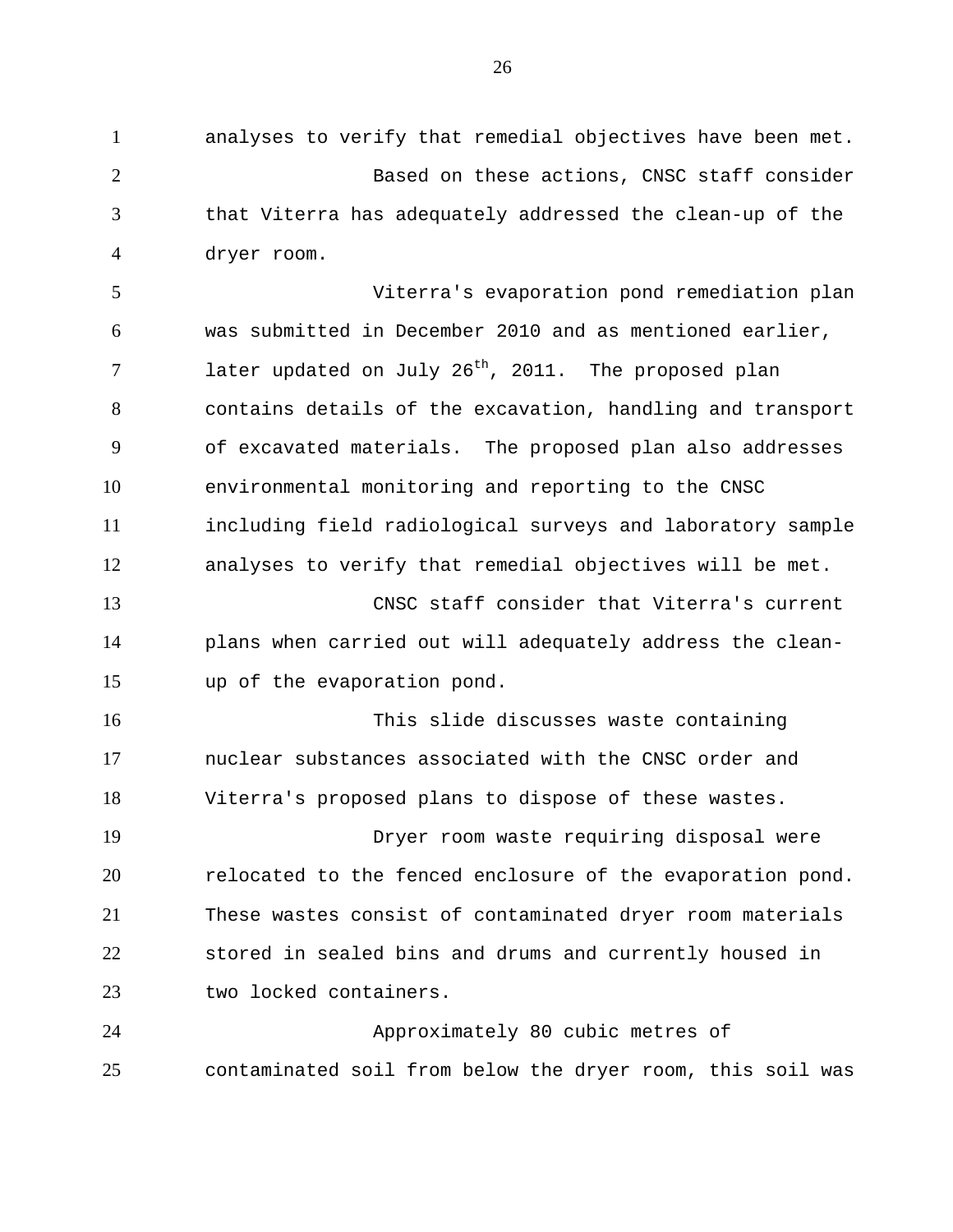1 2 3 4 placed on a lined pad and has been covered with a tarp. Brick, cinder block and concrete from the walls, floor and foundation of the dryer room were also housed in this area.

5 6 7 8 9 Evaporation pond waste requiring disposal includes an estimated 4,000 cubic metres of sediment. Additional waste requiring clean-up include the pond berm and pond liner. There is a potential that soils below the liner may also require excavation.

10 11 12 13 14 15 16 17 18 Disposal of these waste containing nuclear substances in an appropriate waste management facility is a requirement of the order. Viterra has proposed disposal of onsite waste containing nuclear substances at the Canadian Crude Separators Inc., Silverberry Waste Management Facility near Fort St. John, British Columbia. This is provincially licensed to receive waste containing naturally occurring radioactive materials, mainly uranium and radium bearing waste.

19 20 21 22 23 24 In order for waste containing nuclear substances to be placed in a provincially licensed hazardous waste management facility, the waste must meet the criteria for conditional clearance as defined in the Nuclear Substances and Radiation Devices Regulations. If onsite waste meet the conditional

clearance definition then the proposed recipient of the

25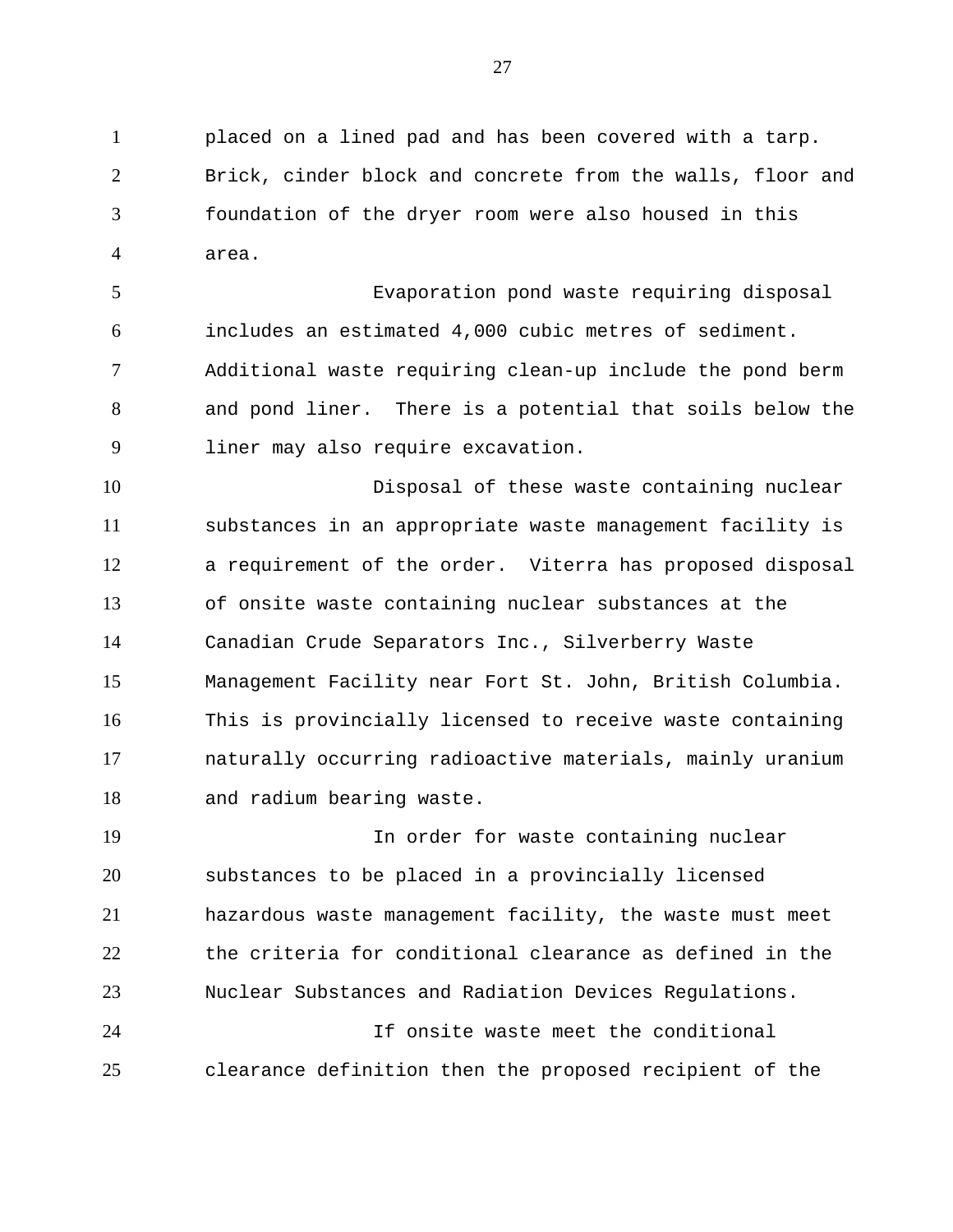1 2 3 4 wastes, CCS Silverberry, would not require a CNSC licence to possess these wastes. In addition, CNSC Packaging and Transport of Nuclear Substances Regulations would not apply to these wastes.

5 6 7 8 Waste management options are detailed in Viterra's July 26<sup>th</sup>, 2011 update to their evaporation pond remediation plan. This document is currently under review by CNSC staff.

9 10 11 12 13 14 15 16 Viterra has requested to extend the site clean-up deadline to December 1, 2013 in order to complete remedial activities during the winter season. Viterra's assessment of remedial options indicates that winter conditions would limit worker and environmental exposure to waste containing nuclear substances during excavation and transport and would result in no change to existing appropriate site security measures.

17 18 19 20 CNSC staff have assessed the implications of extending the cleanup date by two years with respect to relevant safety and control areas, including risk to persons, the environment, and security.

21 22 23 24 25 Staff's assessment of the request found that this extension will not affect site security, as the CNSC order currently requires that security arrangements be maintained at the site as was observed by CNSC staff as recently as August  $4<sup>th</sup>$ , 2011.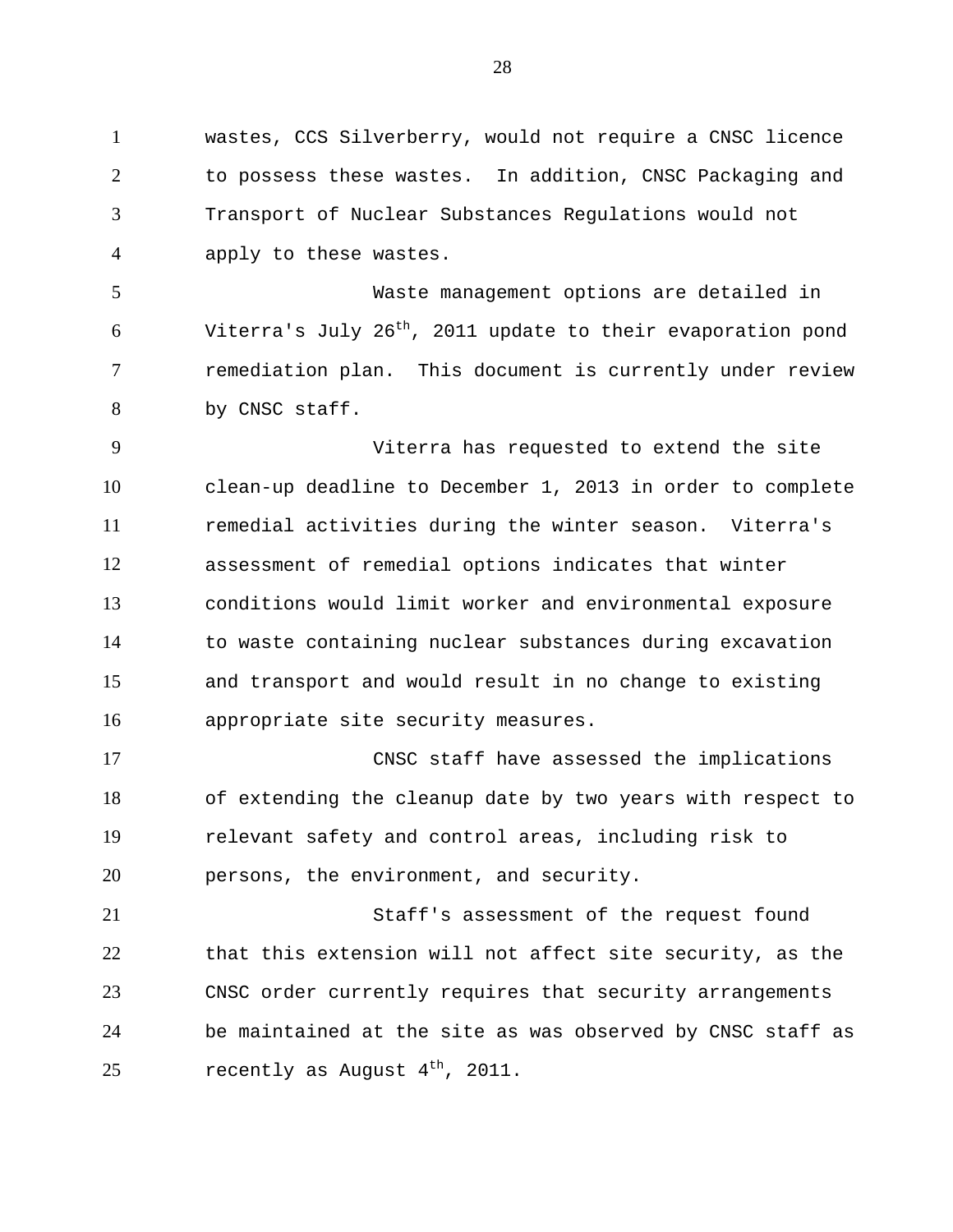29

The potential for contaminant migration

1

2 3 4 5 6 7 8 9 10 11 12 13 14 15 16 17 18 19 20 21 22 23 24 25 into adjacent soil and groundwater is not a concern over this timeframe. Environmental monitoring of groundwater to date indicates the pond contaminants are confined and stable. Additionally, Viterra's evaporation pond remediation plan calls for an assessment of any underlying contamination in soil and groundwater once the excavation of pond sediments is complete to ensure that this area is clean. Viterra also proposes to complete pond excavation activities during the winter while the materials are in a frozen state. This will likely reduce worker exposure to contamination by reducing the remedial inhalation and dermal exposure with excavated materials. To facilitate the removal of frozen sediment in soil, Viterra plans to transport accumulated surface water in evaporation pond to an appropriate waste management facility. CNSC staff also agree that in this specific case, winter remediation is a better option in terms of worker safety and protection of the environment. Viterra's clean-up efforts conducted to date include the dry room decontamination and its demolition as well, as the evaporation pond investigation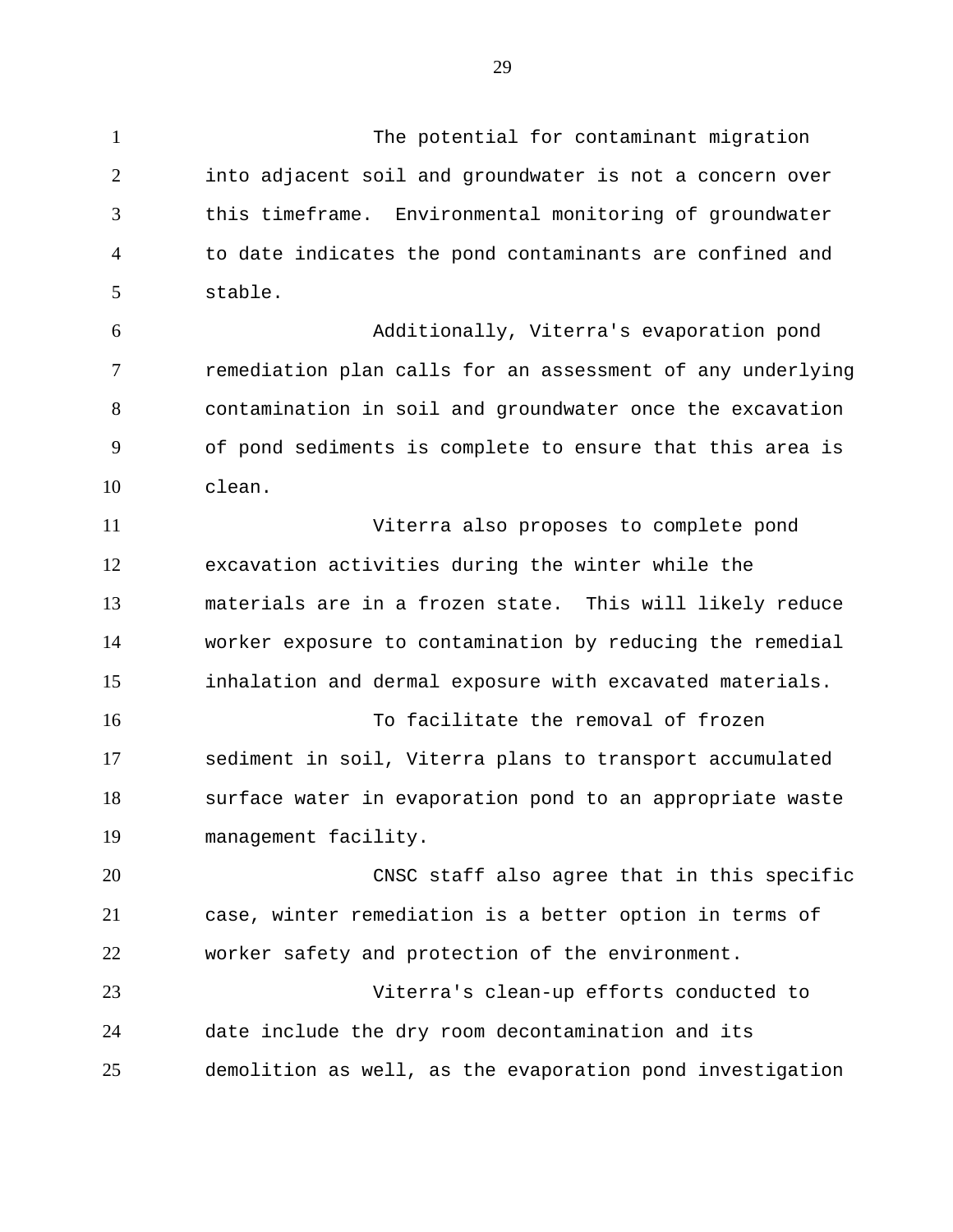1 and remedial planning.

2 3 4 5 Cost estimate for this work is approximately \$10 million. This translates into \$4 million spent to date and another 6 million estimated for the remaining work.

6 7 8 9 10 11 12 Viterra has also submitted a clean-up schedule for conducting the remaining work associated with the pond clean up. Work to be done includes site preparation, sediment excavation, waste disposal, sampling and analysis of soil underneath the excavation, groundwater monitoring, and the submittal of a closure report.

13 14 15 16 17 18 19 While CNSC staff believe the remaining cleanup activities can be done in one winter season, Viterra has identified that there are uncertainties, specifically the weather, subsurface soil conditions under the pond liners, and groundwater monitoring requirements. Any of these could lengthen the remediation time and influence the completion date of the cleanup.

20 21 22 23 24 Viterra has indicated that if more clean-up work than is currently anticipated needs to be done underneath the evaporation pond, sufficient funds will be made available during the winter season of 2013. Staff are in agreement with the timing

25 associated with this plan and expect Viterra to provide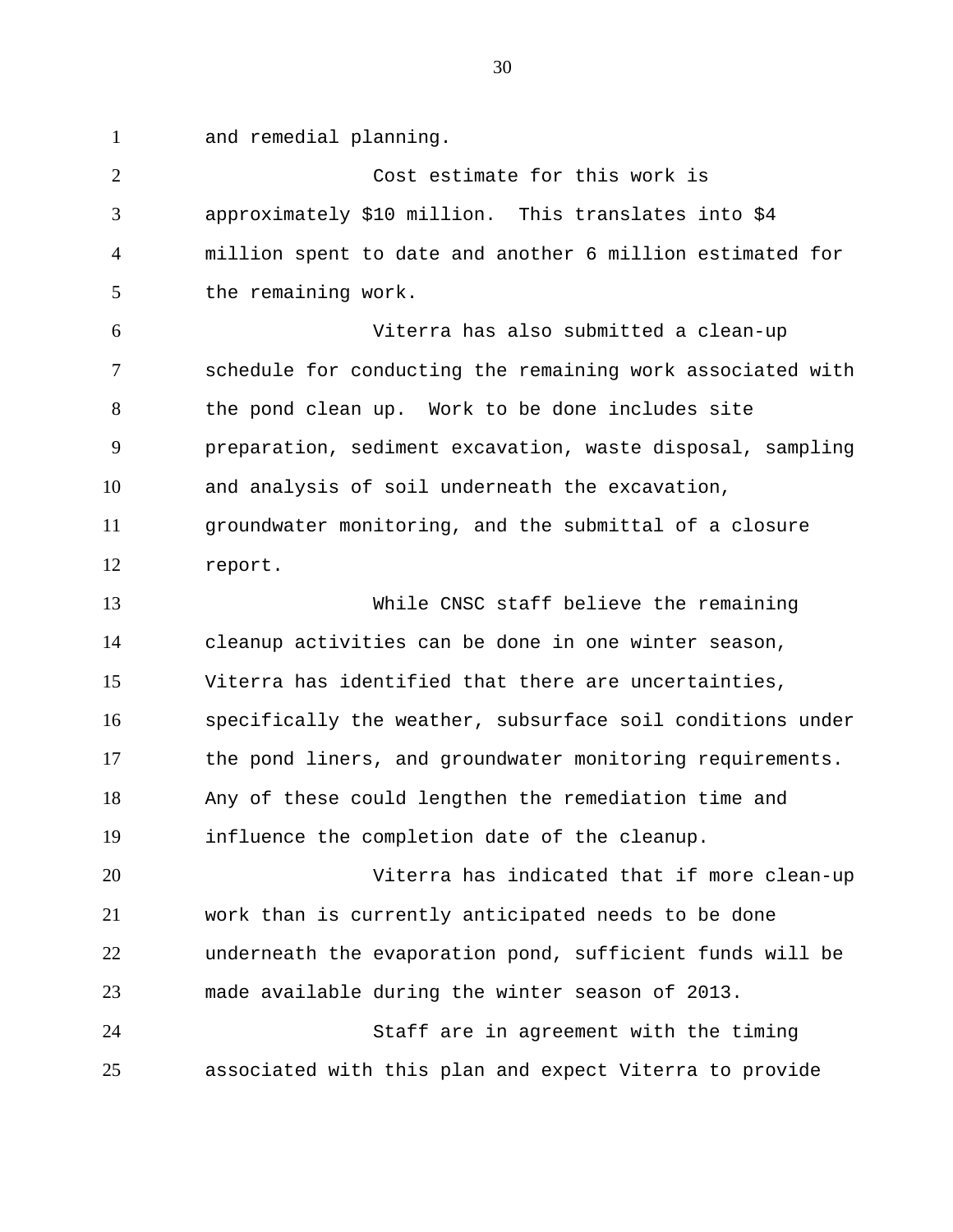1 2 3 4 5 6 7 8 9 10 11 12 13 14 15 16 17 18 19 20 21 22 23 24 25 updates as they complete each task associated with the cleanup. While CNSC staff agreed as reasonable to extend the order for two years, Viterra is expected to make every effort to complete the work in the winter of 2012. Mr. Elder will continue with the final part of this presentation. **MR. ELDER:** Thank you. Based on the information that Viterra has submitted related to the extension of the clean-up date, CNSC staff recommendations are that to revoke the order issued by the Commission on November  $27<sup>th</sup>$ , 2009, I note there was an error in the copy of the presentation given to you as it said November  $9^{th}$  rather than  $27^{th}$ . Also to issue a new order requiring the remainder of the work be completed by December  $1^{st}$ , 2013. We also believe that the order should include that Viterra submit to the Director General of the Directorate of Nuclear Cycle and Facilities Regulations a report that provides details on the disposal of all waste contained and nuclear substances and the results of the post-cleanup environmental monitoring to confirm that there are no substances requiring regulatory control after the cleanup. We also recommend that the Commission ask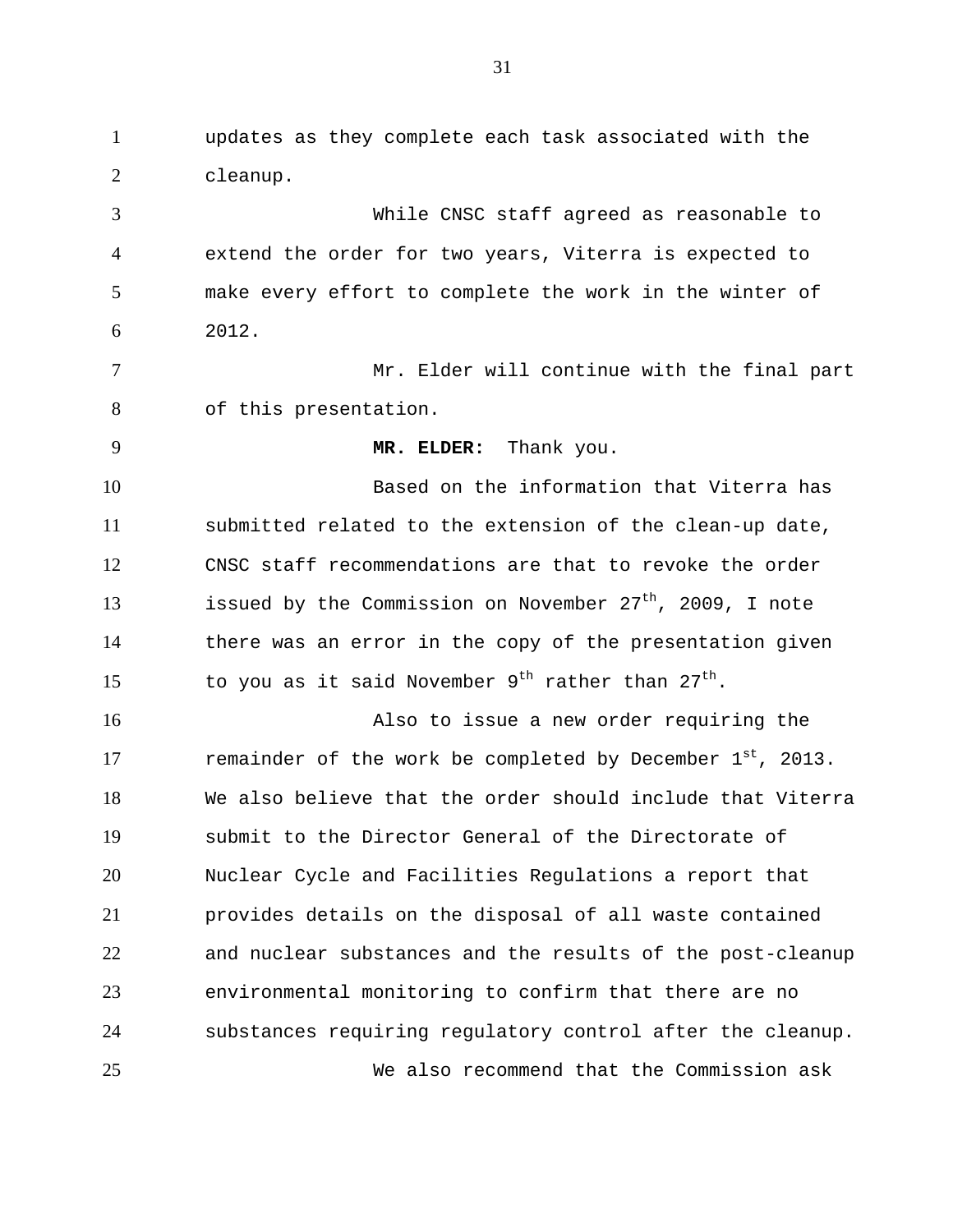1 2 3 4 5 6 7 8 9 10 11 12 13 14 15 16 17 18 19 20 21 22 23 24 Viterra to report back in June of 2012 if the work is not completed at that time or, if the cleanup is complete, that they file a report with the Commission stating that all actions of the order have been completed. That concludes the presentation by CNSC staff and we are now available to answer any questions. **THE CHAIRMAN:** Thank you very much for a very comprehensive presentation here. I want to open it up for the floor. Dr. Barriault, if you would start. **MEMBER BARRIAULT:** Thank you, Mr. Chairman. I guess my question is for CNSC. You've been monitoring the Viterra work at the site, and when did you become aware that they would not meet their deadline for cleanup? **MR. ELDER:** Peter Elder for the record. They first approached us in February or March of this year, and when it became apparent that they would not be able to remove the material during this winter and that it was very -- and then they had the rationale -- presenting the rationale for winter removal being the most appropriate. But that said, we were getting progress reports and were aware that they had run into some -- I

won't call it difficulties, but the extra work they had to

25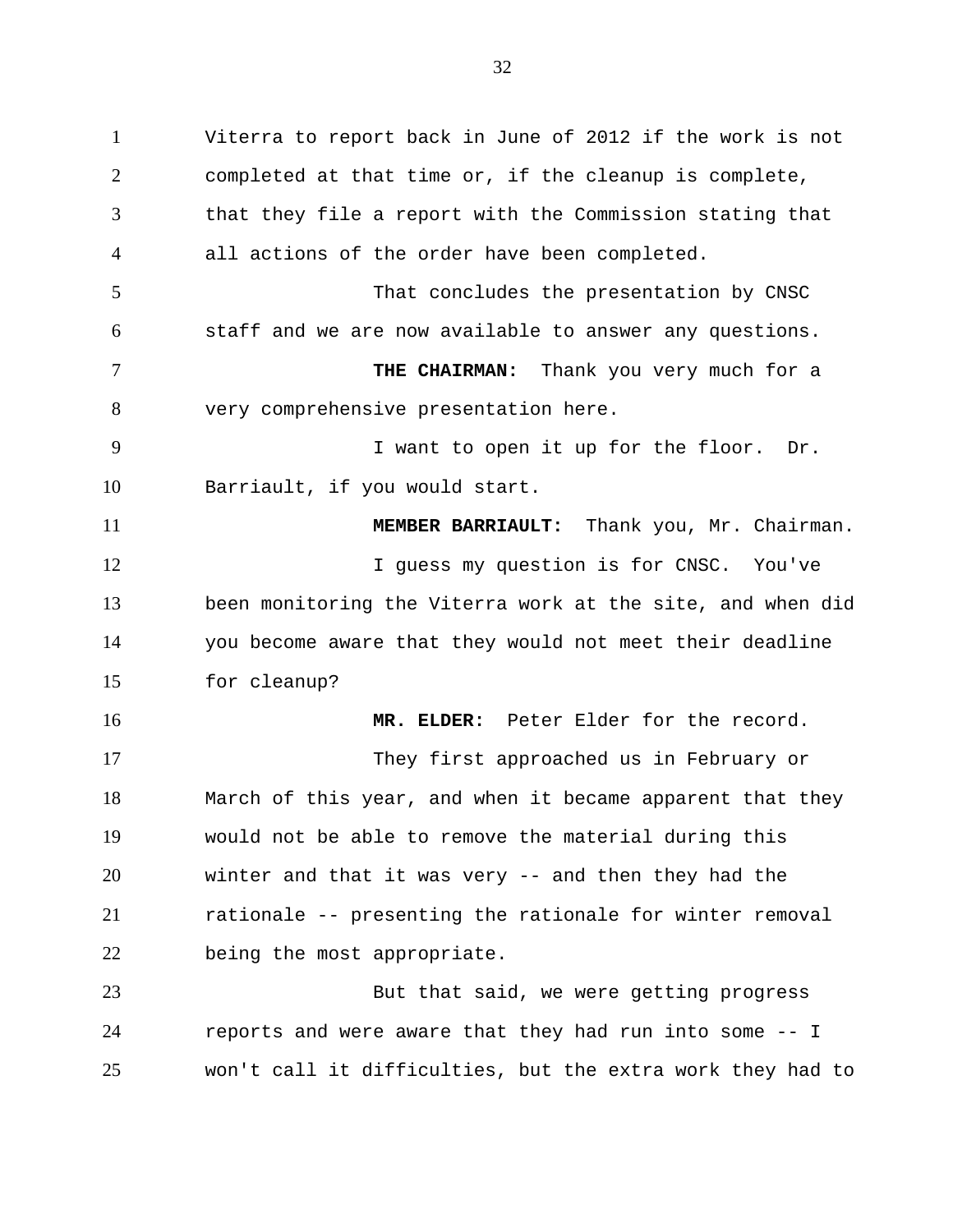1 2 3 do around the building demolition, and that while it wasn't related to nuclear substances, it was extra work they had to do during that period.

4 5 6 **MEMBER BARRIAULT:** So it was because of environmental concerns with the other problems around the site rather than nuclear substances?

7 8 9 10 11 **MR. ELDER:** Yes, as Viterra has mentioned, they ran into the fact that the original plan, they would just take down the dryer part, dryer room, and then it turned out structurally they couldn't do that. They had to take down the whole building.

12 13 14 15 16 **MEMBER BARRIAULT:** The whole building. **MR. ELDER:** And there were also discussions around the waste management about exactly where this waste management was going to go that were going on in that period as well.

17 18 19 20 21 22 23 **MEMBER BARRIAULT:** Okay. So what I'm hearing really is that there was a problem with the Department of Environment in Alberta with regards to the disposal of the radioactive waste. Is that correct? **MR. ELDER:** No. Peter Elder. It wasn't a problem with that. It was for them to identify exactly where this waste was going to go

24 25 and also when they had to take down the other building, the rest of the building, they had to meet the Alberta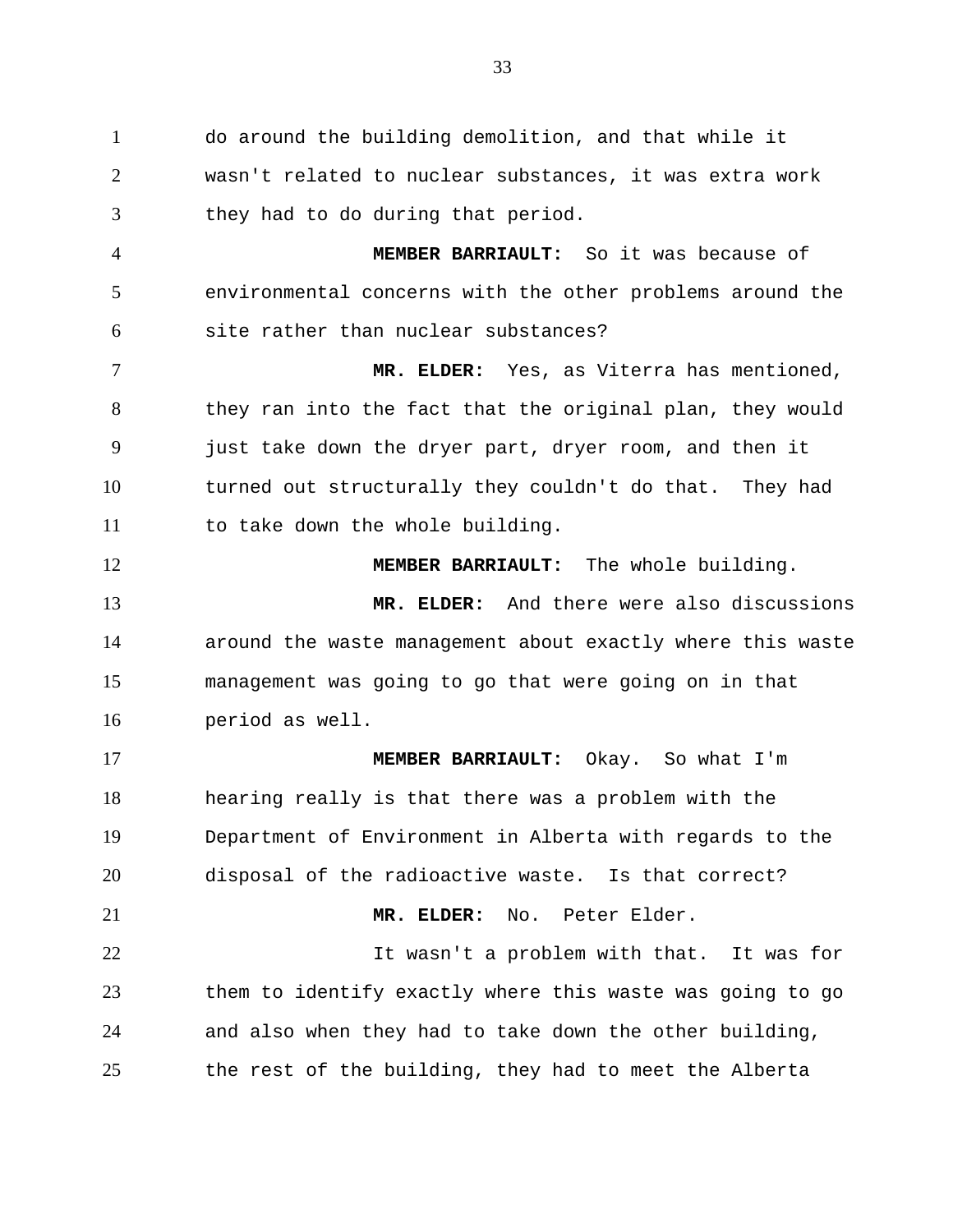1 2 3 4 5 6 7 8 9 10 11 12 13 14 15 16 17 18 19 20 21 22 23 24 25 environment requirements as well. So it wasn't that requirements changed. It was on anticipated work, essentially. **MEMBER BARRIAULT:** Okay. You mentioned the advantages to winter cleanup. To what level of frost do you have to go down in order to clean up this site and what time of the year do you have that level of frost? Viterra, do you want to answer that? Okay. **MR. EDMONDS:** Michael Edmonds for the record. Yes, the pond sediments are only 30 centimetres thick, so the pond sediments are only 30 centimetres thick. **MEMBER BARRIAULT:** Okay. **MR. EDMONDS:** So less than a metre, and we would typically expect two and a half to three feet. **MEMBER BARRIAULT:** Of frost? **MR. EDMONDS:** Yes. The sediments that we'll be excavating are rather shallow. **MEMBER BARRIAULT:** So would that be November-December or January-February-March? **MR. EDMONDS:** It would be December-January typically, yeah. That's why we left it to the end of February to ensure that we had as much frost as possible. **MEMBER BARRIAULT:** Is CNSC staff satisfied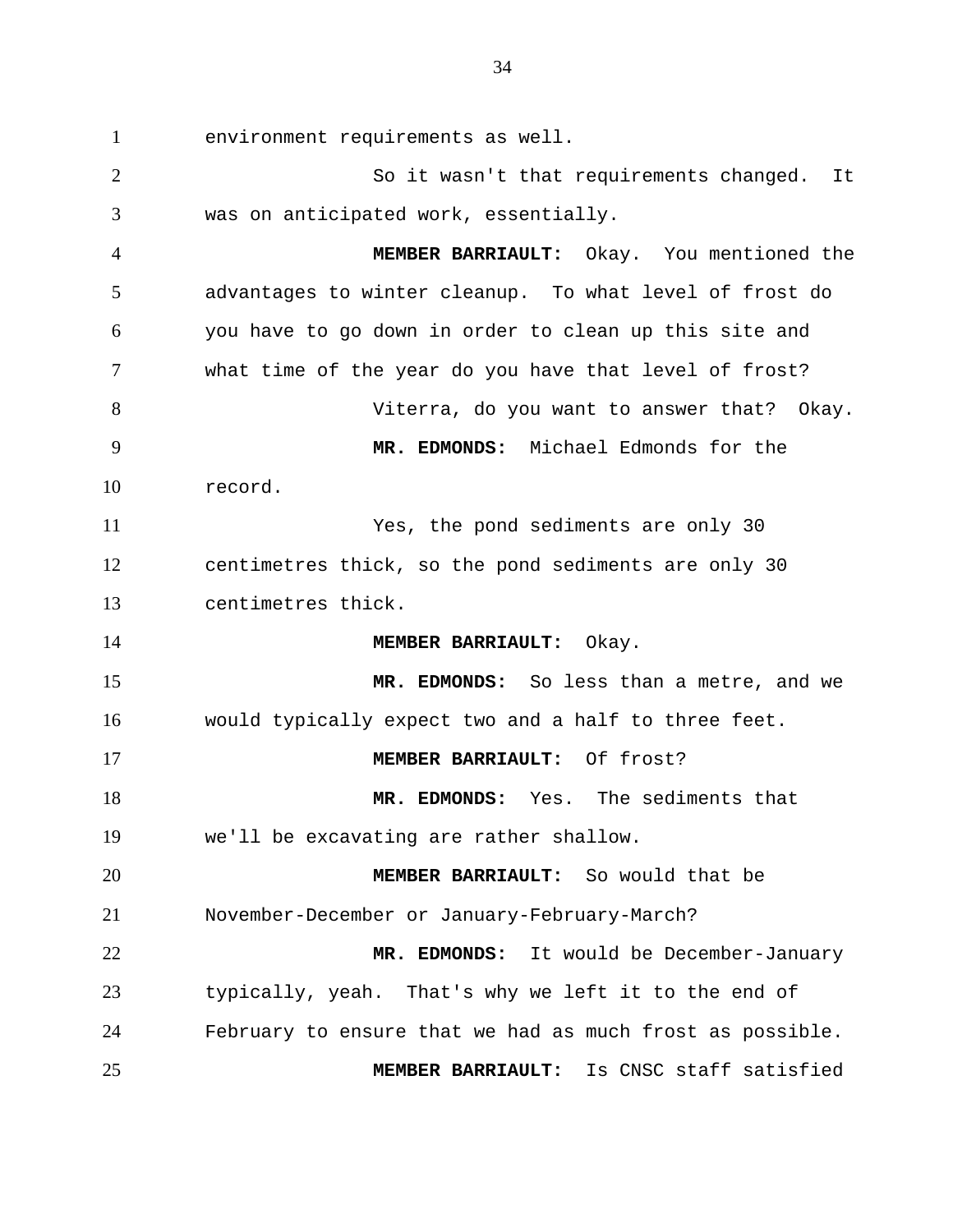1 2 3 4 5 6 7 8 9 10 11 12 13 14 15 16 17 18 19 20 21 22 23 24 25 with the level of progress on this cleanup? **MR. ELDER:** To date, yes, we are satisfied of the progress, and we are aware -- I think this is the second time they've come back asking for an extension. This was -- I think we did explain in a fair amount of detail the first time that there was a lot of learning that went into -- the initial date was not based on any firm plans. It was essentially a guesstimate of how long it would take, and the second time, it was based on more firm plans but did not account for other material. So it's not that Viterra has not done what they said they were going to do. It's that they've actually run into a number of unanticipated problems as they went through the work, which is actually not unusual in this type of remediation. **MEMBER BARRIAULT:** They budgeted \$10 million for this clean-up project; is that correct? **MR. EDMONDS:** Michael Edmonds for the record. Yes. **MEMBER BARRIAULT:** Okay. Is it reasonable to ask that this money be put in trust until the cleanup is done? **MR. ELDER:** I guess from the staff's view on this one is they are actually doing the decommissioning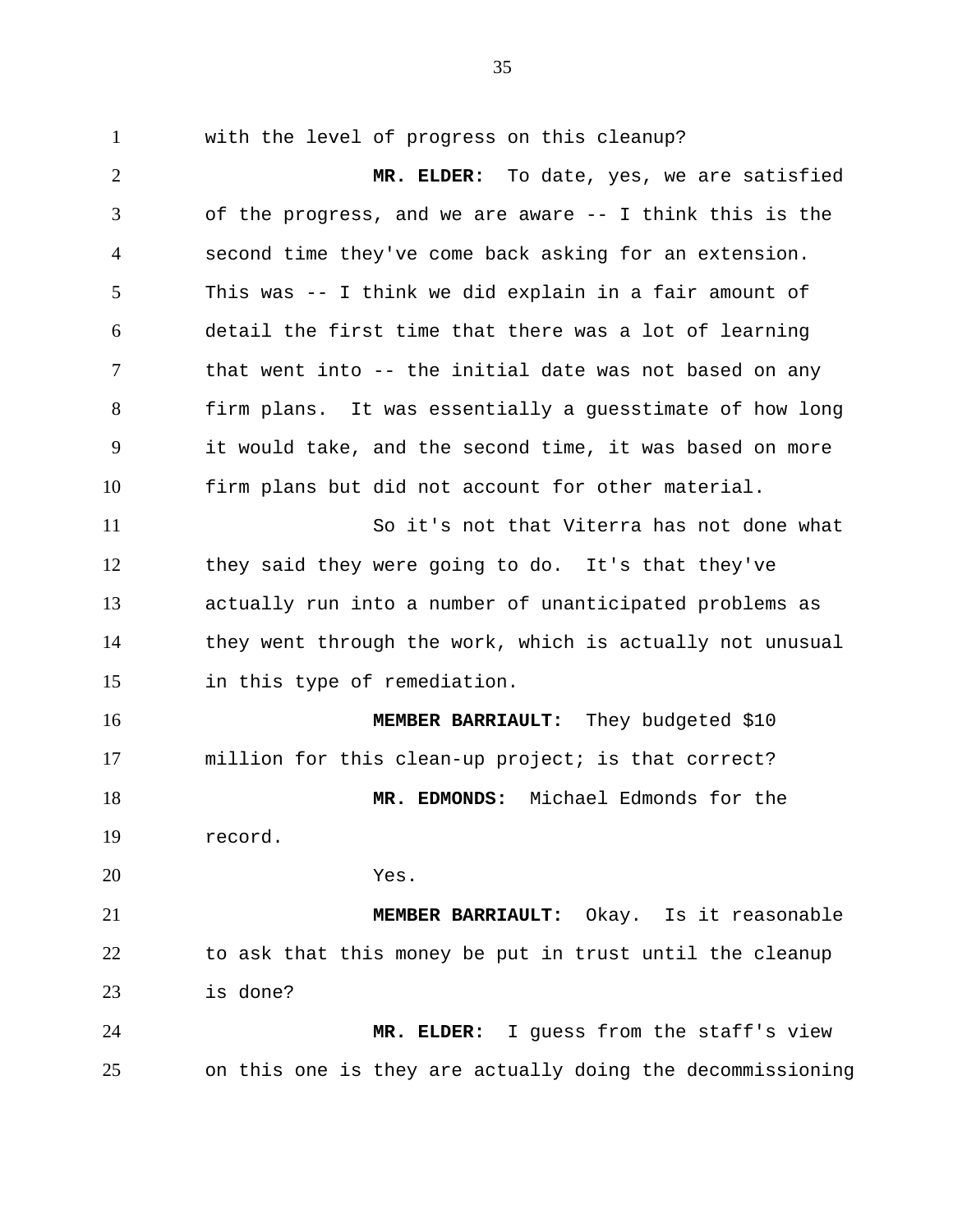1 2 3 4 5 6 7 8 9 10 11 12 13 14 15 16 17 18 19 20 21 22 23 24 25 and they are actively spending the money, and so it would be you put it in but then you would actually start taking it out right away because that work is actively continuing. I understand your concern about how long it will take and that's why we are sort of reluctantly agreeing that two years to cover contingencies is okay, but we really believe it should be able to be done within one year, one winter season. **MEMBER BARRIAULT:** The concern I have is that we are back in 2013 really and they are asking for an extension of another two years. **MR. ELDER:** Which is why we said if you're not done by the summer of 2012, you come back then, not later. And again, you know -- and we understand that concern as well, as I said. But in this case, we have a defined plan. It's not uncertain that they will have to -- they will not make the progress. But they are providing us with monthly progress reports. But we also think, as I said -- because in our opinion you can do it in one season, we would like them to come back and explain to the Commission what difficulties they ran into if they were not able to do it in one season.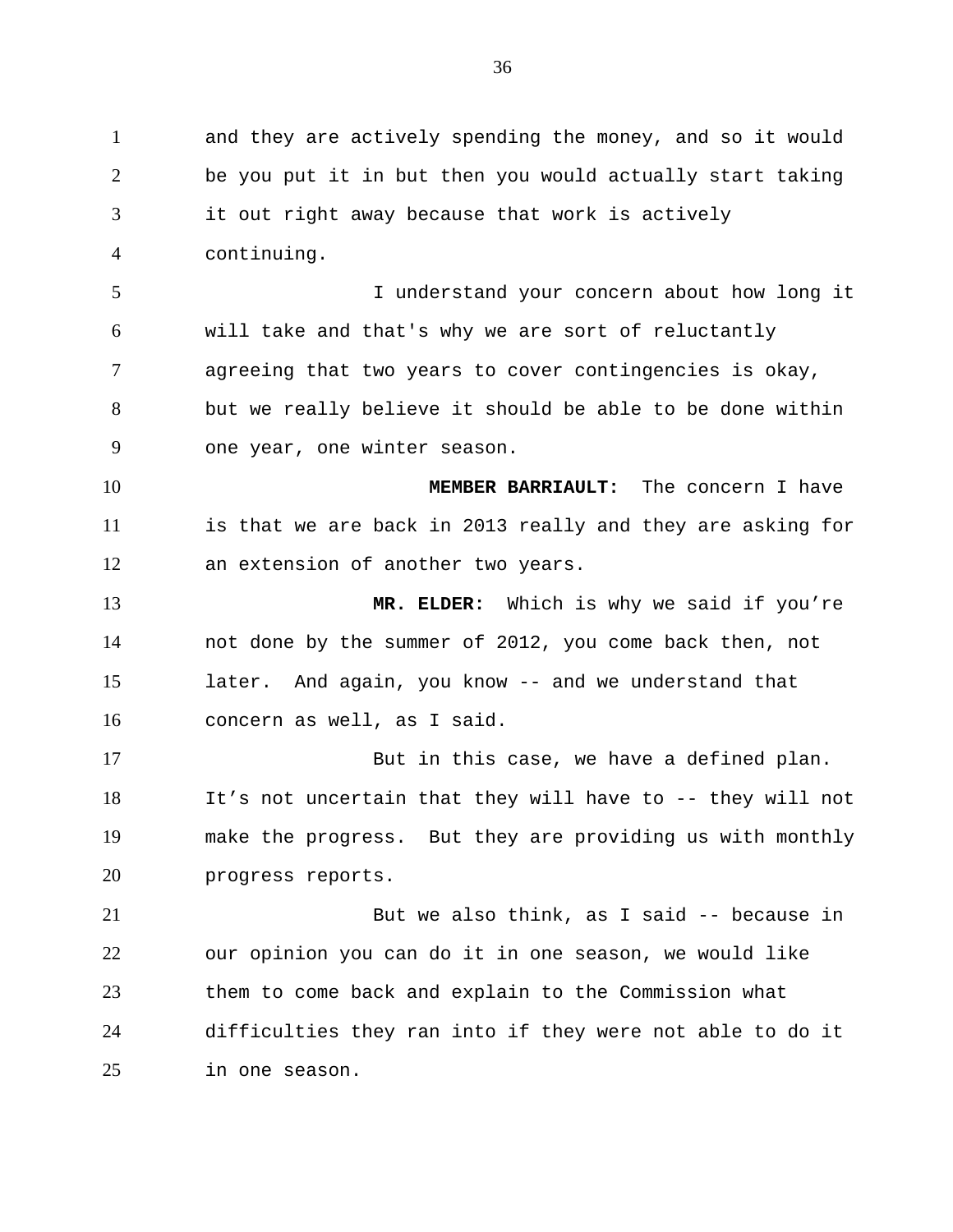1 2 3 4 5 6 7 8 9 10 11 12 13 14 15 16 17 18 19 20 21 22 23 24 25 **MEMBER BARRIAULT:** Okay. Thank you. That's all for now Mr. Chairman. **THE CHAIRMAN:** Dr. McDill? **MEMBER McDILL:** Thank you. My -- I'm going to start with some general questions and then I have some more specific ones. Both to staff and Viterra, are there any remaining legal issues pertaining to ESI? Is there anything still going on that has a bearing on this cleanup? **MS. WRIGHT:** It's Tracey Wright, for the record. So everything with ESRIL has been completed and we have no further contact or any other business with them. So that's completed, yeah. **MEMBER McDILL:** And staff concurs? It's as they say, a done deal? **MR. ELDER:** Sorry, Peter Elder, for the record. We also have no outstanding issues with them. **MEMBER McDILL:** Good. The -- my second question is transport of anything that meets the clearance limit doesn't require a transport licence. But two things, there's still 3,500 hours of driving work that's been indicated in Viterra's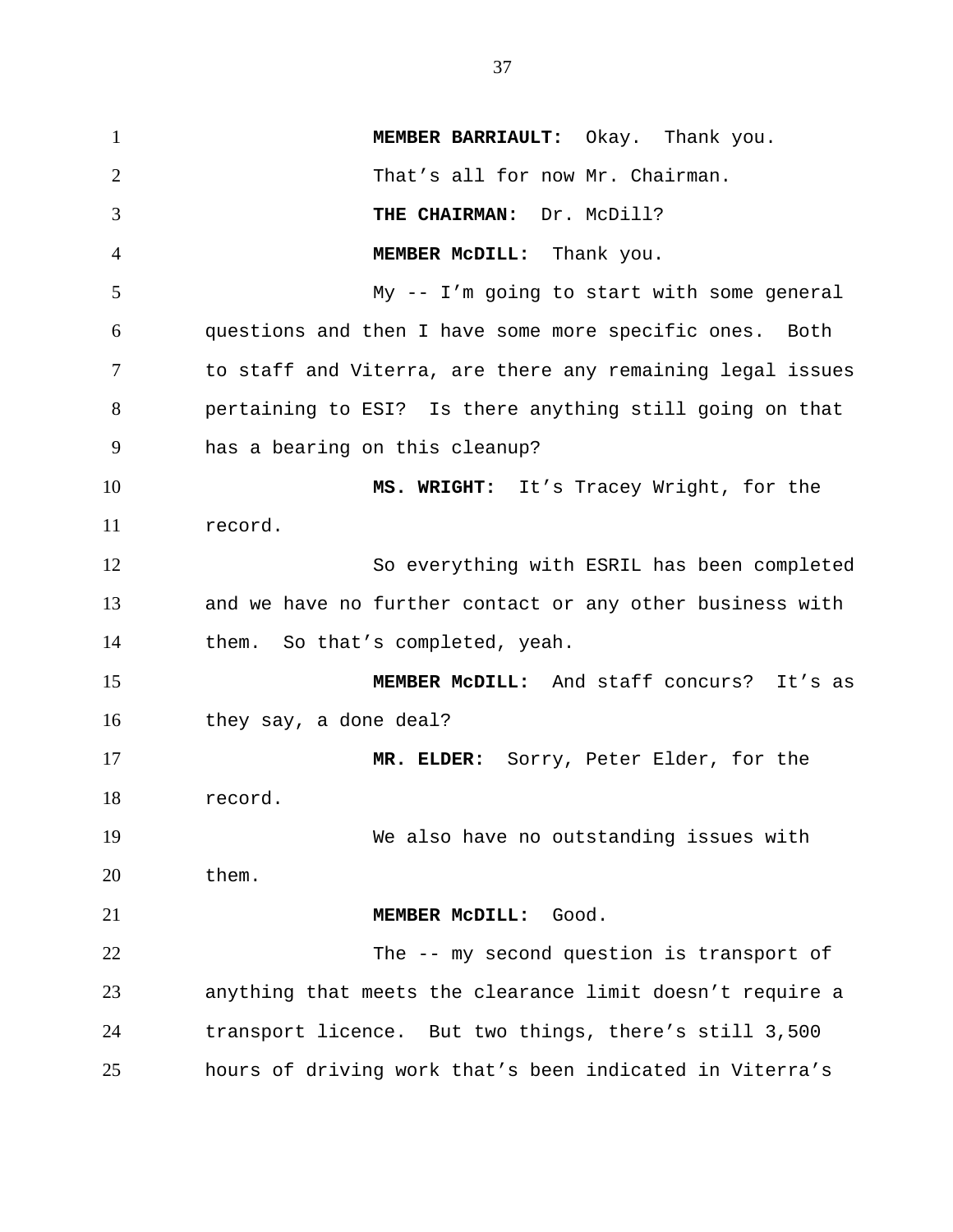1 2 3 presentation and that seems huge. And does that have anything -- are we concerned about that with respect to the community around?

4 5 6 7 And the second thing on transport is, anything that doesn't meet clearance is going to have to go to Chalk River, and that will require a transport licence, is that correct?

8 9 10 11 12 13 14 15 **MR. ELDER:** I'll answer. I think Viterra can address the number of hours in terms of this one. Just a reminder is that just because we don't have requirements doesn't mean it doesn't have to comply to the normal transportation -- the Transport Canada rules. And in terms of -- they would have to do assessing if they want to bring in to Chalk River what they needed to do. It would have to be done.

16 17 18 19 20 21 22 23 24 25 Whether they needed a licence, I can't say right away. But they would certainly need to follow our regulations. And the Commission is aware, you can transport low level material just based on the rules and the regulations without needing a specific licence. So they would certainly have to respect the regulations. And they would also, in general, have to respect the transportation of dangerous goods requirements as well. **THE CHAIRMAN:** But I guess, while this project is going on, wouldn't we want one of our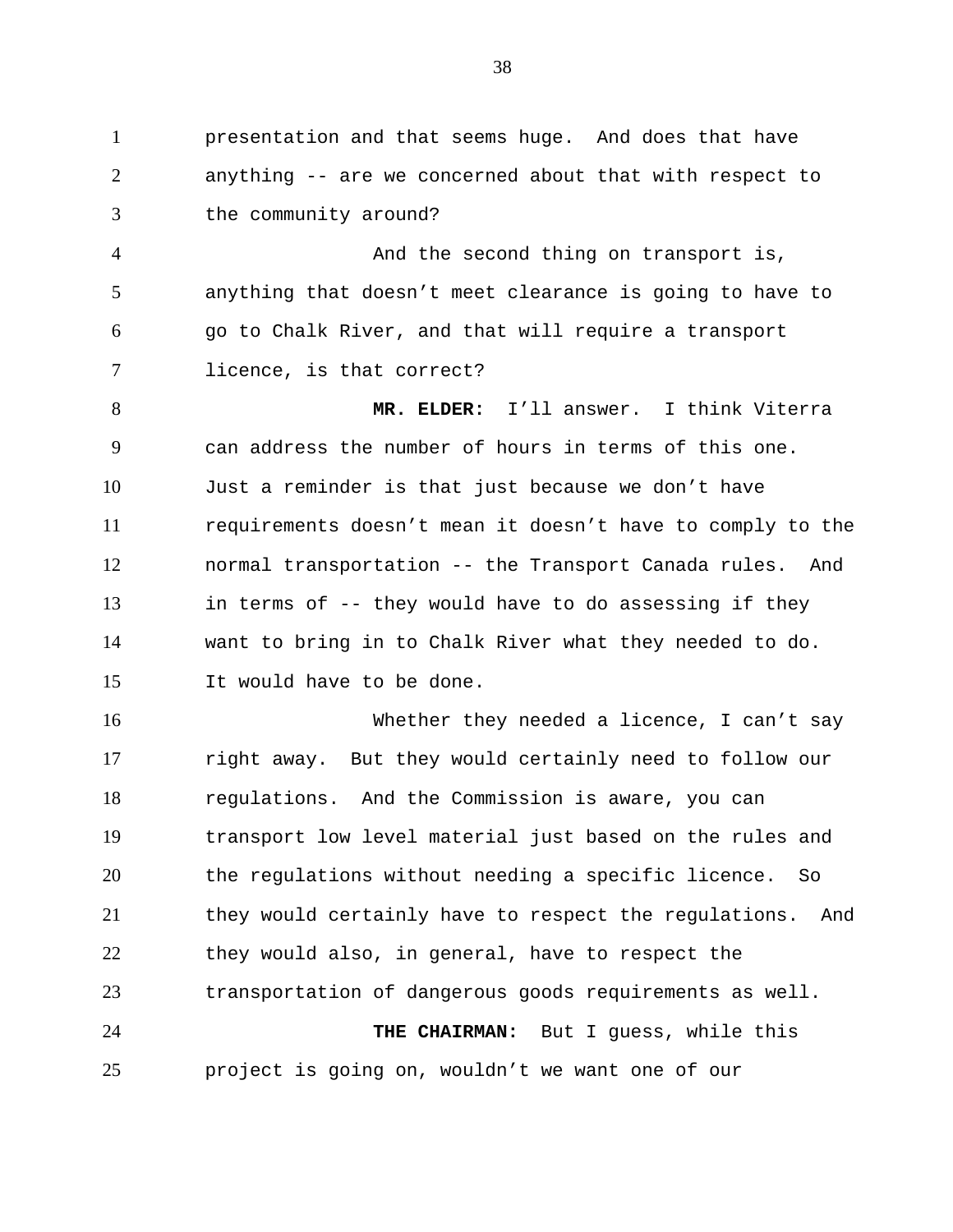1 2 3 4 5 6 7 8 9 10 11 12 13 14 15 16 17 18 19 20 21 22 23 24 transportation inspectors to make sure that things are going -- why are they -- not catch them after the fact, advise before the fact? **MR. ELDER:** And just in -- we have -- we're using the -- that's in Calgary and we have an office in Calgary and --- **THE CHAIRMAN:** Right. **MR. ELDER:** --- our inspectors in Calgary are the ones doing the inspection of this one. So we have actually local inspectors who have gone and visited the sites on a routine basis, and we would continue to do that as they go through the remediation as well. **MEMBER DILL:** Viterra? **MR. BECKER:** Ernie Becker, for the record. The plan, as submitted to the CNSC staff, does have various provisions for safety of the transport of that material to Silverberry, including an emergency plan, and checks of the trucks and the loads before they leave the site. And yes, you're right. Of course, any nuclear material that is transferred to AECL Chalk River would certainly be shipped according to the transport regulations, CNSC transport regulations. **MEMBER McDILL:** With respect to the 3,500 hours, there are 365 days in the year, and if you drive 10

hours a day that's 3,650 hours, and you're saying 3,500

25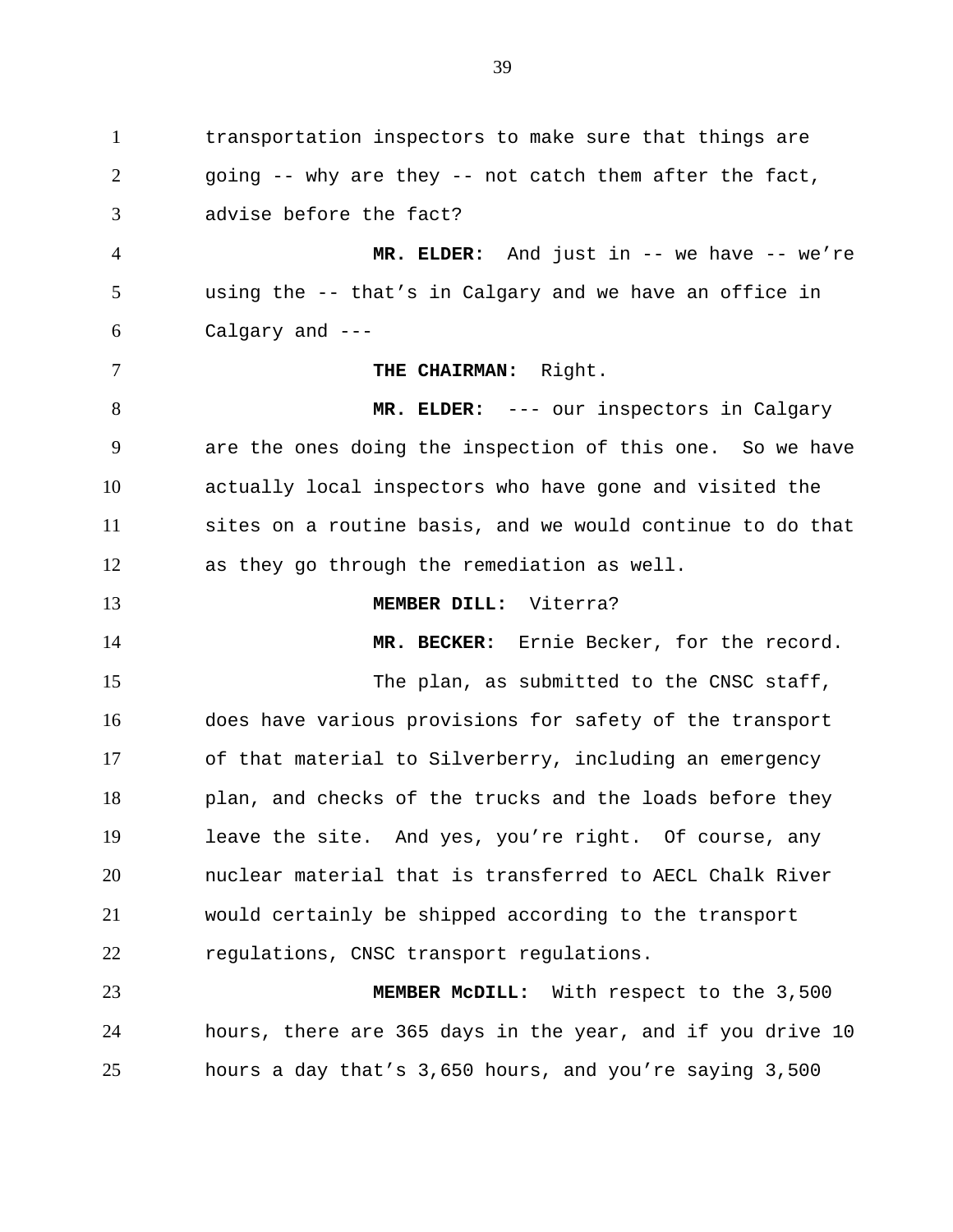1 2 3 4 5 6 7 8 9 10 11 12 13 14 15 16 17 18 19 20 21 22 23 24 25 hours. So you're running multiple truck campaigns? How many trucks per -- roughly -- I mean, I don't have it in front of me so I'm asking you to --- **MR. EDMONDS:** Michael Edmonds, for the record. I can't do the calculation in my head, but we will have multiple trucks there and each truck has a capacity of, I think, 30 cubic metres of material, which equates that to about 60 tonnes. And really the hours are a reflection of the distance that they're driving. **MEMBER McDILL:** It's a long way. **MR. EDMONDS:** Yeah. **MEMBER McDILL:** My next question, sort of ties in with these. What other agencies are involved? Obviously Alberta Environment is one. Are there any potential conflicts with CNSC? Are there any deadlines that are going to cause problems for the nuclear cleanup versus the fats, oils, grease, and things like that? **MR. THELEN:** John Thelen, for the record. On July  $29^{th}$ , I spoke to Mr. Gower of Alberta Environment. He's a team leader of industrial approvals at Alberta Environment, and he stated that Viterra is in communication with, and meeting all regulatory obligations to Alberta Environment at this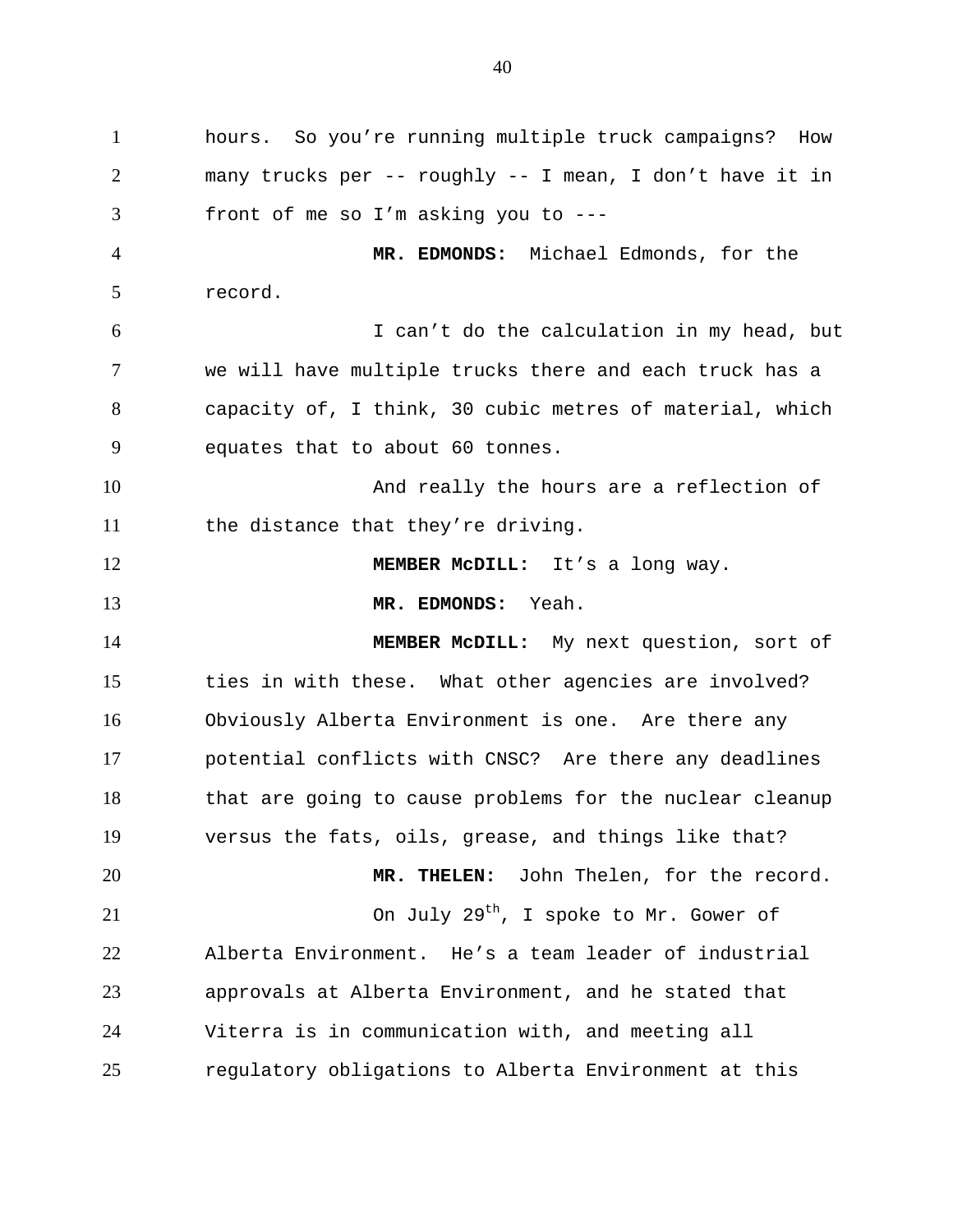time.

| $\overline{2}$ | He declined an invitation to attend today's                |
|----------------|------------------------------------------------------------|
| 3              | hearing as he did not see the need to participate in light |
| $\overline{4}$ | of that. He also made a statement that he -- that I'd      |
| 5              | recorded mentioning that he recommends the CNSC accept     |
| 6              | Viterra's request to extend the order deadline so that     |
| 7              | they can proceed with their post-remediation work and      |
| 8              | continue with the remediation of the site components that  |
| 9              | deal with the CNSC order.                                  |
| 10             | MEMBER MCDILL: Does Viterra have anything                  |
| 11             | to add?                                                    |
| 12             | No.                                                        |
| 13             | So a few specific questions. On the CNSC                   |
| 14             | deck, page $-$ I think it's $-$ it's the one with the one  |
| 15             | becquerel per gram -- there it is. It's on page 11. And    |
| 16             | then comparing that to the normative guideline in          |
| 17             | Viterra's written presentation on their page 10, U238 has  |
| 18             | got a norm guideline of 10 becquerels per gram on page 10  |
| 19             | and I assume a clearance guideline of 1 becquerel per gram |
| 20             | on page 11.                                                |
| 21             | So is the norm guideline something                         |
| 22             | different or is there a typo? What am I misunderstanding?  |
| 23             | Ernie Becker, for the record.<br>MR. BECKER:               |
| 24             | The norm guidelines, the provincial norm                   |
| 25             | guidelines are quite different from the CNSC standards.    |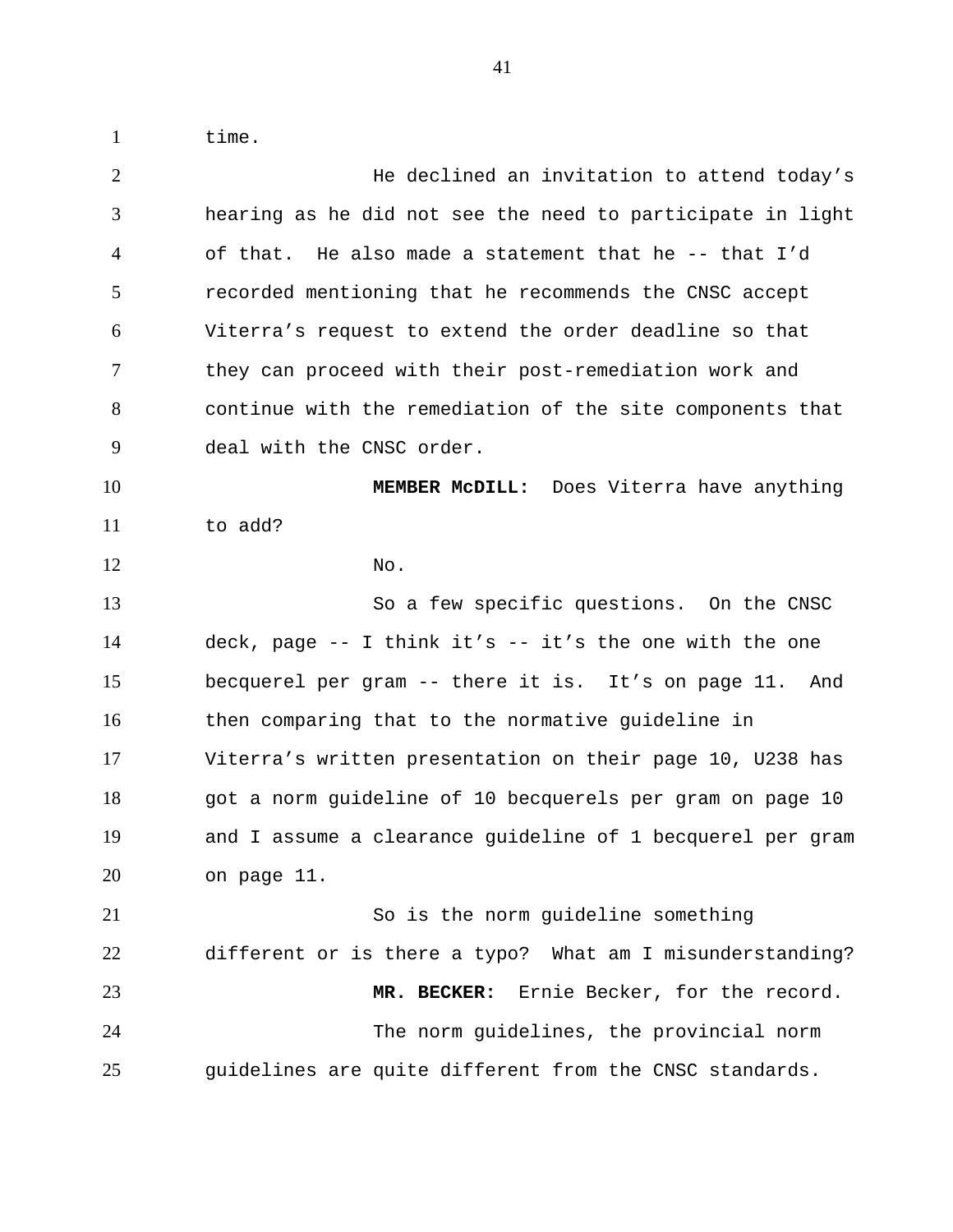1 2 3 4 5 6 They include, as I recall, 10 becquerels per gram of uranium 238, they also have other limits such as for uranium 226. But the relevant standard in this case for the nuclear materials as per the CNSC order is one becquerel per gram of uranium or 80 parts per million, those two are equivalent.

7 8 9 10 11 12 13 **MEMBER McDILL:** So why in your presentation is the 10 there, not the 1? It's your written document, page 10, Table 1. The written document, that's why you can't find it, yeah. Written document, page 10, Table 1. If the title were provincial norm guideline, it might have been easier. I'm just curious as to which one we're aiming at.

14 15 **MR. EDMONDS:** Michael Edmonds, for the record.

16 17 18 19 20 21 22 Could you repeat the question? **MEMBER McDILL:** In Table 1, on page 10, your norm guideline is 10 becquerels per gram. In CNSC's cleanup plan, the criteria for uranium is one becquerel per gram and I am wondering why the 10 is in Table 1 as opposed to the 1 because it appears that your cleanup will be to 10 not to 1?

23 24 25 **MR. EDMONDS:** That table was included due to previous communications with the CNSC staff who had requested a comparison of the materials that we had to the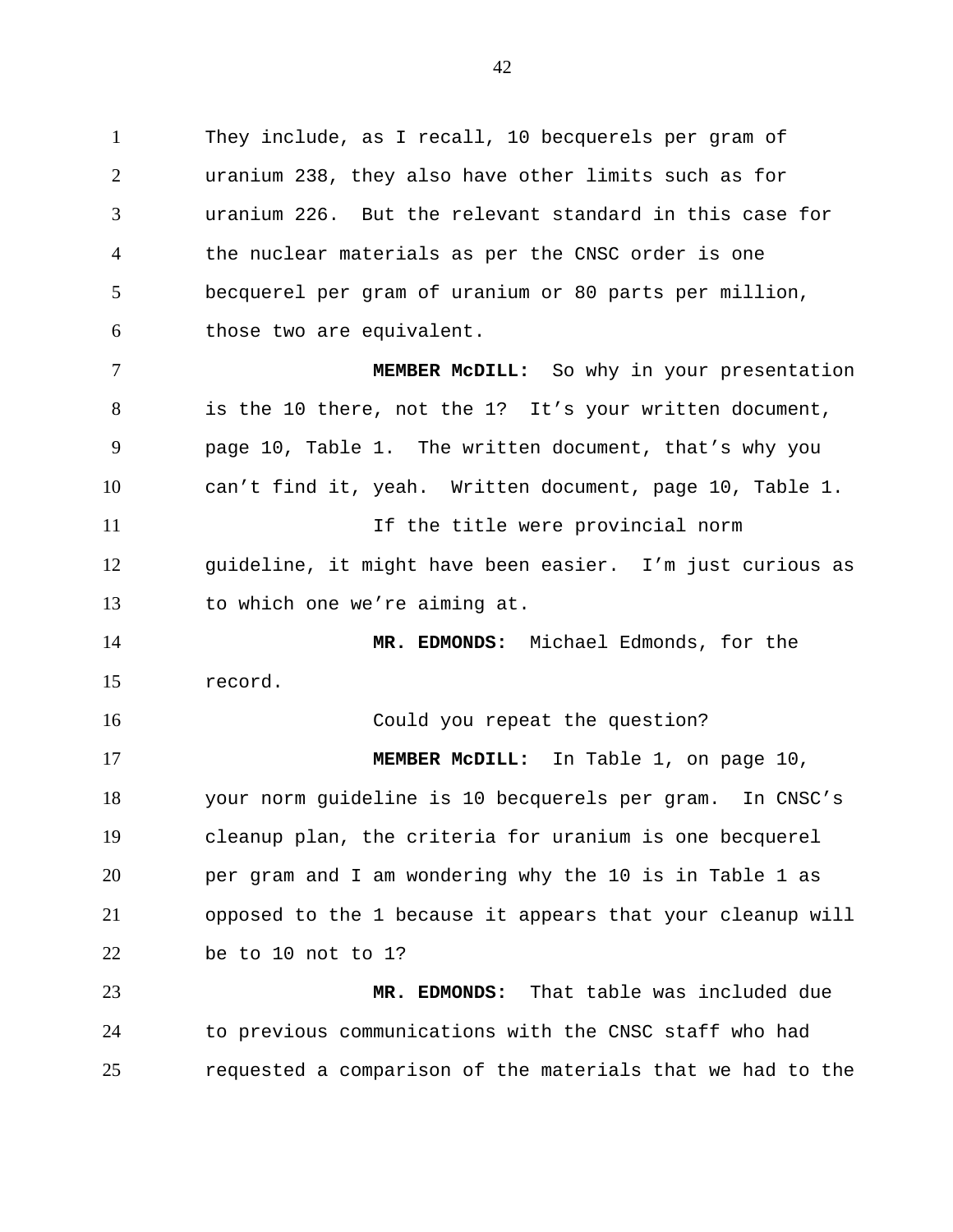1 2 norm guidelines. It is not to represent the cleanup criteria.

3 4 5 6 7 8 9 10 11 12 13 14 15 16 17 18 19 20 21 22 23 **THE CHAIRMAN:** Okay, now I am totally confused because on CNSC slide -- on Slide 11, it says, "10 Becquerel per centimetre square" -- yeah, so I -- per surface and just to really complicate life, are these the same numbers we are using for Port Hope? You will remember the cleanup criteria for Port Hope. I see a smiling Mr. Howard that I'm sure can clue us in in all of this. Are there the same criteria for cleaning soil? **MR. ELDER:** These are -- they are not the same criteria as Port Hope. Port Hope are site-specific criteria that were developed based on risk assessments for the Port Hope area. These are -- and I think we may have caused some of the confusion in what we asked, but there are two -- going back to your question would they run into any provincial problems? And the NORM guidelines are provincial numbers which they regulate the natural occurring material rather than us. And we ask the question saying if you are

25 you be above any of the provincial numbers in terms of

going to make the case for conditional clearance, would

24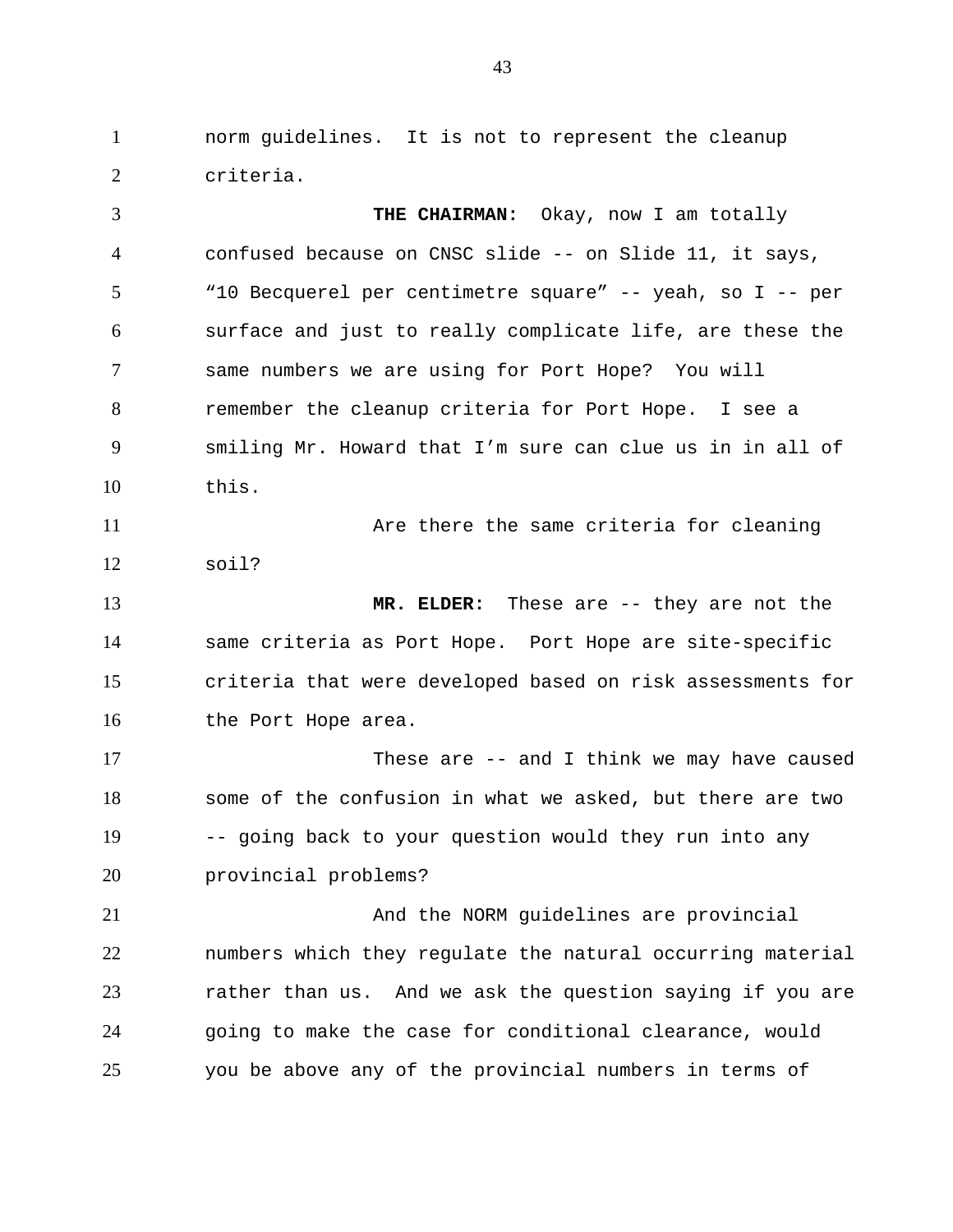1

would you be a problem on that one?

2 3 4 5 6 7 8 9 10 11 12 13 14 15 16 17 18 19 20 21 22 23 24 25 So while the cleanup of the site is going to be to the 1, we also wanted to know the waste; is it going to contain, how much is going to be, what is the concentration going to be in the waste which is appropriate to where it goes. **MEMBER McDILL:** Okay, so Table 1 is basically talking about the waste and the provincial clearances to deposit that waste in the waste site as opposed to your criteria for uranium on page 11 which is going to be for what is left on the site at the end? Is that true? I am getting a nod from Viterra, but I have not got a nod from staff. **MR. ELDER:** Well, I am going to deal with the nod from Viterra because it is their document. I do not want to open -- but I know what questions we asked. So it was when you go into this what are you going to do? But the order has always been clear. You cleanup to the 1 Becquerel per --- **MEMBER McDILL:** Thank you. So the order is clear? **MR. ELDER:** The order is clear. Regardless of what that table says; the order is very clear. **MEMBER McDILL:** Okay. My next question is again fairly specific.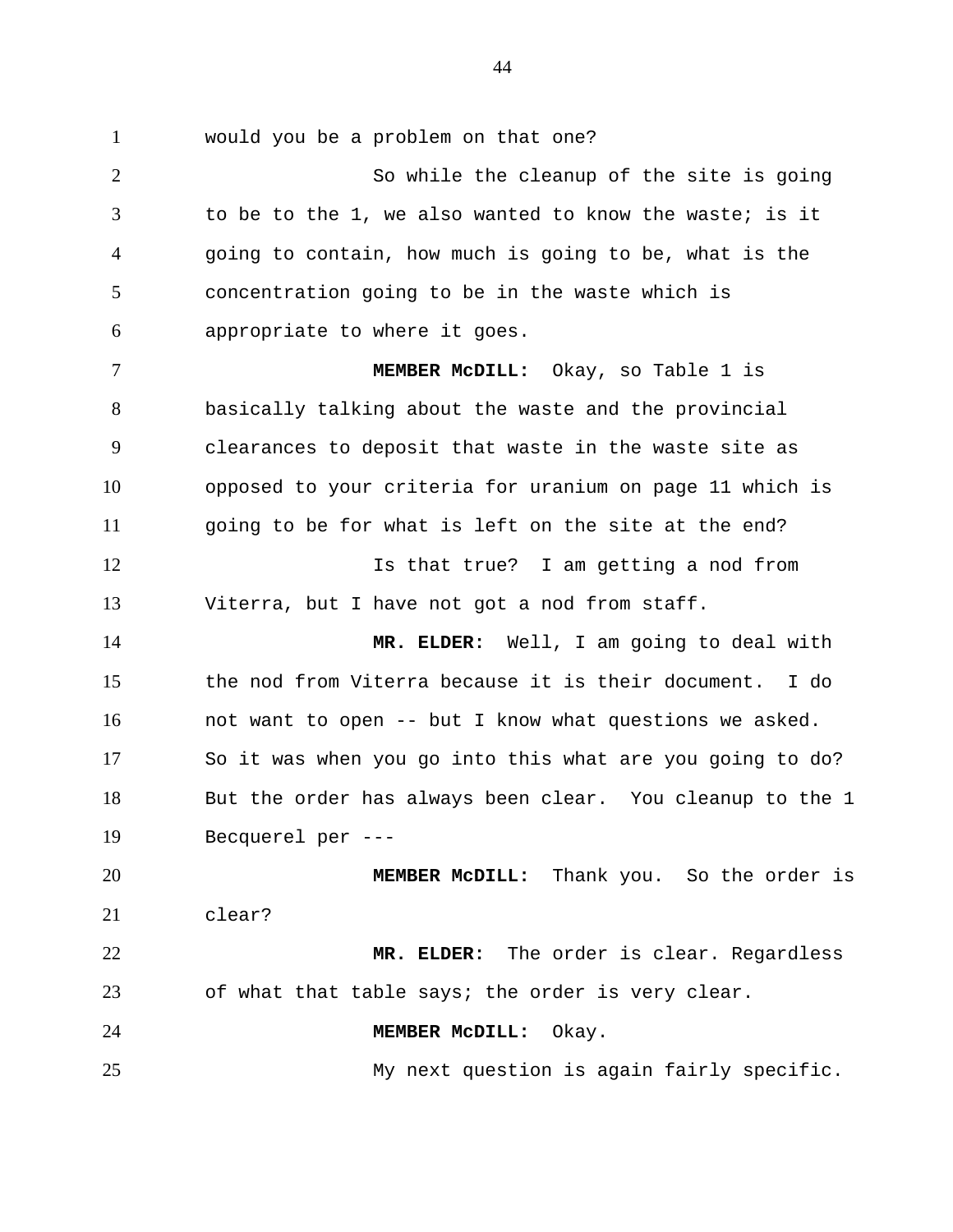1 2 3 4 5 6 7 8 9 10 11 12 13 14 15 16 17 18 19 20 21 22 23 24 You are going to be taking a bunch of frozen -- I will call it -- muck and you are going to be dropping it into a polyethylene lined truck in Alberta winter which means the polyethylene will be pushing the glass temperature for its behaviour which isn't going to be much of an issue if it cracks if it is frozen, but is that likely to happen; crack the bejabbers out of your polyethylene liner? **MR. EDMONDS:** Yes, Michael Edmonds, for the record. Our contractor has indicated that this is a typical product used by them and they have not run into any issues. **MEMBER McDILL:** So a big piece of rock coming down pointy end first into the polyethylene liner is -- your contractor is comfortable? **MR. EDMONDS:** They complete this type of work regularly. Yeah. **MEMBER McDILL:** Good. Excellent. And on Table 2 of the written document by Viterra, the South Pond sampling in 2007 is substantially higher, for example, than the South Pond in 2010. I am assuming that the uranium is settling into the sediment. Is that why that is the case? So you have uranium at 3,000 micrograms per litre in 2007 and 960 micrograms per

25

litre in 2010.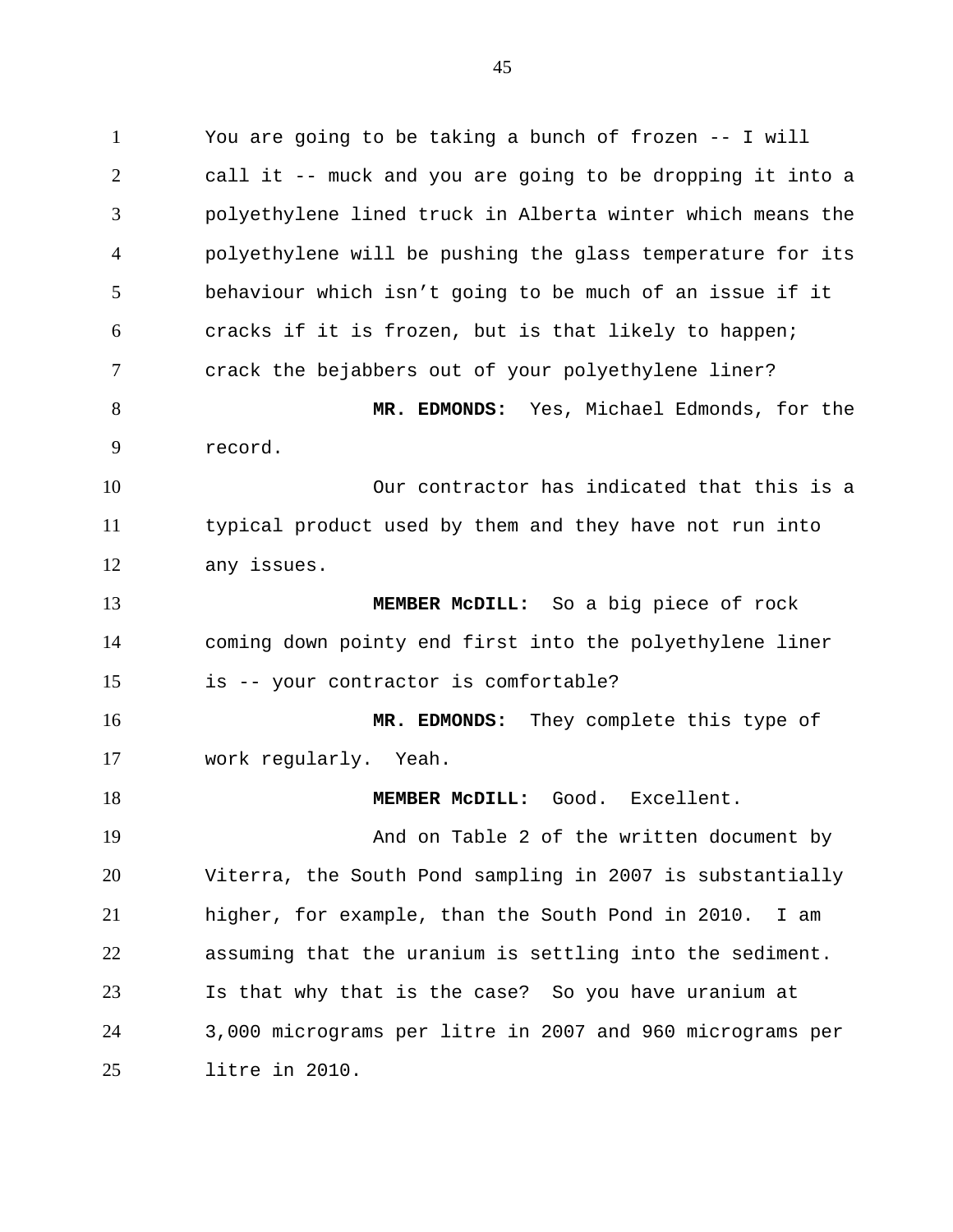1 2 3 4 5 6 7 8 9 10 11 12 13 14 15 16 17 18 19 20 21 **MR. BECKER:** Ernie Becker, for the record. Some time ago when the ponds were frozen, Viterra contracted someone to cut holes in the ice and just at random take samples. I believe there was about 8-10 samples taken at random throughout the various ponds. So those are random samples. We think they are representative. But I guess it just shows that the contamination levels in these ponds is not entirely uniform and we would have to do some more analysis of the loads themselves as well as before they would go out. **MEMBER McDILL:** Staff have any comment? **MR. THELEN:** John Thelen, for the record. Without looking at a figure to go along with this table, from what I can understand a grab sample of sediment recorded in 2007 and 2010 you will see variation. I don't think within that 3-year period we would see a large change in the uranium concentration in what is described in Table 2. It is more to do likely with sampling variation; understanding that the wastes have been -- the

22 23 24 waste containing nuclear substances in the pond and the material in the water that they have been in this situation since 1987.

25

**MEMBER McDILL:** But this is pond water, not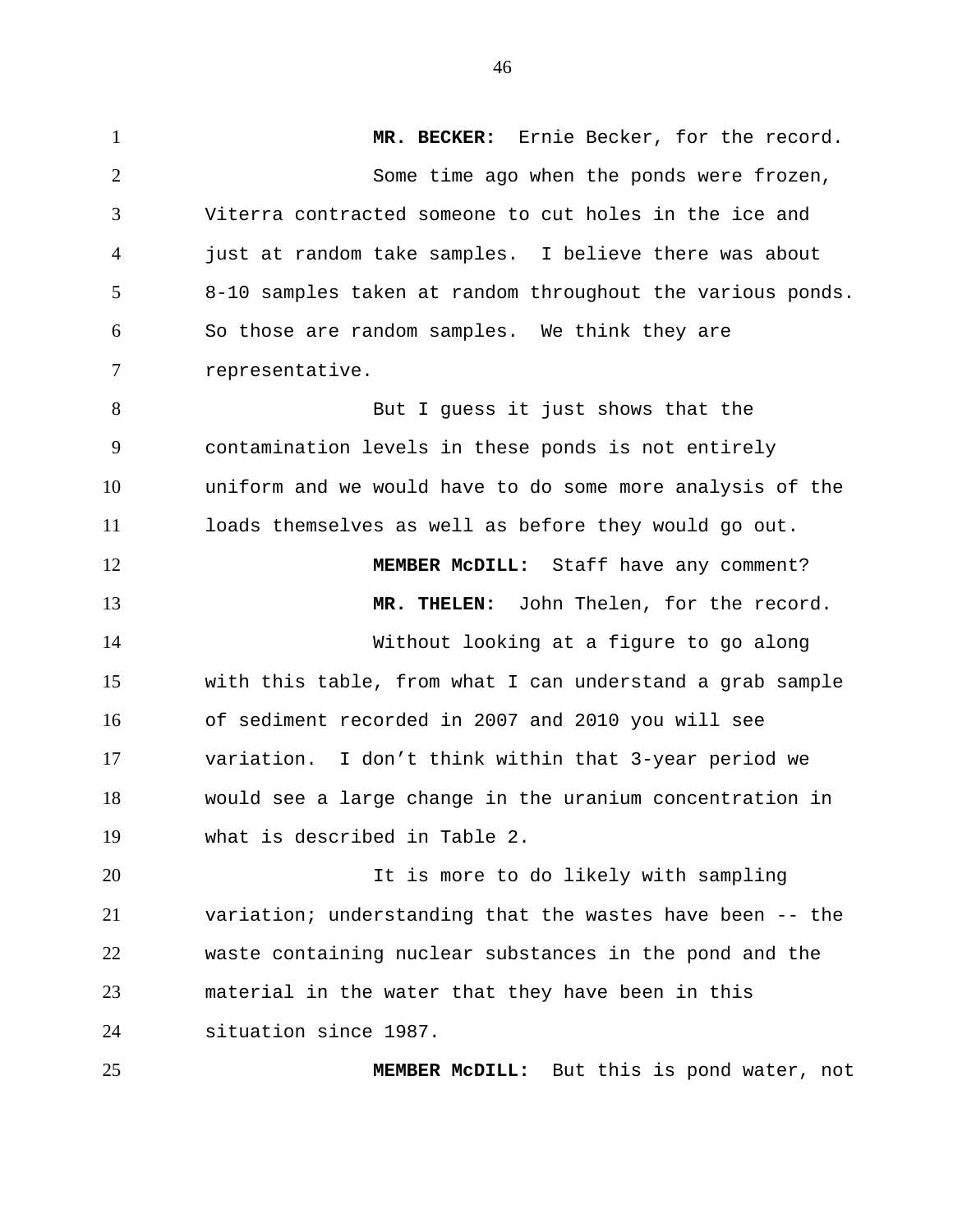pond sediment?

1

2 3 4 5 6 7 8 9 10 11 12 13 14 15 16 17 18 19 20 21 22 23 24 25 **MR. THELEN:** Yes. Without seeing the locations, I just cannot tell if they have replicated between 2007 and 2010. I do not believe that is the case. I believe they are -- it is a larger campaign in 2010, but I would have to ask Viterra to clarify. **MR. BECKER:** Ernie Becker, for the record. The water levels will fluctuate somewhat from time to time and with the seasons depending on rainfall and evaporation so there were small differences in the contamination level of the water most likely due simply to more water or more rainfall previously or less rainfall. They are open to the weather. **MEMBER McDILL:** Right, so it could as easily be double the other way as well. Okay, thank you. That answers that question. I will pass it back to you, Mr. President. **THE CHAIRMAN:** Dr. Barriault? **MEMBER BARRIAULT:** Thank you, Mr. Chairman. I guess it begs the question really that you are increasing the volume of what you are going to be transporting by waiting for the winter. In a winter month of course you are going wind up ice and ice is going to have a bigger volume than water would have.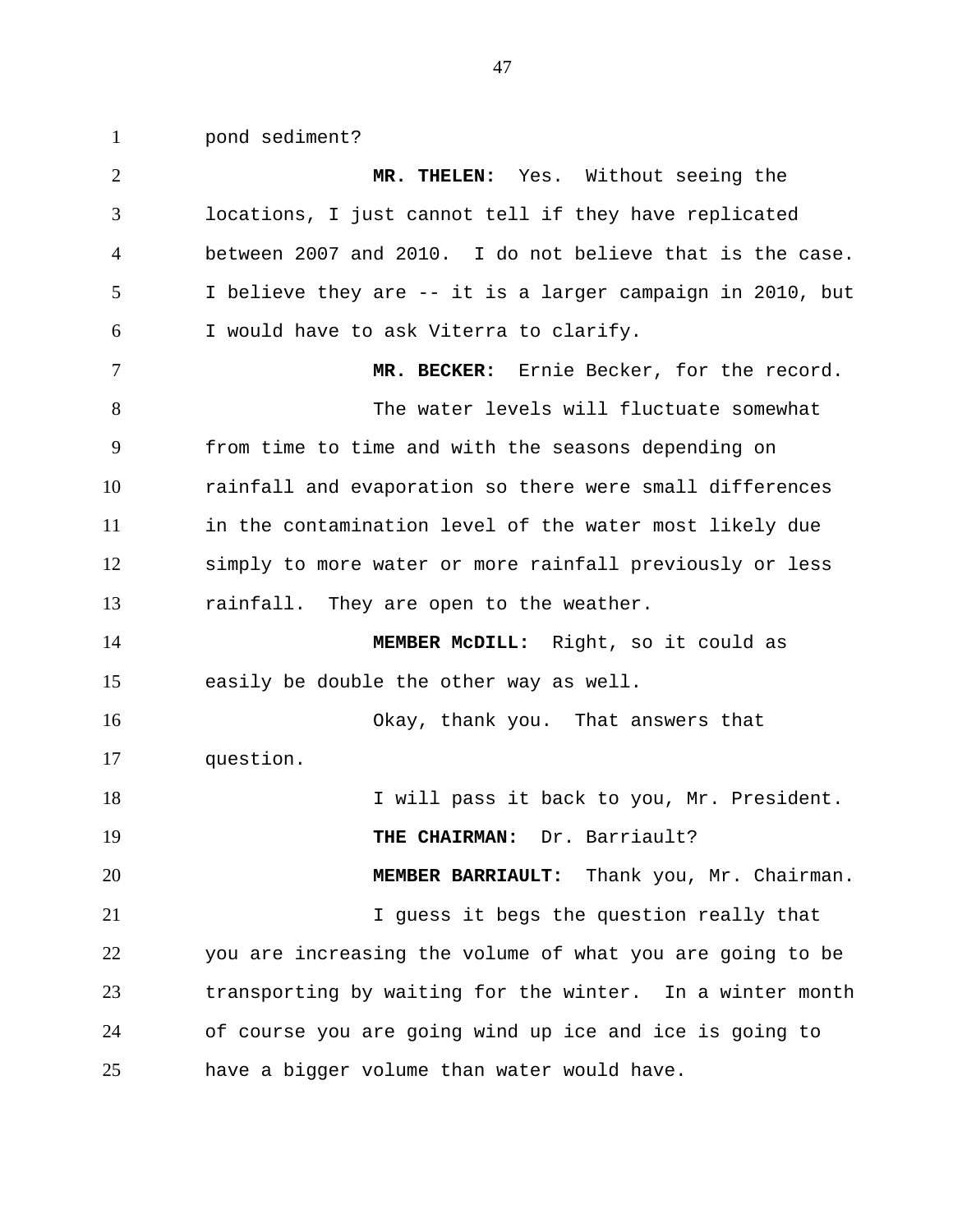1 2 3 4 5 6 7 8 9 10 11 12 13 14 15 16 17 18 19 20 21 22 23 24 25 The other concern I have really -- of course, I lived in Alberta. There are Chinooks, there is melting. I would hate like hell to see contamination at the highway from Calgary all the way up to Fort St. John. And I do not know what will be done to monitor that to make sure it does not occur. Fort St. John is what; about 16 hours north of Calgary by road roughly? So I guess that is a concern I have and I do not know if that has been addressed or looked at by the CNSC staff. I know by increasing the volume, you are decreasing the amount of contamination per litre. But having said that really the total amount is still there. It is still the same amount of contamination. So I do not know if that has been looked at. CNSC please? **MR. ELDER:** CNSC, sorry, yes, sorry. Peter Elder, for the record. Like I said, this is one of the things we are looking at in terms of we said the plan for their actual disposal is -- they just submitted a few weeks ago so we are looking at their transportation issues and how they would be doing the transportation. What I would like to say in terms of the frozen/non-frozen, it is really -- the difference is the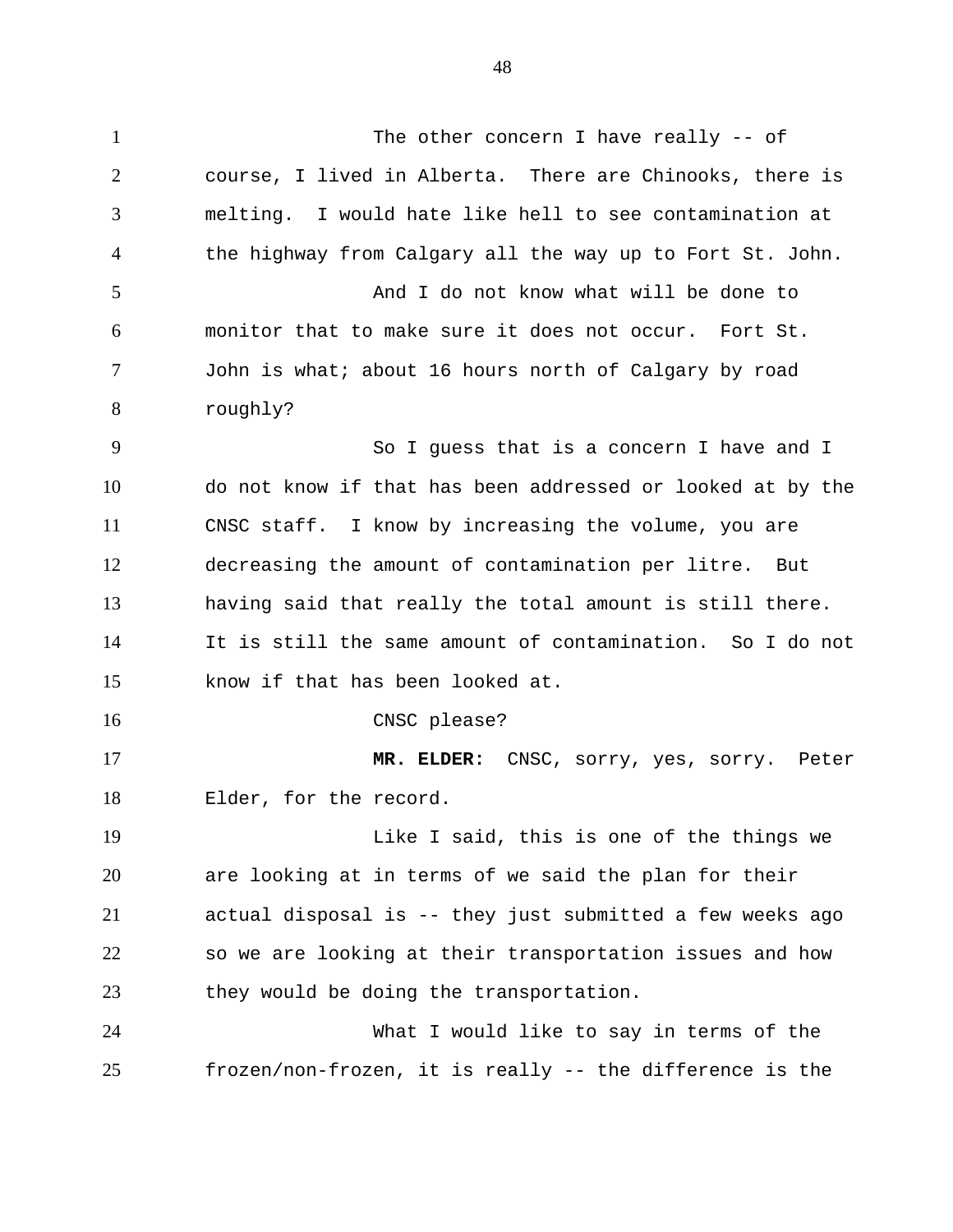1 2 3 4 5 6 handling that you can do. The fact that you can scoop it up with an excavator versus having to handle the slurry and that is the difference in terms of the doses to the workers that are handling it. It is not a volume reduction thing. It is just how you can manipulate the material.

7 8 9 10 11 12 13 14 15 **MEMBER BARRIAULT:** You think there is more of a problem using vacuum trucks to vacuum this out and get it out of there than you would have by cutting it up into chunks and put it in the back of the trunk? **MR. ELDER:** It is certainly looking in terms of there is more chance of you spilling some of it when you are transporting the water than dealing with a small quantity that may melt on your transportation.

16 17 I mean there are pros and cons on this one, but they have done and we are reviewing a quite detailed analysis of the impacts of doing it winter versus summer.

18 **MEMBER BARRIAULT:** Thank you.

19 Thank you, Mr. Chair.

20 **THE CHAIRMAN:** Dr. McDill?

21 22 23 24 25 **MR. CUTHILL:** Cody Cuthill, for the record. If I could just add to there that the intent is not to be transporting frozen liquid. We will be removing the liquids and having a moist, solid there prior to freeze up. And those solids will then be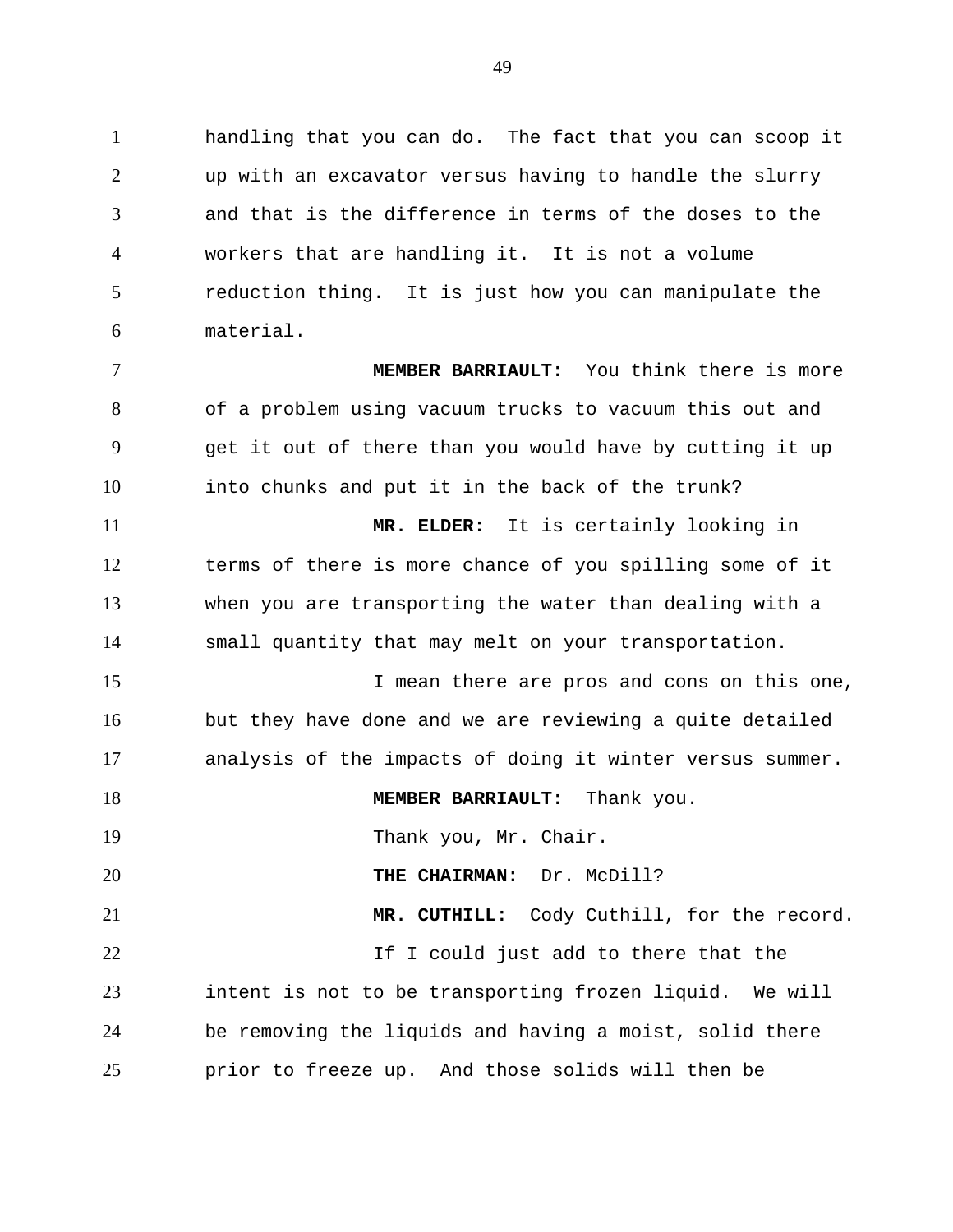1 2 3 collected in the retainer plastic truck liners or there in the event of a warm-up and you have some settling out of the potential liquids.

4 5 6 7 8 9 So the intent is not to be hauling liquids at all with those materials. By also completing in the winter time you are adding water to slurryfying, you are increasing your waste volume for a different disposal option. So it is not about taking the waters at all with  $11S.$ 

10 11 12 13 **MEMBER BARRIAULT:** So if I understand, you are going to let it melt and then pick up the concentrate. Are you going to evaporate the water? I don't quite understand what you're saying.

14 15 16 17 18 19 **MR. CUTHILL:** Cody Cuthill, for the record. We are going to move the free liquids that are in the pond prior to winter and the freezing, so we're left with a solid that's there. That gets frozen. So the liquid will be contained, tested, and then we'll determine the appropriate disposal for those liquids.

20 21 22 23 **MEMBER BARRIAULT:** Okay. Now I understand. I think what you're going to do is pump out the liquid, leave the rest behind, wait for it to freeze and then take it out.

24 25 But that still becomes a frozen slurry, I would imagine?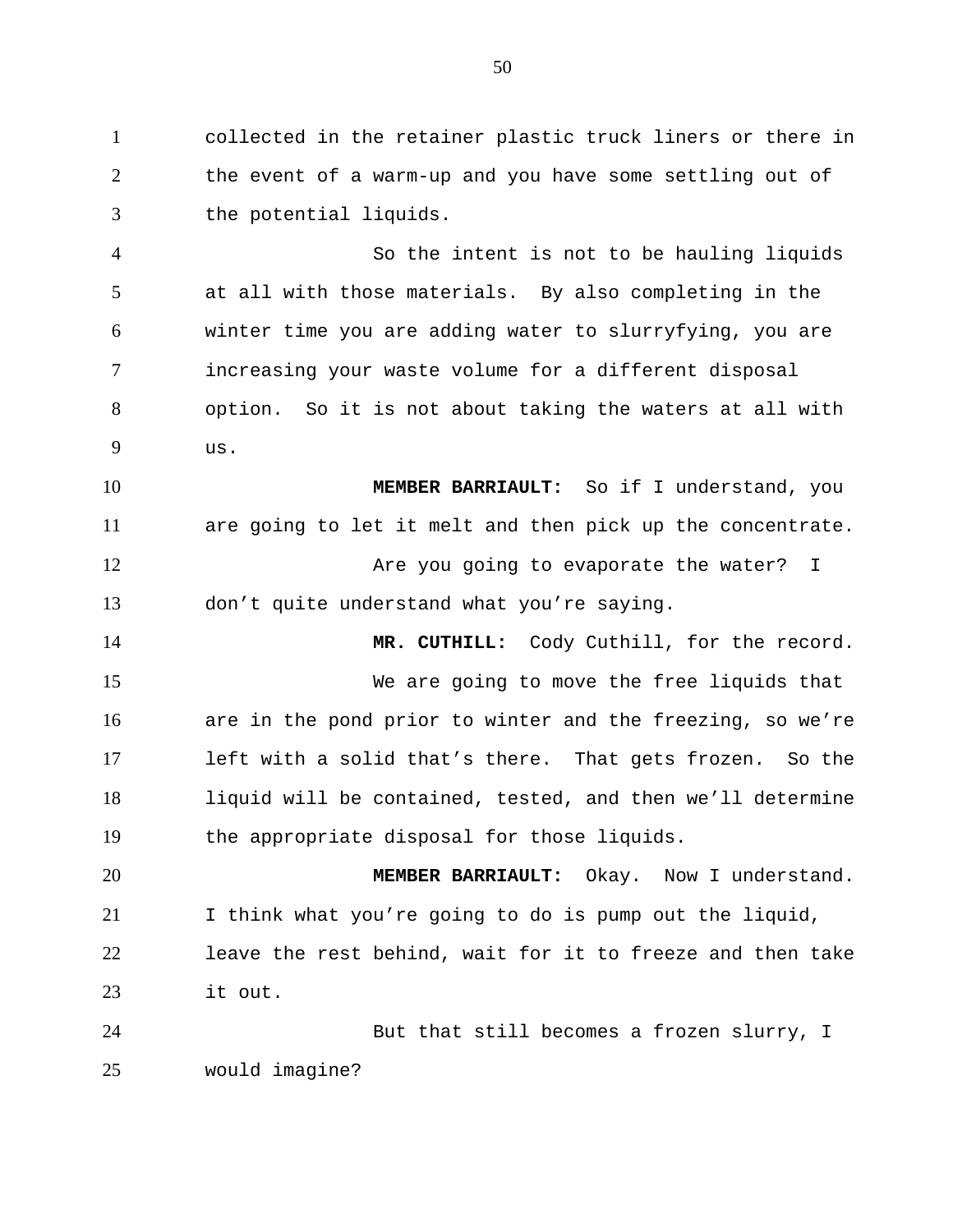1 2 3 4 5 6 7 8 9 10 11 12 13 14 15 16 17 18 19 20 21 22 23 24 25 **MR. CUTHILL:** That is correct. There will be a bell hole that would pull and allow the liquids to continue to settle out, but there will be, as with all solids, some moisture content to it. **MEMBER BARRIAULT:** And the water will be treated prior to disposal; is that correct? **MR. CUTHILL:** That is correct. It will be tested and verified and verified what the disposal option will have to be. **MEMBER BARRIAULT:** So what I understand, really, is that there's two processes going on, and one of them that when it's in liquid form and water form, that you'd want to handle all this material, but one of the arguments that you were giving us was the fact that while you're waiting for it to be frozen, that you wouldn't have any problems with contamination of employees. And now we're going to have the employees working with the water and then we're going to have the second system, which is removing it in frozen slurry form. I guess I'm not clear of the advantages now to wait for the wintertime. Perhaps you could explain that to me? **MR. BECKER:** Ernie Becker. To simply decant off the free water would be a matter of perhaps a day's work or something of that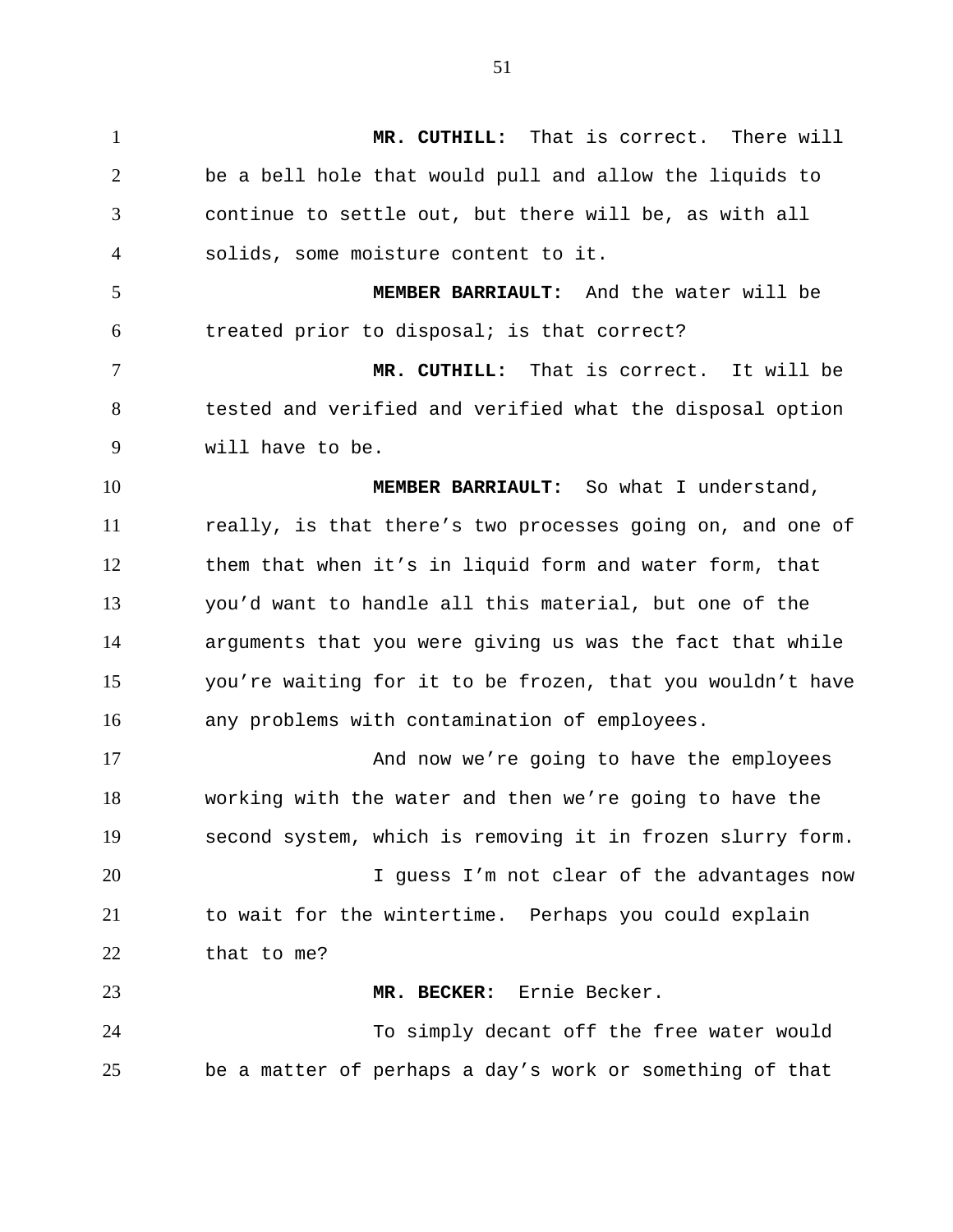1 2 3 4 5 6 7 8 sort, and then you would let it freeze, whereas that's fairly -- the material above the ponds is fine and fairly dense. So if this material were to be removed in summer, you would have to add water with high pressure hoses. You would have to form some sort of slurry, and then you would have to pump that into a tank, and then you would have to transport the tanks to presumably the salt caverns in Saskatchewan.

9 10 11 12 13 14 15 16 17 18 So it would be far more labour intensive. It would be much larger contamination issues, and there would be a concern of spills of some of this slurry into the soils below the pond liners, whereas what we're talking about here is a simple matter of decanting off the free water, leaving then a frozen -- but a wet frozen muck, which you have a whole truckload of that. Even if you did hit some relatively mild weather, there would be very limited thawing of that wet frozen muck before it got to Silverbury.

19 20 21 22 23 24 25 **MEMBER BARRIAULT:** Thank you. Thank you, Mr. Chairman. **THE CHAIRMAN:** Dr. McDill? **MEMBER McDILL:** One last quick question. One of the things I've noticed is there's nothing sort of beyond the end of the cleanup. Staff has talked about monitoring the groundwater after the fact.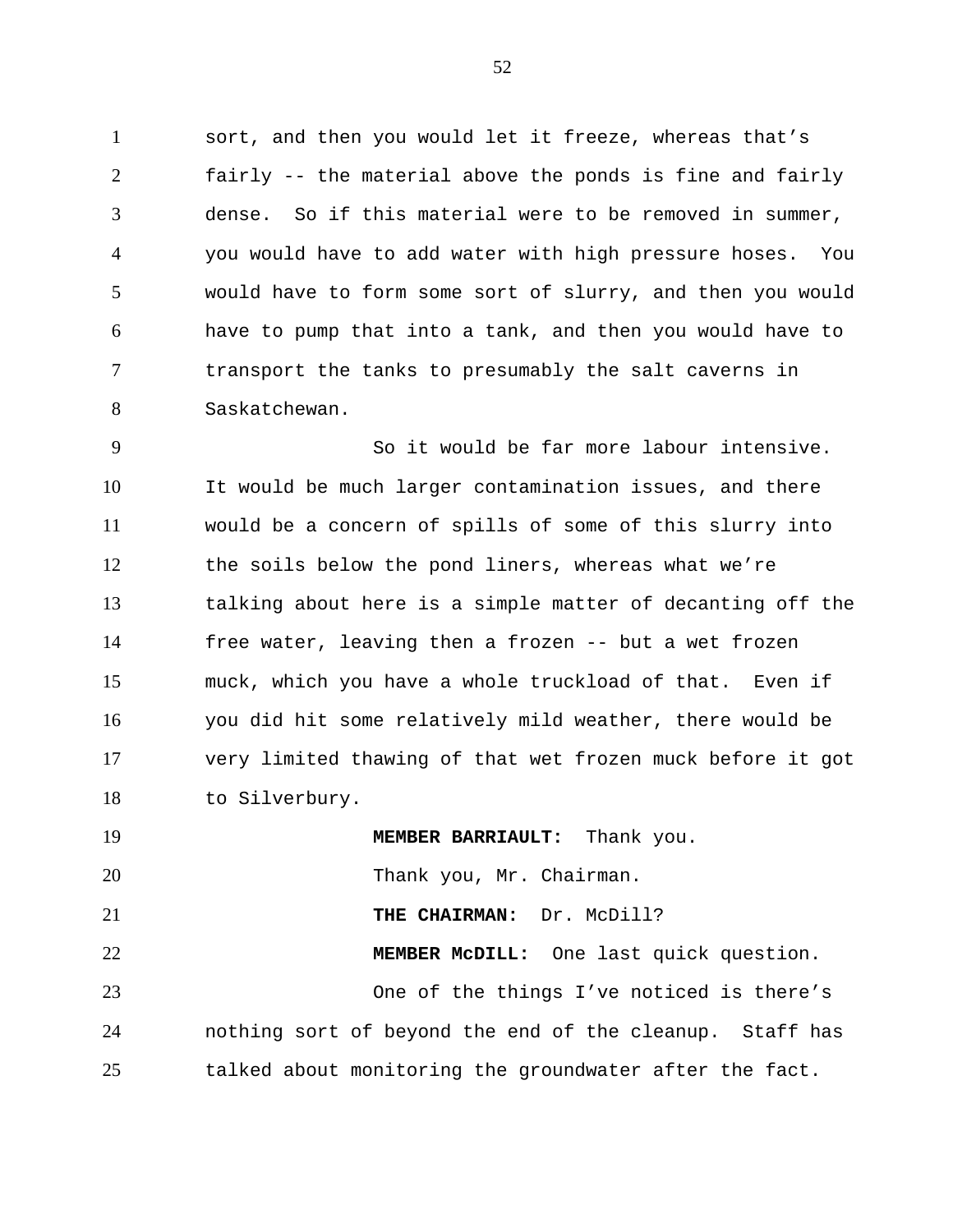1 2 3 4 5 6 7 8 9 10 11 12 13 14 15 16 17 18 19 20 21 22 23 24 25 Then there's the issue of any trucking to Chalk River or wherever that has to be dealt with. So what's the timeframe for those? How long will the monitoring go on after cleanup? Is it a once-over or is it a couple of seasons, the groundwater monitoring? **MR. EDMONDS:** Michael Edmonds, for the record. The monitoring schedule has not been clearly defined in the order. Certainly we are required to monitor the groundwater, and we are open to any requirements at this point. The intent of the remediation plan at this point is to remediate to the AECL levels. We would then, if groundwater issues are encountered -- and by previous monitoring events, all indications are there are no groundwater issues -- so we believe at this point it would be limited, but clearly we would move forward with additional programs and create strategies where needed. **MEMBER McDILL:** Once you remove two geotextile liners, a permanent liner and a clay liner, it's possible that there will be some effect? I'm just wondering if CNSC staff has popped that onto the end?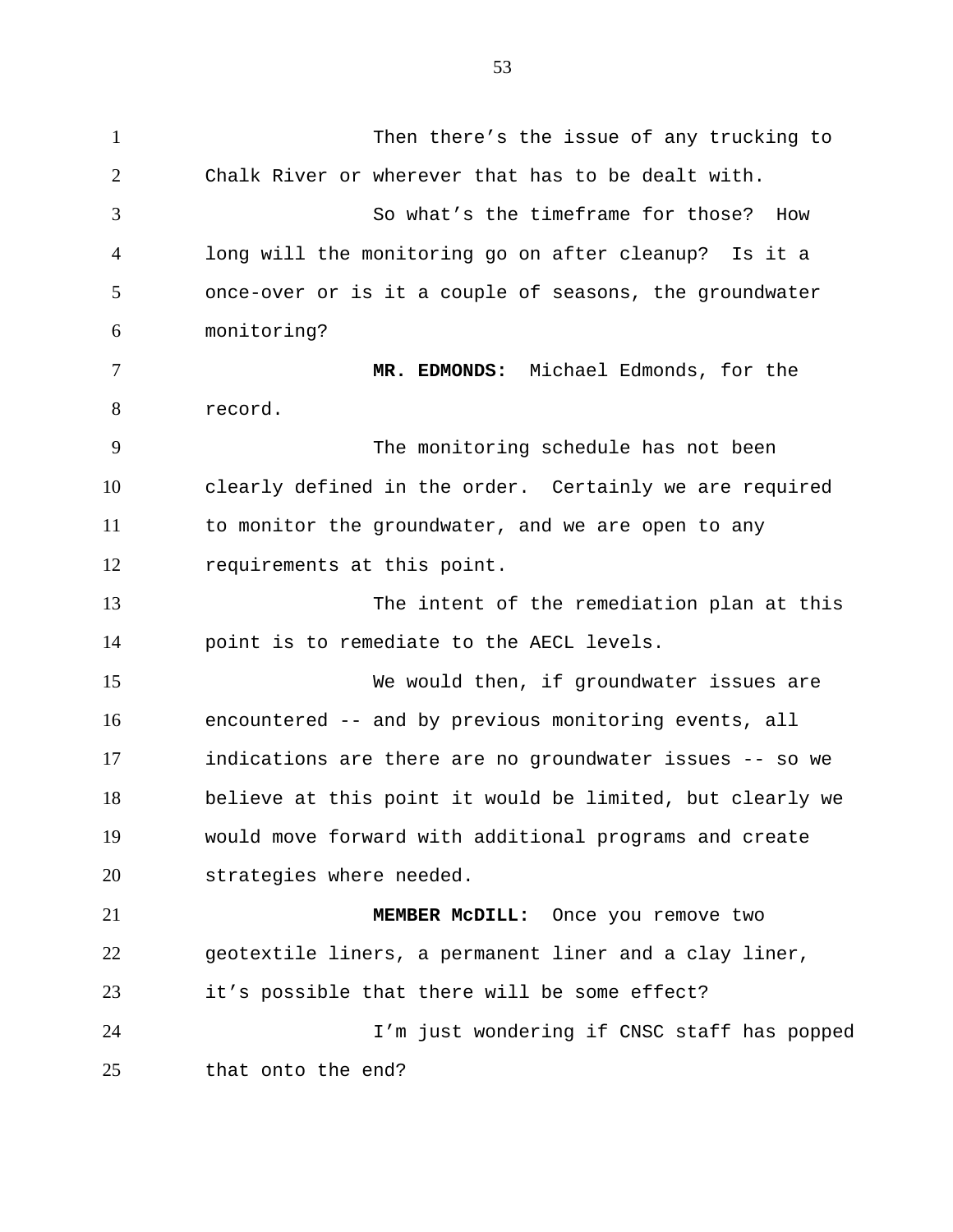1 2 3 4 5 6 7 8 9 10 11 12 13 14 15 16 17 18 19 20 21 22 23 24 25 **MR. ELDER:** Peter Elder, for the record. In terms of what we looked at as removing almost all the source of this one, so we would not expect there would be a difference in the groundwater. And also, we did factor in, as we showed on the picture, it's inside a wider Viterra site that actually does have some contamination as well, but the Province is looking at it. So it would be well below - it would not be the source of any -- we're removing the source of potential -- one source of potential groundwater, recognizing that the Province is continuing to look at the whole site. **MEMBER McDILL:** But it would be a way of verifying that the cleanup --- **MR. ELDER:** You -- well --- **MEMBER McDILL:** --- isn't done --- **MR. ELDER:** --- when we looked at this one, we're not sure that -- we will verify by doing local sampling afterwards --- **MEMBER McDILL:** Sure. **MR. ELDER:** --- to make sure they've removed it. We're not as convinced in the groundwater of what you're seeing. Are you seeing just from the ESI stuff? Are you seeing the long-term operation of the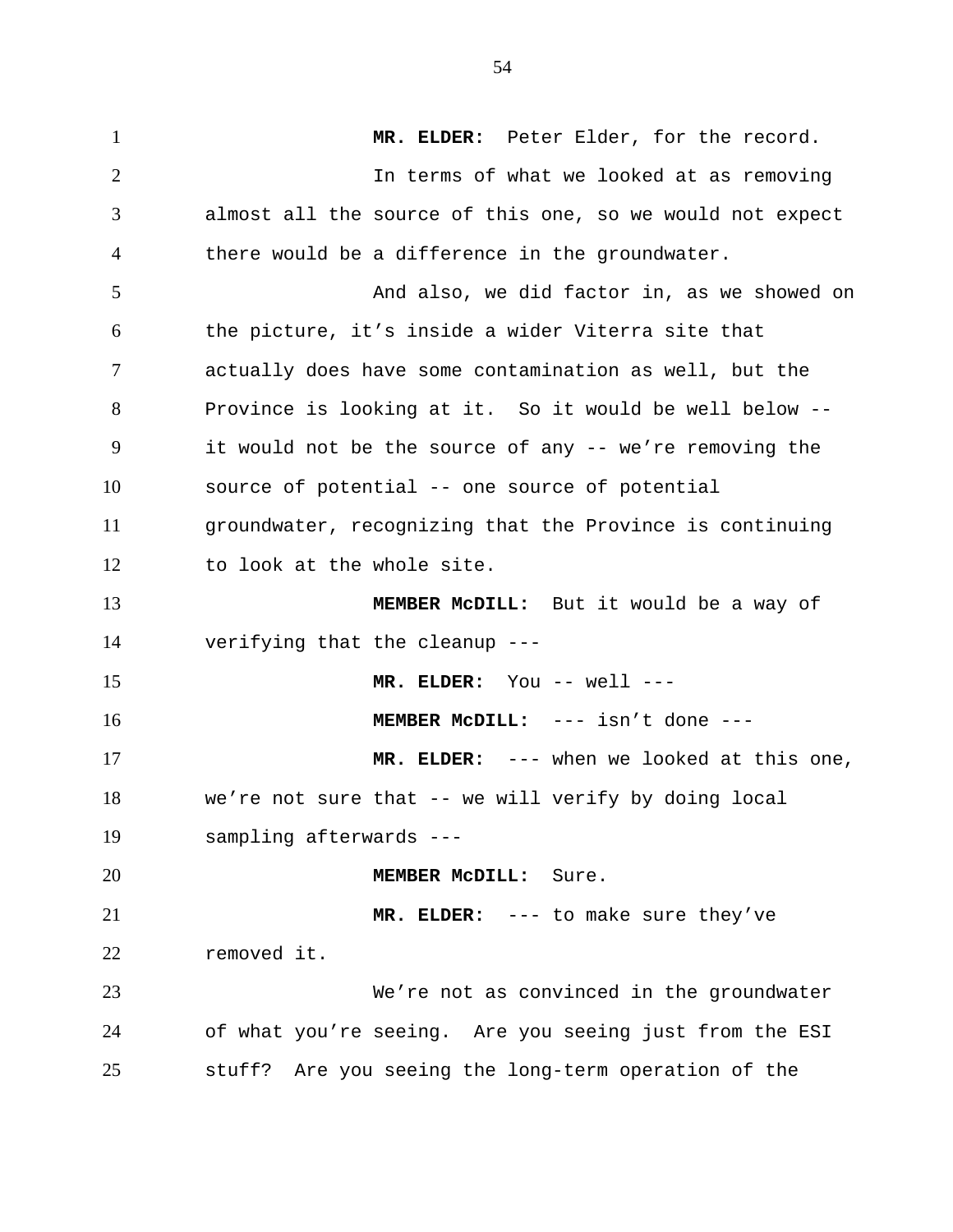1 2 3 4 5 6 7 8 9 10 11 12 13 14 15 16 17 18 19 20 21 22 23 24 25 fertilizer operation, which obviously has that uranium byproduct in it? **MEMBER McDILL:** Thank you, Mr. President. **THE CHAIRMAN:** Just a couple of quick questions. First of all, is the St. John, B.C. facility, is that one of our licensees? Do they require a licence from us? **MR. ELDER:** No, they do not. They have a provincial licence. They do not have a CNSC licence. **THE CHAIRMAN:** And has AECL in Chalk River agreed to accept the material? **MR. ELDER:** If the material has to go to AECL, AECL is, by government policy, required to --- **THE CHAIRMAN:** Has to? **MR. ELDER:** --- offer a fee for service for this type of waste. **THE CHAIRMAN:** So they have to accept it? **MR. ELDER:** Yes. For a price, yes. **THE CHAIRMAN:** Okay. Can you tell me, what is the end use of this piece of land? It's in the middle of Calgary. What's the long-term use? Are you planning to bring it down to commercial use? **MS. ROY:** It's Tracy Roy, for the record. Yes, if we can achieve that, it would be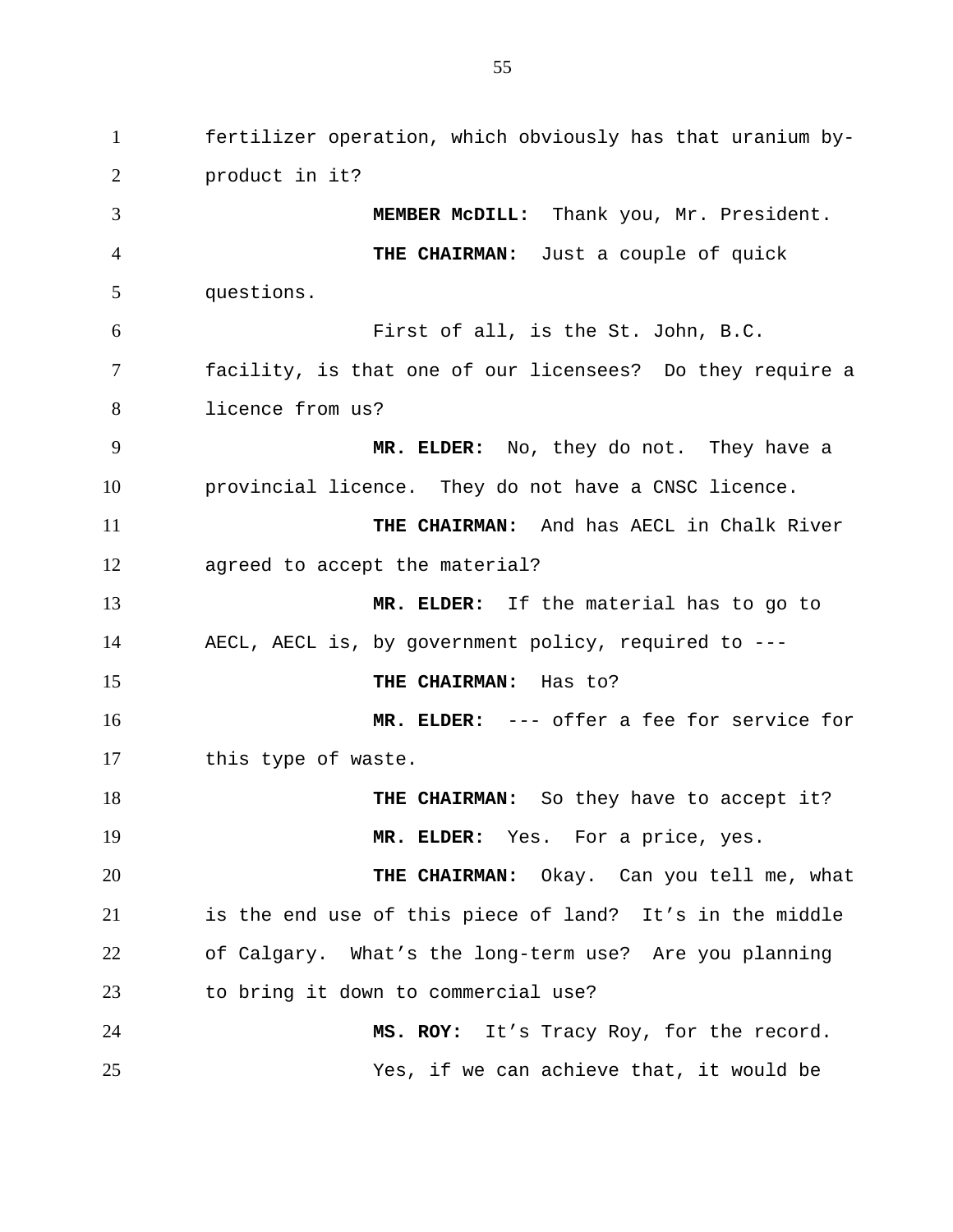1 our intent to do that, yes.

2 3 4 5 6 7 8 9 10 11 12 13 14 15 16 17 18 19 20 21 22 23 24 25 **THE CHAIRMAN:** Okay. So which brings me back to -- again, I'm not letting go -- I want to understand how, if you bring one Becquerel per gram to release, is that allowed for commercial development, residential development? **MR. ELDER:** Peter Elder. It would be a provincial requirement on that one rather than a federal on this one. I'll even say based on the norm requirements, we are requiring -- we know we are requiring this area to be cleaned up to a lower -- more than adjacent ones that the provinces are looking at. **THE CHAIRMAN:** Right. But all I'm trying to understand is, is our criteria, when we define the thing to be cleaned, just this particular property, does that automatically guarantee that it's clean enough for commercial development? **MR. ELDER:** Well --- **THE CHAIRMAN:** I'm coming back to our experience with Port Hope. We had lots of experience. **MR. ELDER:** Right. So this goes back to we are requiring them to clean up the uranium, and I think very similar to Port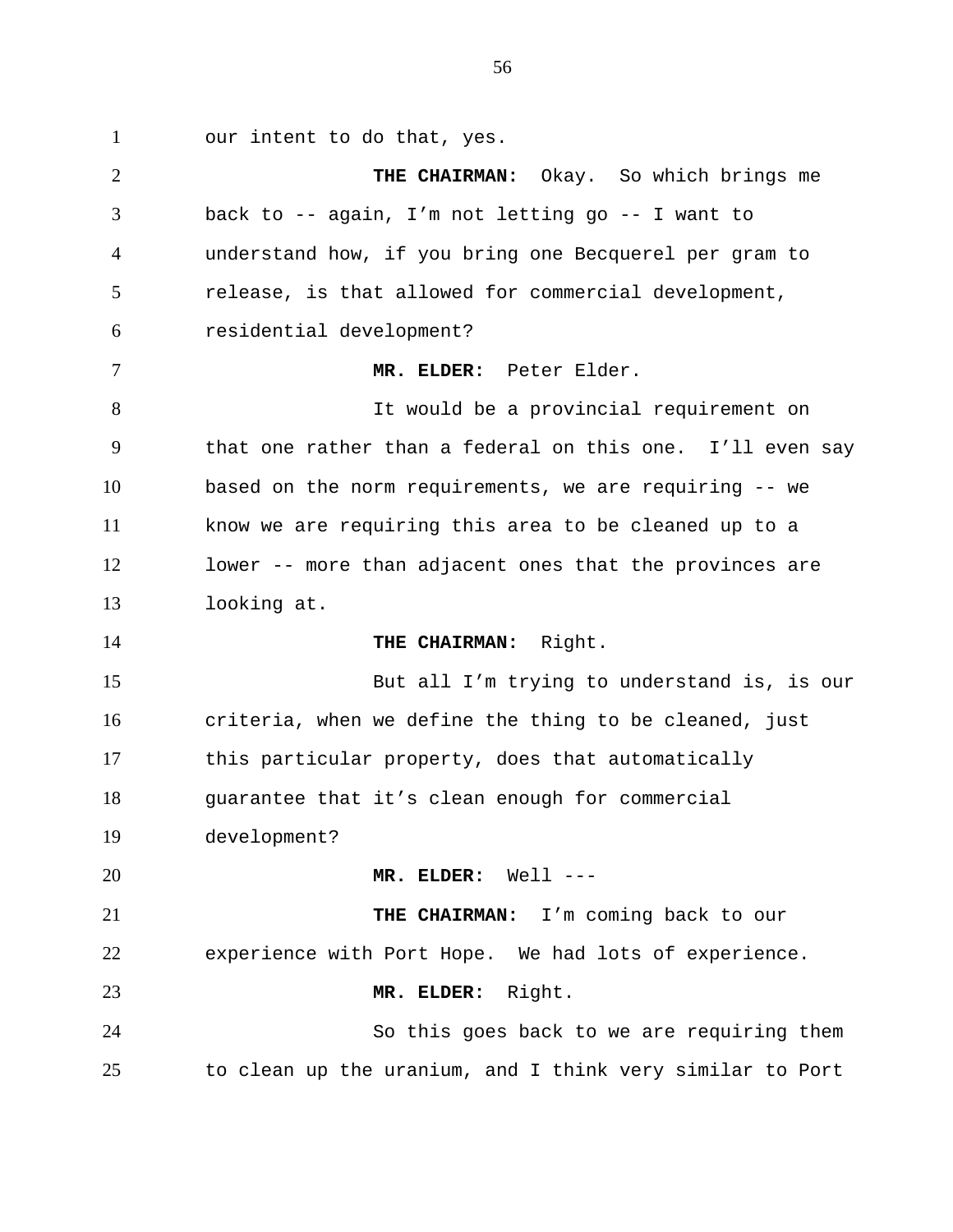1 2 3 Hope, we're not telling them to do anything -- you know, we're not concerned about any other contaminates at this point.

4 5 6 7 The Province, when they would go in and say, "You've got unconditional use of the property" wants to know it's not just uranium that's cleaned up, that anything has been cleaned up as well.

8 9 10 11 So we checked with Alberta, and so what we're doing is not in contradiction with Alberta requirements, but there may be more that Alberta wants you to do, but that's not related to uranium.

12 13 **THE CHAIRMAN:** I'm not worried about Alberta.

14 15 16 17 18 19 What I'm trying to understand is whether for uranium -- for uranium -- I'm not talking about arsenic or whatever else is in there -- but for uranium, is 1 Becquerel per gram, is that equivalent with what we are seeing in Port Hope, and why is that not sitespecific?

20 21 22 23 I mean, we're setting up standards, right? I want to know if the Alberta, middle of Calgary standard for clean soil is the same as in Port Hope, just for my own understanding?

24 25 **MR. ELDER:** Okay. And we'll have to get back to you on the precise -- what the Alberta standard is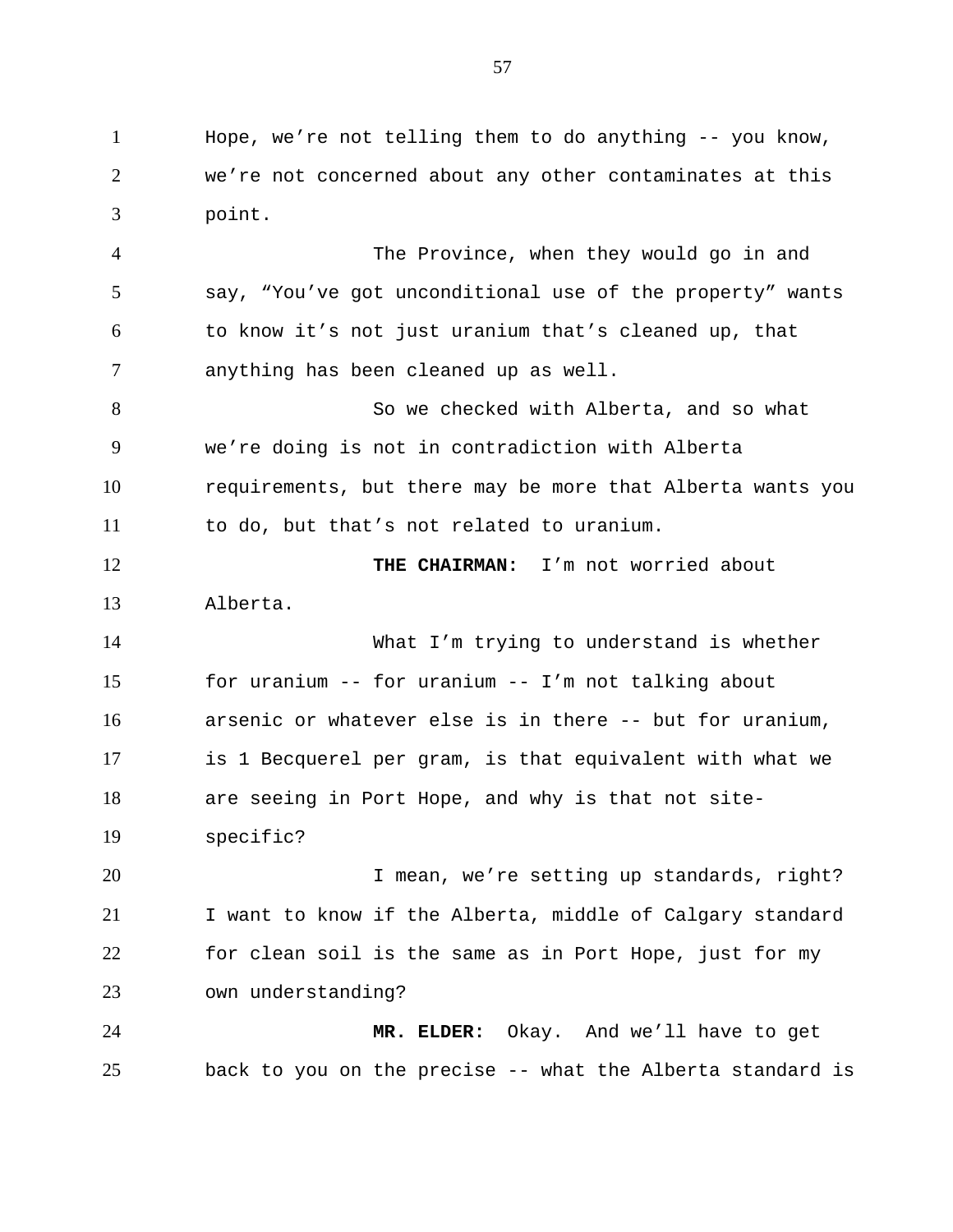1 2 3 4 5 6 7 8 9 10 11 12 13 14 15 16 17 18 19 20 21 22 23 24 25 versus an Ontario one, which you know -- we're aware the Ontario one is quite new. It came into effect last month. So I don't think Alberta is quite at the same --- **THE CHAIRMAN:** No, but our 35 parts per kilogram, whatever -- I don't remember what it is anymore -- is something that we set ourselves. Don, do you want to step in there and enlighten us, if you can? **(SHORT PAUSE/COURTE PAUSE) MR. HOWARD:** Don Howard, for the record. In Port Hope, what happened was that the low-level radioactive waste management office did an assessment, looked at the bioaccessibility of uranium in Port Hope, developed a cleanup criteria of 35 parts per million. That was used for the environmental assessment that was conducted for that project in Port Hope and the results of that environmental assessment determined that at those cleanup criteria, there was no impact on human health or the environment. **THE CHAIRMAN:** Okay. And at that time, everybody agreed that if you reach that level, it's clean. Please tell me if I'm right or wrong on this one? **MR. HOWARD:** At that time in 2005 when those were developed and they were developed looking at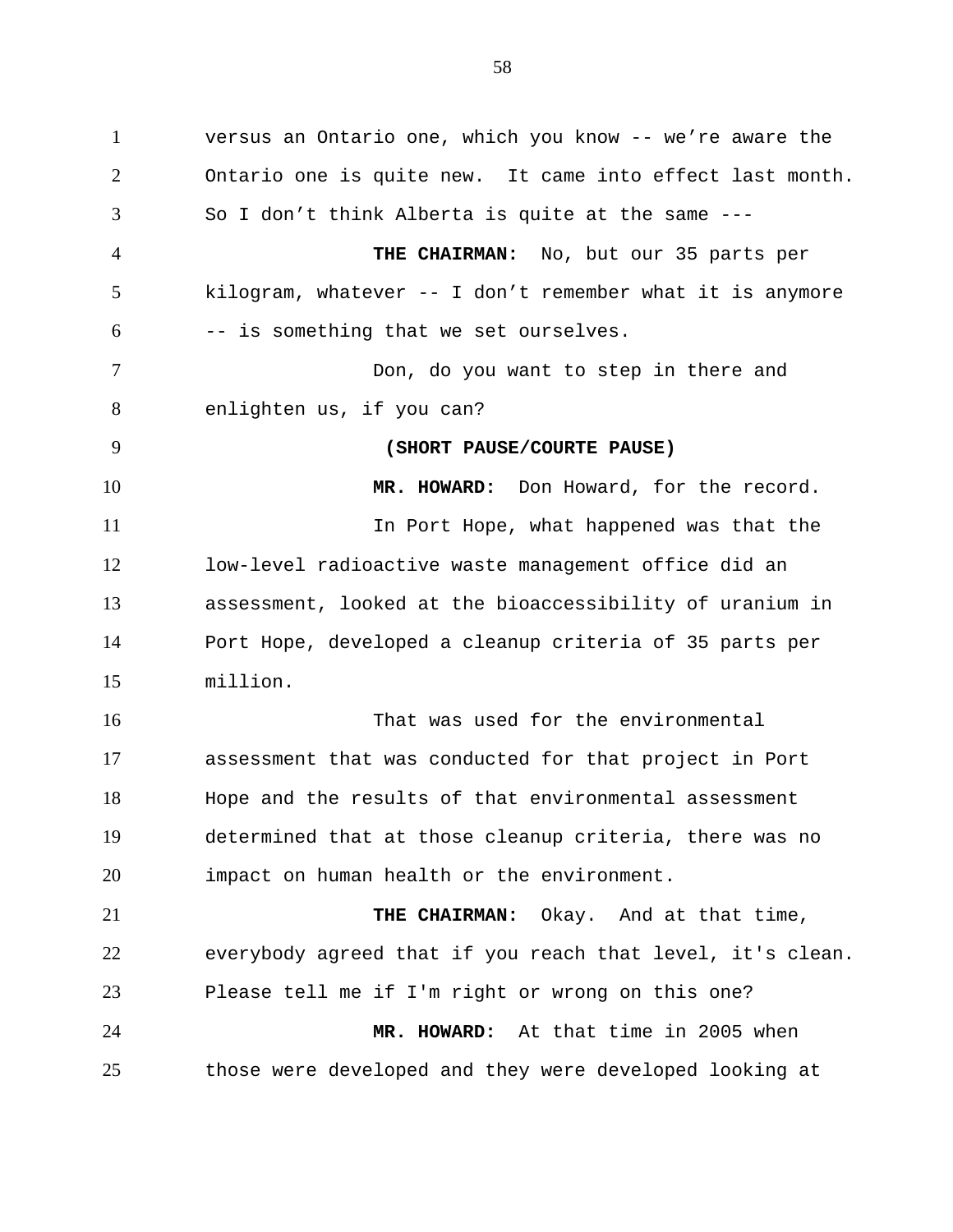1 2 3 the Ontario regulations, keeping those in mind, but at that time Ontario regulations did not have a number for uranium.

4 5 6 7 So when the new regulations came into play, that is when Ontario introduced a uranium number into their regulations which was at 23 parts per million which was from the CCME guidelines.

8 9 10 11 12 So that's why right now we're discussing with Ontario as to how that is -- how are we looking at the -- at that number in comparison to what was evaluated in 2005 as the cleanup criteria and whether, you know, it's still viable to move forward on those numbers.

13 14 So we're currently working with Ontario for that.

15 16 17 18 19 20 THE CHAIRMAN: Okay, but -- okay. So let's stick for a second just on the 23 parts per million because I thought I heard 80 parts per million. That's why I'm getting excited about that because if it's 80 parts per million, it's definitely a lot less strict than what we're doing in Port Hope.

21 22 23 **MR. ELDER:** So this comes back to end use in terms of whether it's industrial plan versus residential.

24 25 **THE CHAIRMAN:** Right. So that's why I'm asking. I'm coming back to my original question. If the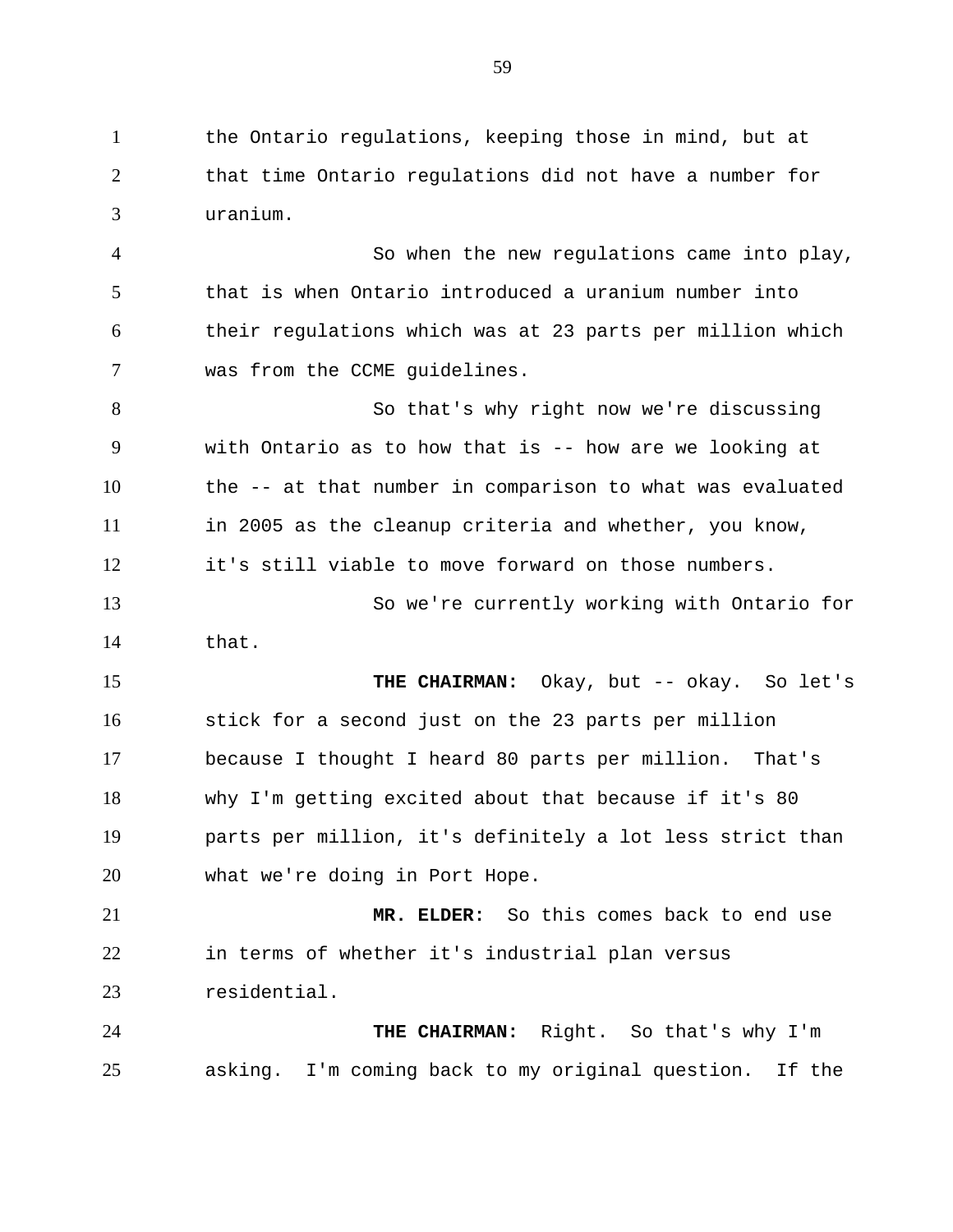1 2 3 4 5 6 end use if you -- if you wanted to become commercial or residential, you may want to think about what is the level of cleanness you wanted to define here so you don't get stuck when the 23 parts per million run across the whole country. Because as you know, if it's good for one province, it can go to all provinces.

7 8 9 10 So you want to make sure that you -- if you're going to go through this expense to clean the slate, you've got to make sure to what level of cleanness you want to bring it down to.

11 12 13 14 15 16 17 And I was hoping that the one gram -- I'm now switching gear in units here, which I don't know how to do the translation, but the one gram per -- the one becquerel per gram is very, very strict and I don't know if this is the one that referred to -- the gentleman referred to that one becquerel per gram is 80 -- is the same thing as 80 parts per million.

18 19 20 **MR. ELDER:** That's -- this is Peter Elder. That is the conversion. One becquerel per gram is 80 parts per million.

21 22 23 24 **THE CHAIRMAN:** So Viterra, you may want to go lower than that. This is the old -- this is my conclusion from this little back of the envelope understanding of what's going on here.

25 Did I get it right or not?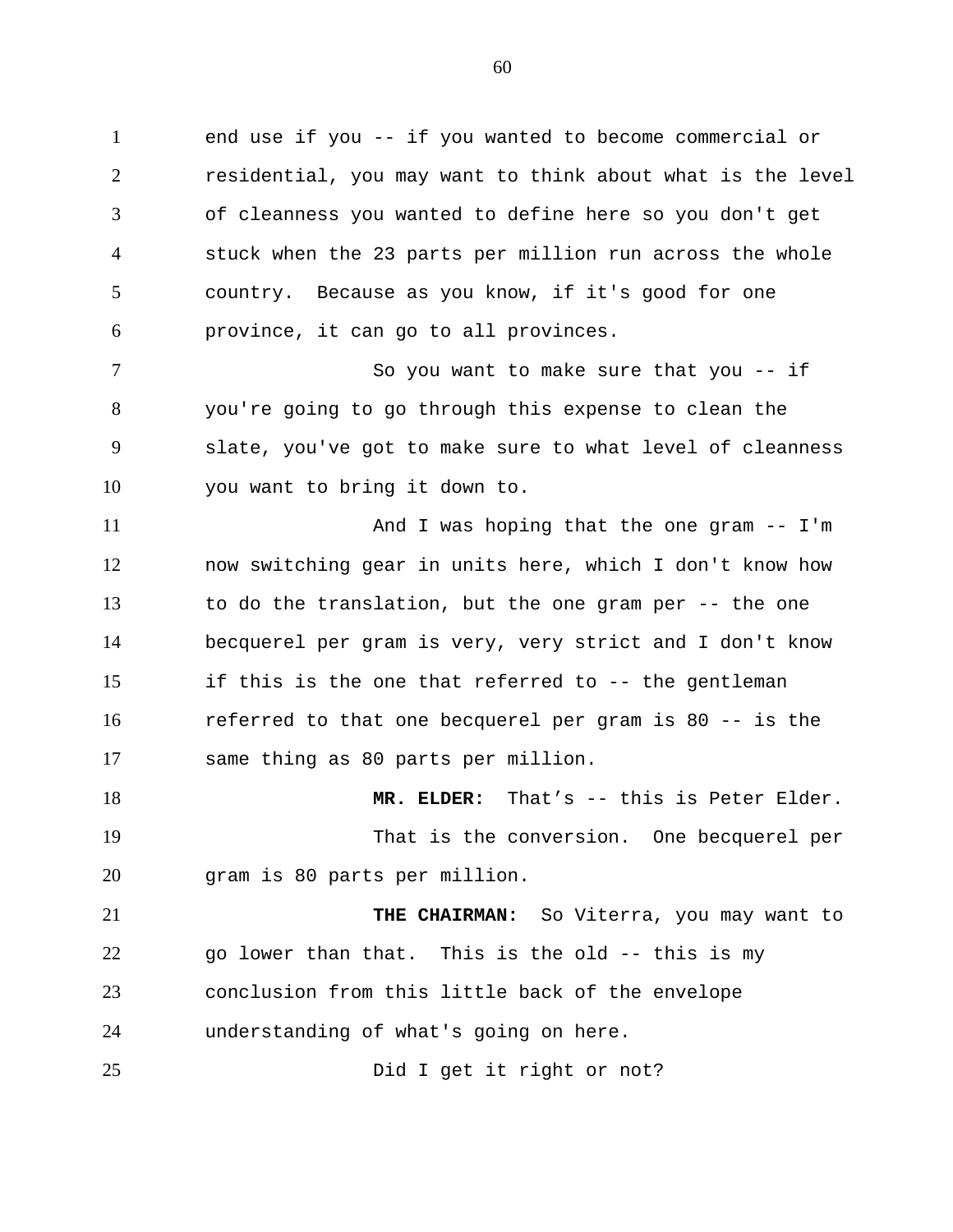1 2 3 4 5 6 7 8 9 10 11 12 13 14 15 16 17 18 19 20 21 22 23 24 25 **MR. BECKER:** Ernie Becker. Yes, it's 80 parts per million is one becquerel per gram. We did -- I did investigate this on behalf of Viterra several years ago. There are various standards and by now I'm going by memory. I'm not quite sure what the numbers were for Calgary but there are -- is the industrial standard, there's a commercial standard and I believe there's a residential standard. They are all different. Viterra is aware of all of this and I suppose there's two parts to this question. One part is to satisfy the order of the CNSC and meet their criteria. The other part becomes a business decision whether they wish to sell the land as a residential property as opposed to an industrial property and that would be really quite separate but Viterra is aware of this and will consider all of this. **THE CHAIRMAN:** That's fine. I mean I don't want to interfere with the business decision. I just want to make sure everybody understand -- that we understand what we're doing here now. Okay. Anybody else has any question, any observation? Well, thank you very much and I think this concludes our public hearing.